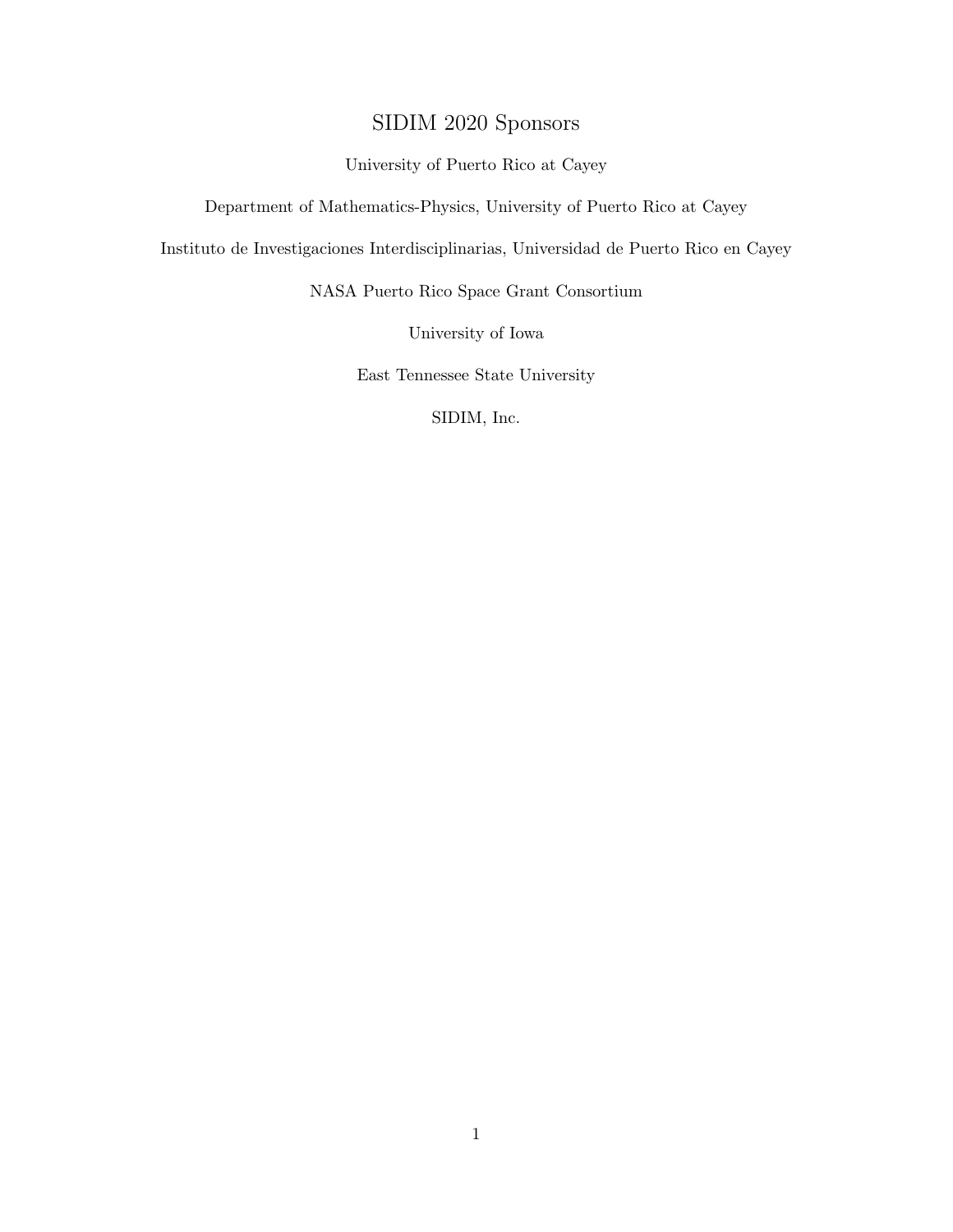| くくくし               |  |
|--------------------|--|
| i<br>l             |  |
| $\frac{1}{2}$<br>ı |  |
| י<br>י<br>י הרי הר |  |

|                    |                  |             | Viernes (Friday                                |                             |                    |                |                |
|--------------------|------------------|-------------|------------------------------------------------|-----------------------------|--------------------|----------------|----------------|
| $\rm{Hora}$ (Time) | NEC Amphitheater | NEC 107     | NEC 108                                        | <b>NEC 110</b>              | NEC 111            | <b>NEC 118</b> | <b>NEC 120</b> |
| $3:00 - 5:00$      | Registration     |             |                                                |                             |                    |                |                |
| $3:00 - 6:30$      | Exhibit Booths   |             |                                                |                             |                    |                |                |
| $3:30 - 4:00$      | Coffee Break     |             |                                                |                             |                    |                |                |
| $4.00 - 4.30$      |                  | A. Rosario  | J. Scott                                       |                             |                    |                |                |
| $4:30 - 5:00$      |                  | D. Velez    | O. Tomaiconza                                  | P. Negrón                   |                    |                |                |
| $5:00 - 5:30$      |                  | Y. Wang     | C. Seda                                        | R. Matos                    | G. Salivia         |                |                |
| $5:30 - 6:00$      |                  | W. Rolke    | C. Serna                                       | F. Betancourt               | J. Santiago        |                |                |
| $6:00 - 6:30$      |                  |             |                                                | SIDIM 2020 Official Opening |                    |                |                |
| $6:30 - 7:30$      | J. Arino         |             |                                                |                             |                    |                |                |
| $7:30 - 9:00$      |                  |             | Cocktail and Social Activity (NEC Lobby)       |                             |                    |                |                |
|                    |                  |             | Sábado (Saturday)                              |                             |                    |                |                |
| $Hora$ (Time)      | NEC Amphitheater | NEC 107     | <b>NEC 108</b>                                 | <b>NEC 110</b>              | NEC 111            | <b>NEC 118</b> | <b>NEC 120</b> |
| $7:30 - 10:00$     | Registration     |             |                                                |                             |                    |                |                |
| $8:00 - 4:00$      | Exhibit Booths   |             |                                                |                             |                    |                |                |
| $7:30 - 9:00$      |                  |             | Desayuno (breakfast) - NEC Lobby               |                             |                    |                |                |
| $8:00 - 8:30$      |                  |             |                                                |                             |                    |                |                |
| $8:30 - 9:00$      |                  |             |                                                | J. Alvarez                  | C. Seda            | F. Pabon       |                |
| $9:00 - 9:30$      |                  | L. Pericchi | J. Torres                                      | N. De la Cruz               | C. Aginsoni        | T. Diaz        | R. Reyes       |
| $9:30 - 10:00$     |                  | E. Suárez   | J. Velazquez                                   | J. Jellinek                 | A. Ramos           | R. Martinez    | E. Salas       |
| $10:00 - 11:00$    | Afiches (Poster: |             | s) and Coffee Break NEC (second floor)         |                             |                    |                |                |
| $11:00 - 12:00$    | A. Mahabal       |             |                                                |                             |                    |                |                |
| $12:00 - 1:00$     |                  |             | Almuerzo (Lunch) - UPRC Cafeteria              |                             |                    |                |                |
| $1:00 - 2:00$      | F. Memoli        |             |                                                |                             |                    |                |                |
| $2:00 - 2:30$      |                  | H. Mattei   | A. Velez                                       | A. Luna                     | E. Ramos           | R. Martinez    | M. Delgado     |
| $2:30 - 3:00$      |                  | W. Rolke    | J. Gonzalez                                    |                             | J. Vega            | A. Nieves      | E. Peña        |
| $3:00 - 3:30$      | Coffee Break     |             |                                                |                             |                    |                |                |
| $3:30 - 4:00$      |                  | R. Rivera   | F. Seoanes                                     |                             | W. Quispe          | M. Rivera      | J. Ortiz       |
| $4:00 - 4:30$      |                  | O. Disdier  | R. Aparicio                                    |                             |                    | W. Villafañe   | F. Piñero      |
| $4:30 - 5:00$      |                  |             | Sesión Administrativa (Administrative Session) |                             | (NEC Amphitheater) |                |                |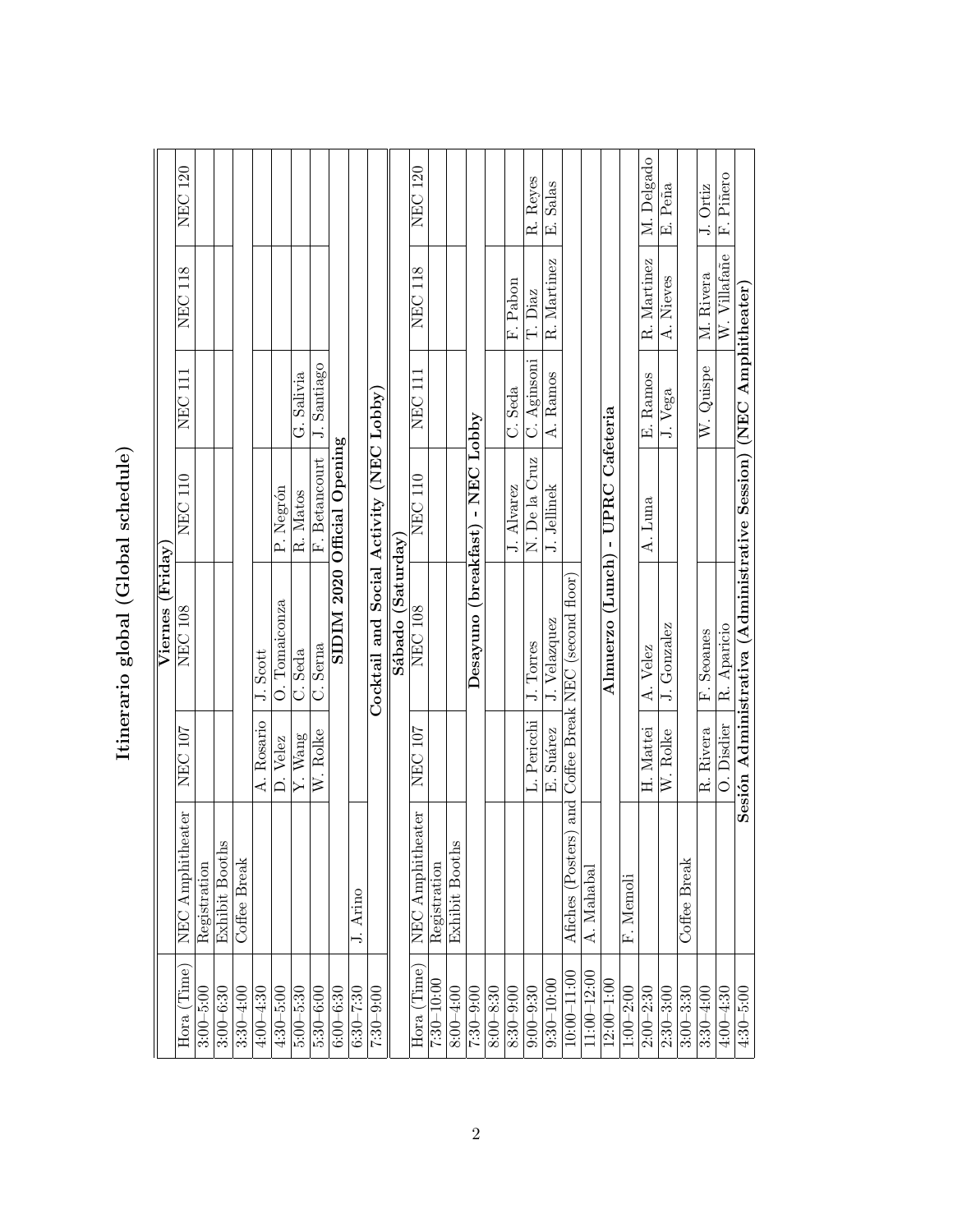# **Contents**

| 1        | Itinerario Detallado (Detailed Schedule)                                                                                                                                                                                                                                                                                                                                                                                                                                                                                                                                                                                                                                                                                                                                                                                                                                                    | 11       |
|----------|---------------------------------------------------------------------------------------------------------------------------------------------------------------------------------------------------------------------------------------------------------------------------------------------------------------------------------------------------------------------------------------------------------------------------------------------------------------------------------------------------------------------------------------------------------------------------------------------------------------------------------------------------------------------------------------------------------------------------------------------------------------------------------------------------------------------------------------------------------------------------------------------|----------|
| $\bf{2}$ | Charlas Plenarias / Plenary Talks<br>Mathematical epidemiology in a data-rich world,<br>Julien Arino, University of Manitoba<br>17                                                                                                                                                                                                                                                                                                                                                                                                                                                                                                                                                                                                                                                                                                                                                          | 17       |
|          | Machine assisted discoveries in astronomical sky surveys and possible extrap-<br>olations to biological data,<br>Ashish Mahabal, California Institute of Technology<br>17                                                                                                                                                                                                                                                                                                                                                                                                                                                                                                                                                                                                                                                                                                                   |          |
|          | Distances between datasets: The Gromov-Wasserstein distance and applica-<br>tions,<br><i>Facundo Memoli</i> , Ohio State University<br>17                                                                                                                                                                                                                                                                                                                                                                                                                                                                                                                                                                                                                                                                                                                                                   |          |
| 3        | Talleres / Workshops<br>Statistics and Data Science in Puerto Rico<br>3.1<br>Alternativas de la Estadistica Bayesiana a la Crisis del p-Valor y su falta<br>de reproducibilidad Cientifica,<br>Luis Raúl Pericchi Guerra, Universidad de Puerto Rico, Rio Piedras.<br>18<br>Mortalidad de enfermedades crónicas proyectada para el 2020-2025,<br>Erick Suárez, Universidad de Puerto Rico Recinto de Ciencias Médicas.<br>18<br>The Projection of population decline in Puerto Rico,<br><i>Hernando Mattei</i> , University of Puerto Rico Medical Sciences Campus.<br>19<br>Introduction to R,<br><i>Wolfgang Rolke</i> , University of Puerto Rico at Mayagüez.<br>19<br>Deep Learning en Ciencia de Datos,<br>Roberto Rivera, Universidad de Puerto Rico en Mayagüez.<br>19<br>La situación estadística en Puerto Rico,<br>Orville M. Disdier, Instituto de Estadísticas de Puerto Rico. | 18<br>18 |
| 4        | 19<br>Sesiones Temáticas/ Thematic Sessions<br><b>Mathematical Physics</b><br>4.1<br>Inverting the ergodicity problem: adjusting statistics to dynamics,<br>Julius Jellinek, Argonne National Laboratory.<br>20                                                                                                                                                                                                                                                                                                                                                                                                                                                                                                                                                                                                                                                                             | 20<br>20 |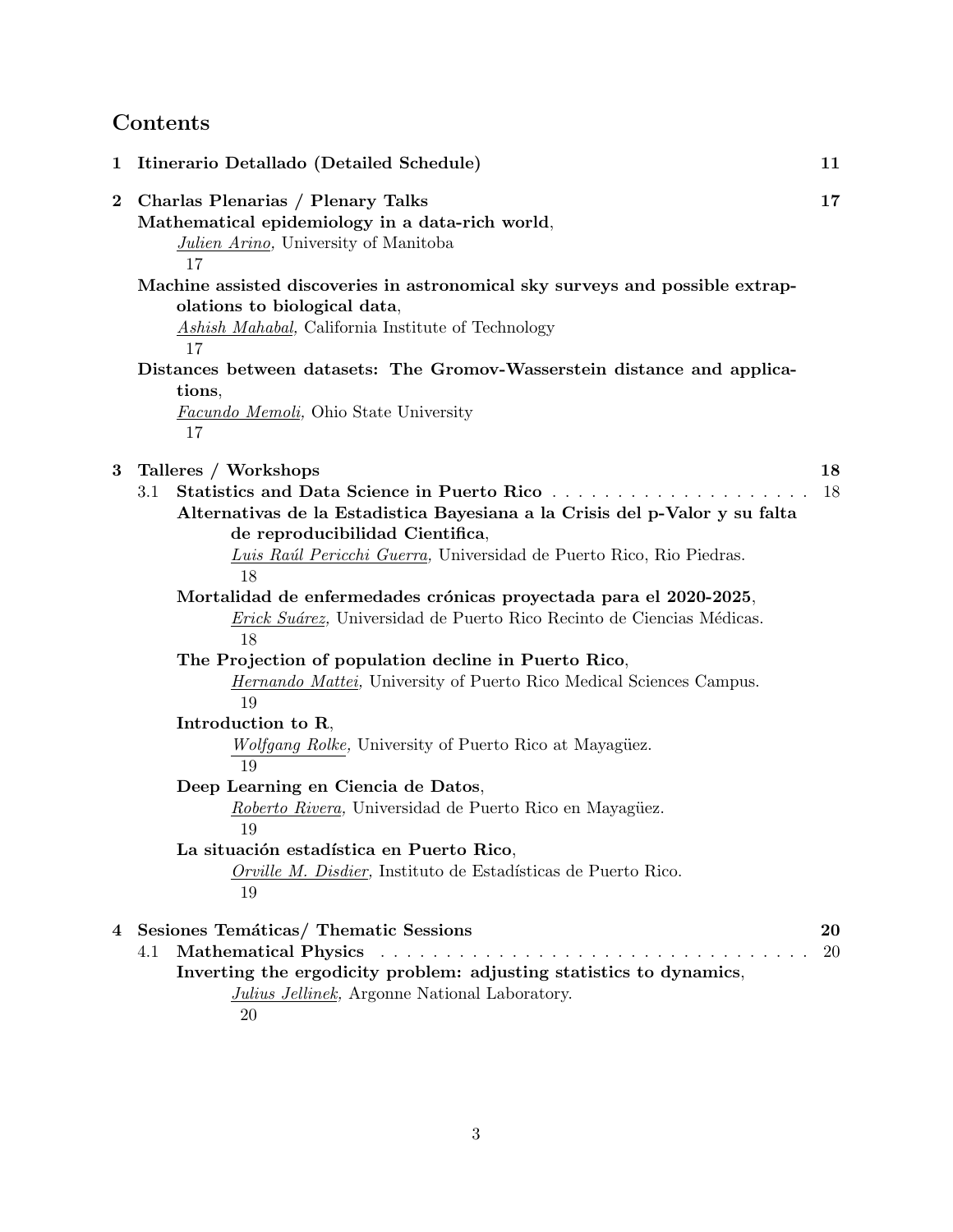#### **Quantum mechanics applied to genomic sequencing**,

*Jose R. Alvarez*, Pontificia Universidad Católica Madre y Maestra, Campus Santo Domingo.

*Julian P. Velev,* University of Puerto Rico at Río Piedras.

21

### **Statistical mechanics of multilayer growth models: jamming and percolation**,

*N. De la Cruz Felix,* Universidad Nacional de San Luis, Argentina, y Universidad Autónoma de Santo Domingo.

*P.M. Centres,* Universidad Nacional de San Luis, Argentina.

*A.J. Ramirez-Pastor,* Universidad Nacional de San Luis, Argentina.

21

#### 4.2 **Statistics and Data Science in Puerto Rico** . . . . . . . . . . . . . . . . . . . . 22

**Bayesian hierarchical probabilistic models to study reasonable scenarios for the population projection of Puerto Rico by 2050**,

> *Angelica M. Rosario Santos,* Universidad de Puerto Rico, Rio Piedras. *Luis Ra´ul Pericchi Guerra,* Universidad de Puerto Rico, Rio Piedras. *Hernando Mattei,* University of Puerto Rico Medical Sciences Campus. 22

#### **Adaptive** *α* **Significance Level for Linear Models**,

*Daiver Vélez,* University of Puerto Rico at Río Piedras. Luis Raúl Pericchi Guerra, University of Puerto Rico at Río Piedras. *María E. Pérez,* University of Puerto Rico at Río Piedras. 23

#### **So, how many people did Maria kill?**,

*Wolfgang Rolke,* University of Puerto Rico at Mayagüez. 23

### **An R-Package to Compute and Use Intrinsic Priors for Model Selection and Hypothesis Testing**,

*Yekun Wang,* University of Puerto Rico at Rio Piedras.

*Elias Moreno,* University of Granada, Spain

*Luis Ra´ul Pericchi Guerra,* University of Puerto Rico at Rio Piedras. 24

#### **5 Charlas Concurrentes / Concurrent Talks 24**

### **Characterization of Factorization of Certain infinite families of Polynomial of Several Variables**,

*Carlos A. Agrinsoni Santiago,* University of Puerto Rico at Rio Piedras. *Heeralal Janwa,* University of Puerto Rico at Rio Piedras.

*Moises Delgado,* University of Puerto Rico at Cayey.

24

### *L p* **-Maximal regularity for a class of degenerate fractional integro-differential equations in Banach spaces**,

*Rafael Aparicio*, University of Puerto Rico at Río Piedras. *Valentin Keyantuo*, University of Puerto Rico at Río Piedras. 25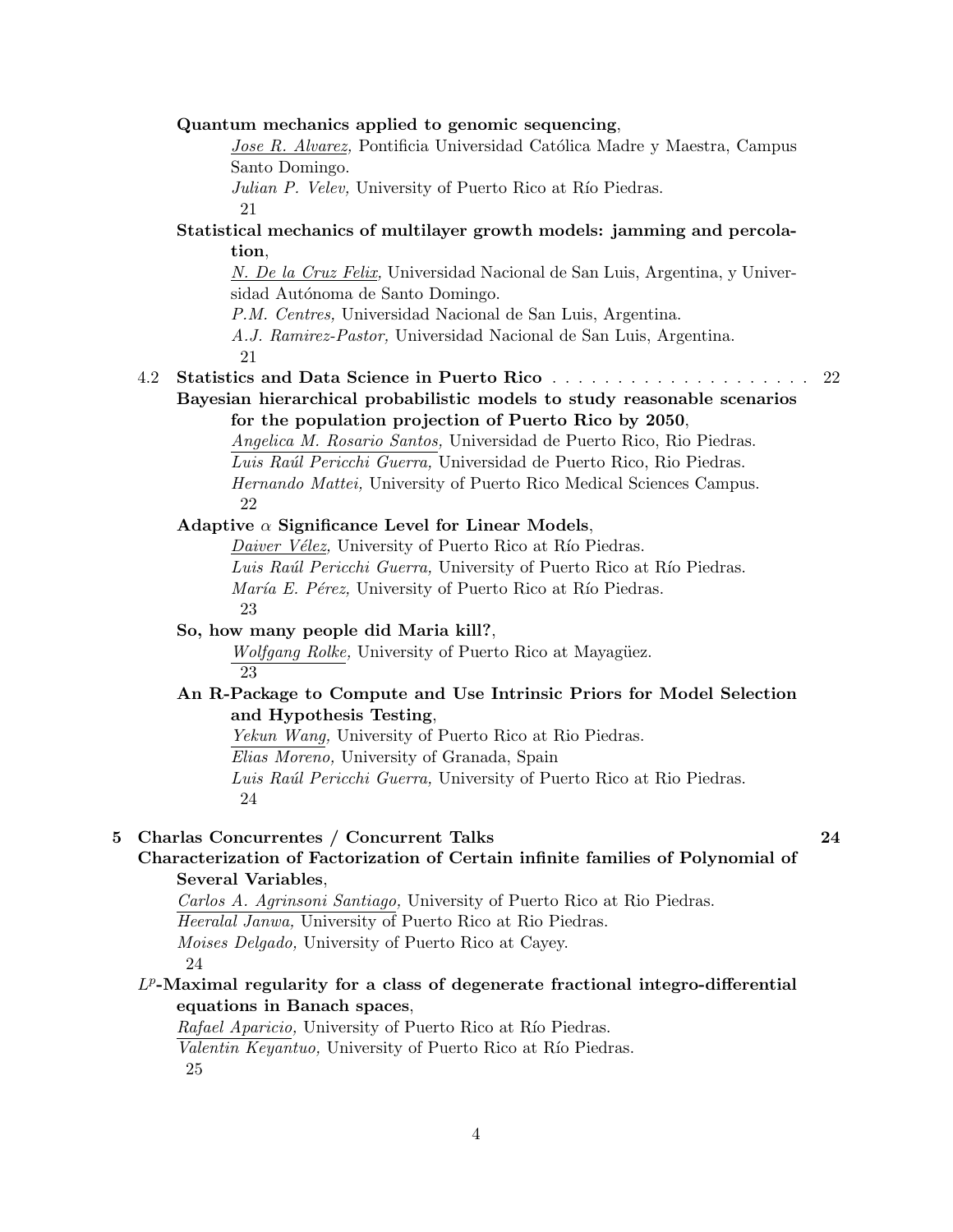**Discrete Morse Theory and Rational Homology of Thompson's group** *T*, *Fernando Betancourt Velez,* University of Puerto Rico at Cayey. 25 **Functions on the integers modulo** *n*, *Dylan Cruz,* University of Puerto Rico at Río Piedras. *Andrés Ramos,* University of Puerto Rico at Río Piedras. *Ivelisse Rubio,* University of Puerto Rico at Río Piedras. 26 **New ideas in 35 years of multivariate public key cryptography**, *Moises Delgado,* University of Puerto Rico at Cayey. 26 La enseñanza y aprendizaje de las funciones exponenciales y logarítmicas en **estudiantes de secundaria**, *Tomas Diaz,* Universidad Interamericana de San German. 26 **Fundamental solutions for fractional differential equations involving fractional powers of finite difference operators**, *Jorge Gonzalez-Camus,* Universidad de Santiago de Chile. *Carlos Lizama,* Universidad de Santiago de Chile. *Pedro Miana,* Universidad de Zaragoza. 27 **A mathematical model on the spatial spread of the Zika virus**, *Alibeth E. Luna Alvear,* University of Puerto Rico at Mayagüez. *Karen R. Rios Soto,* University of Puerto Rico at Mayagüez. 28 What does "*y* is defined as an implicit function of  $x$ " mean?: An application **of APOS-ACE**, *Rafael Mart´ınez-Planell,* Universidad de Puerto Rico en Mayagez y Universidad Interamericana San Germán. *Vahid Borji,* Ferdowsi University of Mashhad, Iran. 28 **On students understanding of implicit differentiation based on APOS Theory**, *Rafael Mart´ınez-Planell,* Universidad de Puerto Rico en Mayagez y Universidad Interamericana San Germán. *Vahid Borji,* Ferdowsi University of Mashhad, Iran. 29 Caracterización de la sucesión de Lucas-Lehmer, *Ram´on Luis Matos Berrios,* Universidad de Puerto Rico en Carolina. 30 **A note on the Radon–Riez property**, Pablo V. Negrón–Marrero, University of Puerto Rico at Humacao. 30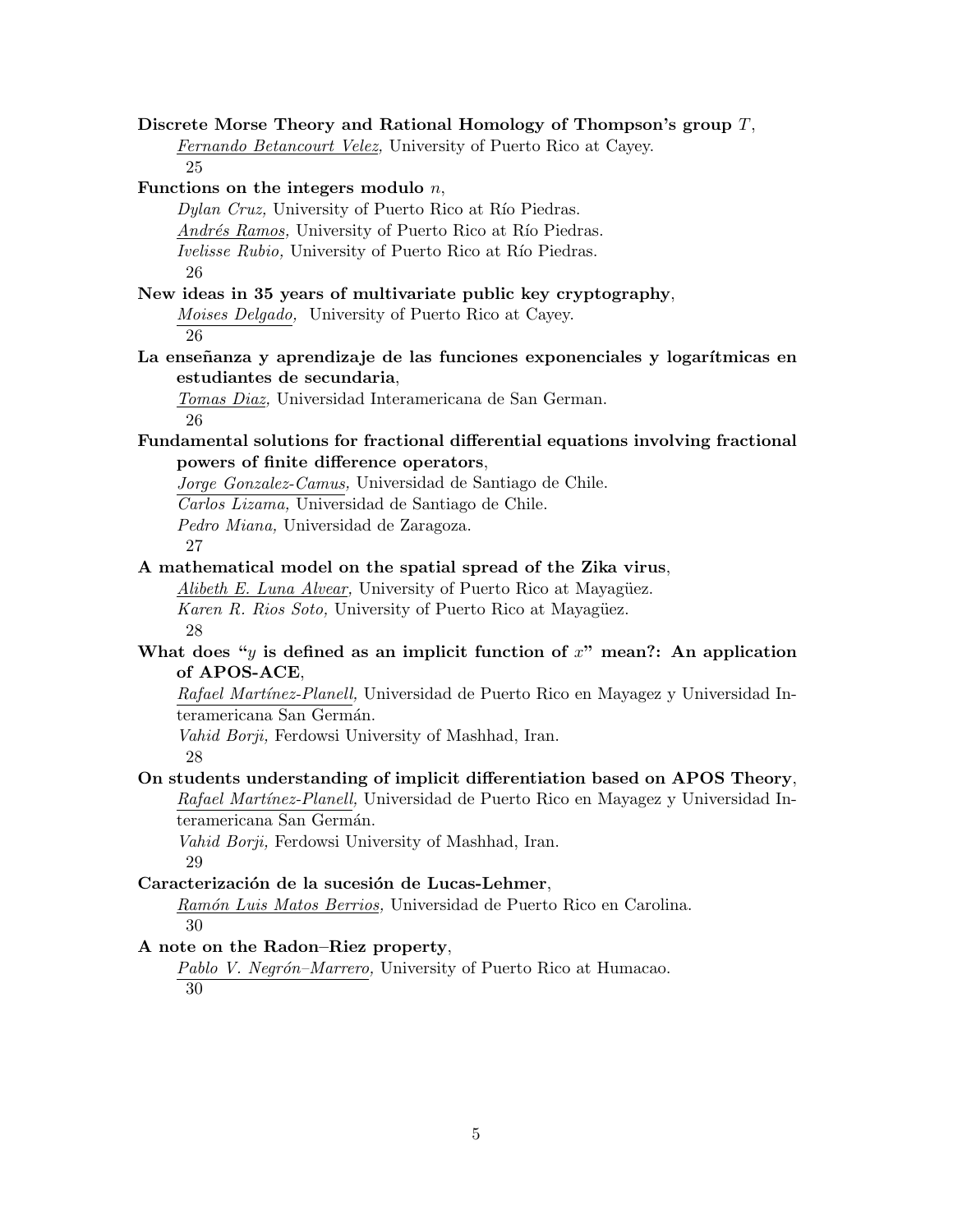## **Actitud de los estudiantes universitarios hacia las matem´aticas**, *Wanda Velázquez Rosado, Universidad de Puerto Rico en Río Piedras. Wanda Villafañe Cepeda,* Universidad de Puerto Rico en Río Piedras. *José Vega Vilca*, Universidad de Puerto Rico en Río Piedras. *Aniel Nieves-González,* Universidad de Puerto Rico en Río Piedras. 30

### **New asymptotically optimal three-dimensional wave-length/space/time optical orthogonal codes for OCDMA systems**,

*Jorge Gonzalez-Camus,* Universidad de Santiago de Chile.

*Carlos Lizama,* Universidad de Santiago de Chile.

*Pedro Miana,* Universidad de Zaragoza.

31

### **Creating County Health Rankings for the State of Iowa**,

*Felix Pabon-Rodriguez,* University of Iowa. *Roger Netherton,* University of Missouri. *Jacob Oleson,* University of Iowa.

31

### **New Trapdoor Functions Over Finite Fields of Characteristic 2 for New PKC Systems**,

*Edgardo L. Pe˜na Cotto,* University of Puerto Rico at Cayey. *Eduardo Salas Ramirez,* University of Puerto Rico at Cayey. *Moises Delgado,* University of Puerto Rico at Cayey. 32

### **Grassmann codes as quasi–cyclic codes and their decoding**,

*Fernando Piñero Gonzalez,* University of Puerto Rico at Ponce. *Prasant Singh,* University of Tromsø. 32

### **Temporal Outlier Detection using Dynamic Bayesian Networks and Probabilistic Association Rules**,

*Walter Quispe-Vargas,* University of Puerto Rico at Mayagüez. *Edgar Acuña-Fernández,* University of Puerto Rico at Mayagüez. 33

### **Clasificaci´on de Microfotograf´ıas de Epidermis de Hojas utilizando Redes Neuronales Convolucionales**,

*Elio Ramos,* Universidad de Puerto Rico en Humacao.

*Adriana M´arquez,* , Universidad de Puerto Rico en Humacao.

*Jamilys Rivera,* , Universidad de Puerto Rico en Humacao.

*Alexander Santos,* , Universidad de Puerto Rico en Humacao.

*Denny S. Fern´andez,* , Universidad de Puerto Rico en Humacao.

34

### **Tricks in the family of Gold functions related to cryptography**,

*Roberto Carlos Reyes Carranza,* University of Puerto Rico at Río Piedras. 34

### Exámenes en pareja en una clase de iniciaciónal Cálculo Diferencial, *Maribel Rivera-Rivera,* Universidad de Puerto Rico en Carolina. 35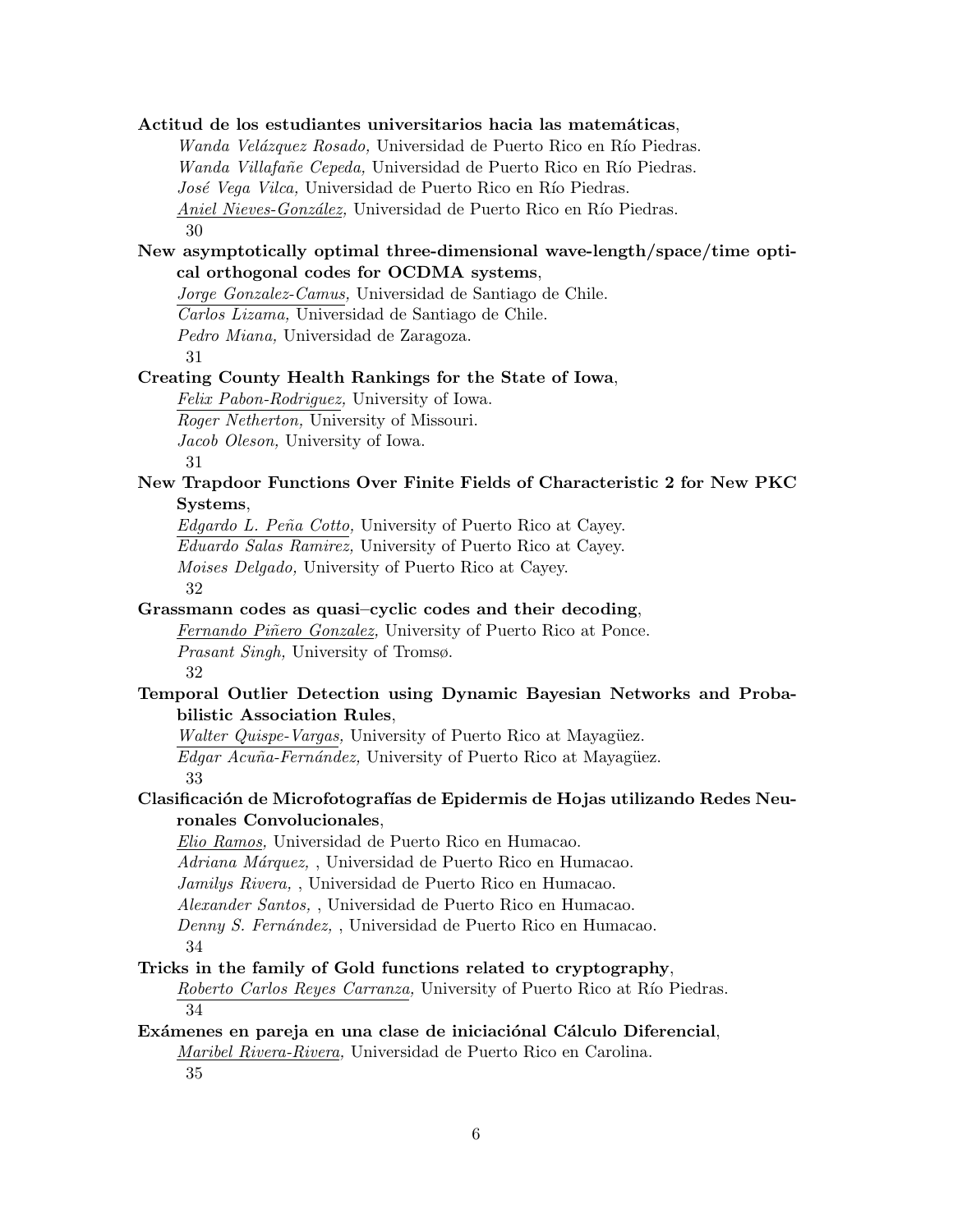| Binary Goppa Codes From Trace Polynomials,                                   |
|------------------------------------------------------------------------------|
| <i>Eduardo Salas Ramirez</i> , University of Puerto Rico at Cayey.           |
| <i>Dylan Cruz</i> , University of Puerto Rico at Río Piedras.                |
| Fernando Piñero Gonzalez, University of Puerto Rico at Ponce.                |
| 35                                                                           |
| Una secuencia no aleatoria que aprueba las pruebas de NIST,                  |
| David Allen, City University of New York.                                    |
| José La Luz, Universidad de Puerto Rico en Bayamón.                          |
| <i>Guarionex Salivia</i> , Minnesota State University.                       |
| Jonathan Hardwick, , Minnesota State University.                             |
| 36                                                                           |
| On permutation binomials of index $q^{e-1} + q^{e-2} + \cdots + 1$ ,         |
| <i>Javier Santiago</i> , University of Puerto Rico at Río Piedras.           |
| <i>Ariane Masuda</i> , New York City College of Technology, CUNY.            |
| <i>Ivelisse Rubio</i> , University of Puerto Rico at Río Piedras.            |
| 36                                                                           |
| The Hadamard product of a nonsingular general H-matrix and its inverse       |
| transpose is diagonally dominant,                                            |
| Rafael Bru, Universitat Politécnica de Valencia.                             |
| Isabel Giménez, Universitat Politécnica de Valencia.                         |
| <i>María Gassó</i> , Universitat Politécnica de Valencia.                    |
| José Scott, Universidad Autónoma de Santo Domingo.                           |
| 37                                                                           |
| The variable exponent Bernoulli differential equation,                       |
| <i>Carlos E. Seda Damiani</i> , University of Puerto Rico at Río Piedras.    |
| Alejandro Vélez-Santiago, University of Puerto Rico at Mayagüez.             |
| 38                                                                           |
| Solvability of systems of polynomial equations with multivariate polynomials |
| as coefficients,                                                             |
| Carlos E. Seda Damiani, University of Puerto Rico at Río Piedras.            |
| <i>Ivelisse Rubio</i> , University of Puerto Rico at Río Piedras.            |
| 38                                                                           |
| Holomorphy of semigroup generated by the Dirichlet Fractional Laplacian,     |
| Valentin Keyantuo, University of Puerto Rico at Río Piedras.                 |
| <i>Fabian Seoanes</i> , University of Puerto Rico at Río Piedras.            |
| Mahamadi Warma, University of Puerto Rico at Río Piedras.                    |
| 38                                                                           |
| Value distribution of elementary symmetric polynomials and their perturba-   |
| tions over finite fields,                                                    |
| Luis A. Medina, University of Puerto Rico at Río Piedras.                    |
| Leonid Brehsner Sepúlveda, University of Puerto Rico at Río Piedras.         |
| Cesar Serna, University of Puerto Rico at Río Piedras.                       |
| 39                                                                           |
|                                                                              |
|                                                                              |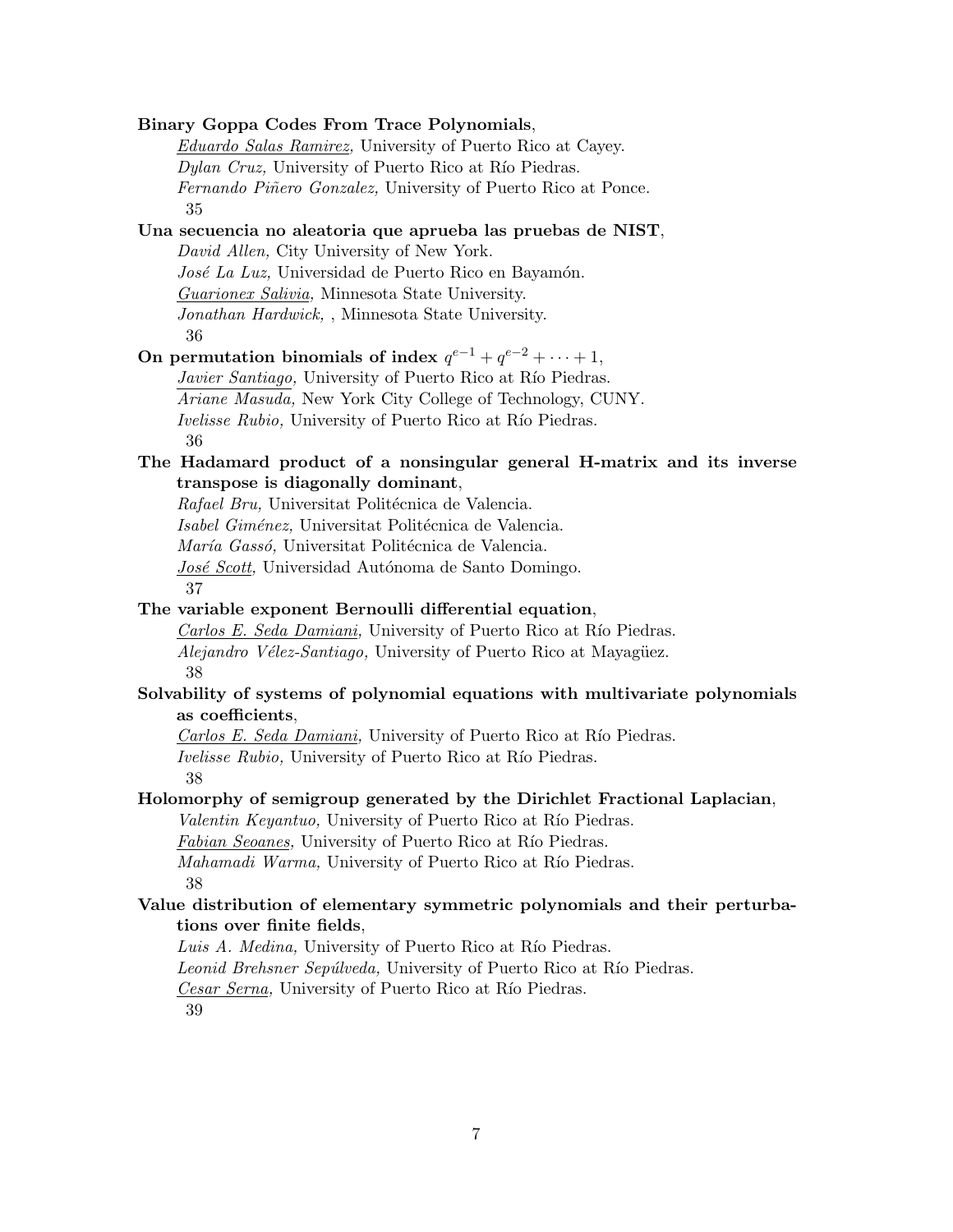**Analysis and computation of the multidimensional linear complexity of periodic arrays**,

*Luis Quiñones,* University of Puerto Rico at Río Piedras. *Jaziel Torres*, University of Puerto Rico at Río Piedras. *Rafael Arce Nazario,* University of Puerto Rico at Río Piedras. *José Ortiz-Ubarri*, University of Puerto Rico at Río Piedras. *Ivelisse Rubio,* University of Puerto Rico at Río Piedras. 39

#### **There are no Efficient Dominating Sets in Cayley Graphs Generated by Transposition Trees of Diameter** *d >* 2,

*Italo. J Dejter,* University of Puerto Rico at Rio Piedras. *Oscar Tomaiconza,* University of Puerto Rico at Rio Piedras. 40

#### **Wave propagation dynamics via data-driven reduction**,

*Aaron Phillips,* Lamar University. *Jos´e Vega–Guzm´an,* Lamar University. 40

#### **On Bent Function, Boolean function properties and some interesting codes**, *Jose W. Velazquez Santiago,* University of Puerto Rico at Rio Piedras.

*Heeralal Janwa,* University of Puerto Rico at Rio Piedras. 41

### **Fine regularity for the elliptic anisotropic Robin problem with nonstandard growth conditions**,

*Maria-Magdalena Boureanu,* University of Craiova, Romania. *Alejandro Vélez-Santiago,* University of Puerto Rico at Mayagüez. 41

### **Developing Technological Pedagogical Content Knowledge of Pre-Service Math Teachers**,

*Omar Hern´andez Rodr´ıguez,* Universidad de Puerto Rico en R´ıo Piedras. *Wanda Villafañe Cepeda, Universidad de Puerto Rico en Río Piedras. Gloriana Gonz´ale,* Universidad de Illinois. 42

#### **6 Afiches / Posters 43**

**Nanoscale multiferroic properties for memory device applications**,

*Nycole M. Arocho-Berrios, et. al.,* Department of Mathematics and Physics, University of Puerto Rico at Cayey.

43

### **Diffhash, a more efficient way of finding differentially expressed genes**,

*Briknie Báez Rodríquez*, University of Puerto Rico at Río Piedras. *Luis F. Mieses Gómez,* University of Puerto Rico at Río Piedras. *Humberto G. Ortiz-Zuazaga*, University of Puerto Rico at Río Piedras. 44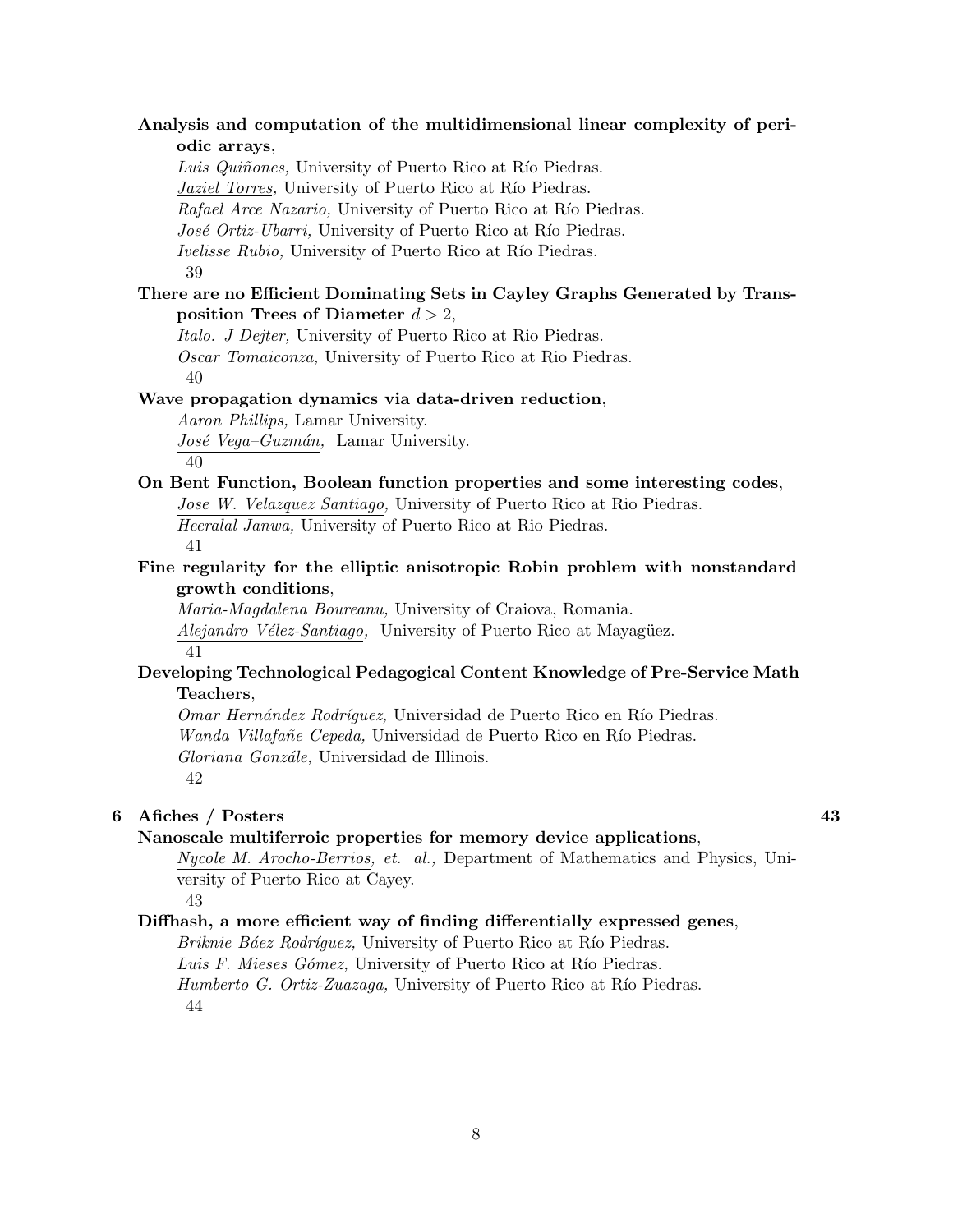**Anomaly Detection in Netflows using Subspace Method**, *Heriberto Camacho Torres,* University of Puerto Rico at Río Piedras. *Amarilys Rodriguez Galarza,* University of Puerto Rico at Río Piedras. *Humberto G. Ortiz-Zuazaga*, University of Puerto Rico at Río Piedras. 44 **Basic Principles of Discrete Mathematics for Error Correcting Codes**, *Jan L. Carrasquillo L´opez,* University of Puerto Rico at Cayey. *Melanie S. De Jesús Gómez,* University of Puerto Rico at Cayey. *Moises Delgado,* University of Puerto Rico at Cayey. 45 **Computer Vision approaches to enable multi-faceted data collection of honeybees behavior in the field**, *Jeffrey Chan, et. al.,* University of Puerto Rico, Río Piedras. 46 **Interventions on Chlamydia and Trichomoniasis epidemiological models based on a donovanosis eradication plan**, *Frances M. Aponte Caraballo,* University of Puerto Rico at Cayey. *Aixamar Cosme Rom´an,* University of Puerto Rico at Cayey. *Mayteé Cruz Aponte,* University of Puerto Rico at Cayey. 47 **Autoencoders vs LASSO: applications to breast cancer research**, *Roberto Lopez Rivera,* University of Puerto Rico at Río Piedras. *Miguel Hernandez Betancourt,* University of Puerto Rico at Río Piedras. *Juan Hernandez-José*, University of Puerto Rico at Río Piedras. *Humberto G. Ortiz-Zuazaga*, University of Puerto Rico at Río Piedras. 47 **Overview on the opinion of changing the standard p-value from 0.05 to 0.005 throughout the academic disciplines**, *Erick M. Ivanovich Méndez,* University of Puerto Rico at Río Piedras. *Gabriela M. Lozano Pérez,* University of Puerto Rico at Río Piedras. *Luis Raúl Pericchi Guerra, University of Puerto Rico at Río Piedras.* 48 The study of  $\tau_{(n)}$ -atoms, *Eric J. Pabón Cancel*, University of Puerto Rico at Mayagüez. *Reyes M. Ortiz-Albino,* University of Puerto Rico at Mayagüez. 48 **Automatic piano fingering data extraction from videos**, *Carlos J. Perez Vinelli,* University of Puerto Rico at Río Piedras. *Rafael A Arce Nazario,* University of Puerto Rico at Río Piedras. 49 **Epidemiological models for Chlamydia trachomatis in Puerto Rico**, *Frances M. Aponte Caraballo,* University of Puerto Rico at Cayey. *Genesis Rivera-Bachier,* University of Puerto Rico at Cayey. *Mayte´e Cruz Aponte,* University of Puerto Rico at Cayey. 50 9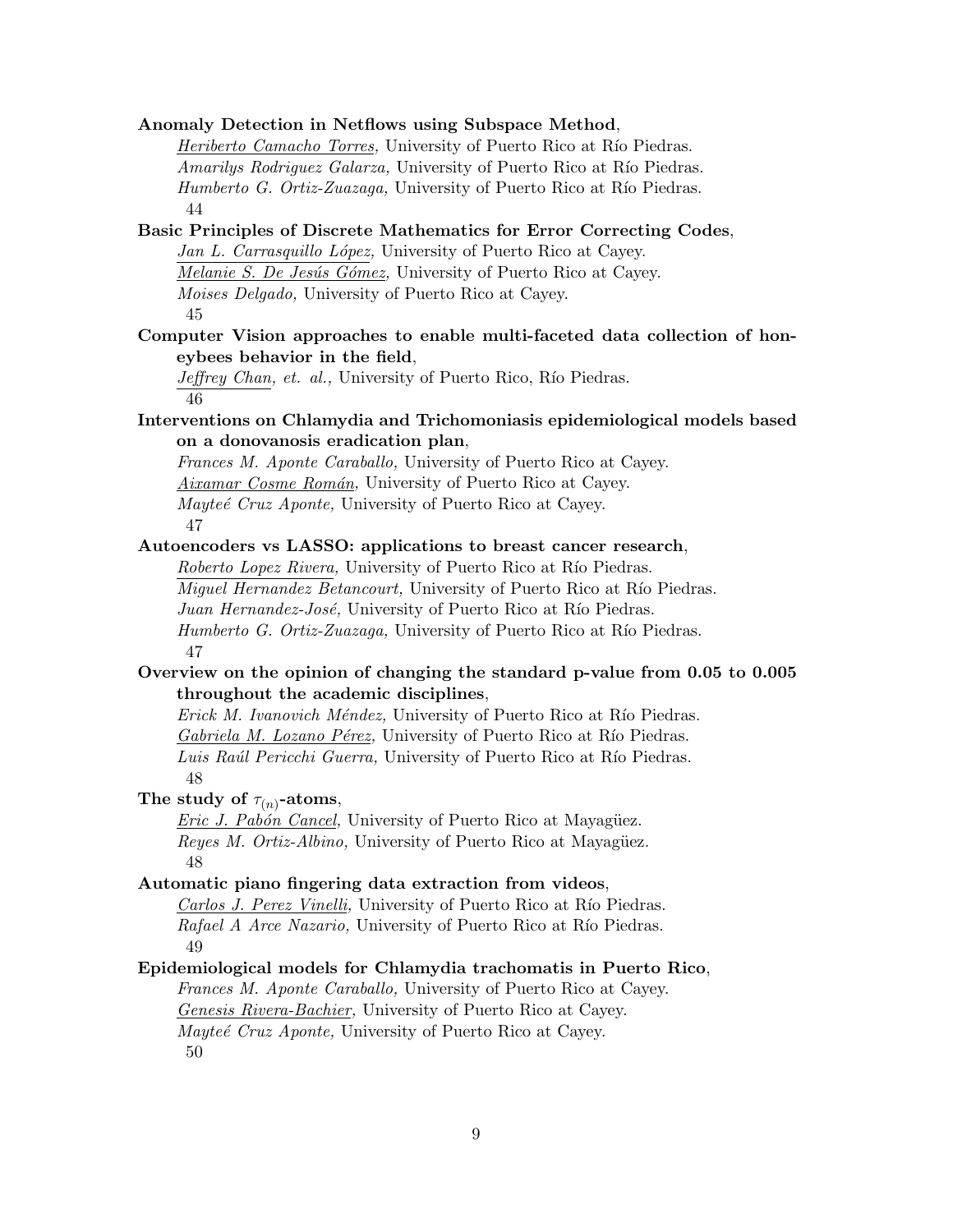#### **Codes from Cayley Graphs**,

*Fernando Piñero Gonzalez,* University of Puerto Rico at Ponce. *Doel Rivera Laboy,* Pontifical Catholic University of Puerto Rico at Ponce.

50

#### **Friend Factorizations**,

*Ambar C. Rodríguez-Alicea*, University of Puerto Rico at Mayagüez. *Reyes M. Ortiz-Albino,* University of Puerto Rico at Mayagüez. 51

#### **Modeling ultrafine particulate matter through motor vehicles emissions and its effects as a trigger of asthma**,

*Michelle N. Rosado Pérez,* University of Puerto Rico at Mayagüez *Karen R. Ríos Soto,* University of Puerto Rico at Mayagüez. 51

#### **Coarse-graining of Atomistic Models Using Neural Networks**,

*Bernardo A. Roque-Carrión, University of Puerto Rico at Humacao. Lyxaira M. Glass-Rivera,* University of Puerto Rico at Humacao. *Jos´e O. Sotero-Esteva,* University of Puerto Rico at Humacao. 52

#### **Unit Groups, Quotients, and new perspectives on** *τ<sup>I</sup>* **-factorizations**,

*Daniel A. Santiago,* CROEM High School, Mayagüez Puerto Rico. *Reyes M. Ortiz-Albino,* University of Puerto Rico at Mayagüez. 52

**Non-parametric clustering diagnostic for k-means clustering solutions**, *Eliezer Santos-Le´on,* University of Puerto Rico, Medical Sciences Campus. *Israel Almod´ovar-Rivera,* University of Puerto Rico, Medical Sciences Campus. 53

#### **Mathematical Modeling of Vector-Borne Disease Dynamics with Environmental Factors**,

*Yaria Sierra-Pérez*, Inter American University of Puerto Rico at Bayamón. *Carmen Caiseda* Inter American University of Puerto Rico at Bayamón. 54

### **On the Study of** *f***-factorizations Over Unique Factorization Domains with**  $f(x) = x^r$

*Geraldo E. Soto-Rosa*, University of Puerto Rico at Mayagüez. *Reyes M. Ortiz-Albino,* University of Puerto Rico at Mayagüez. 54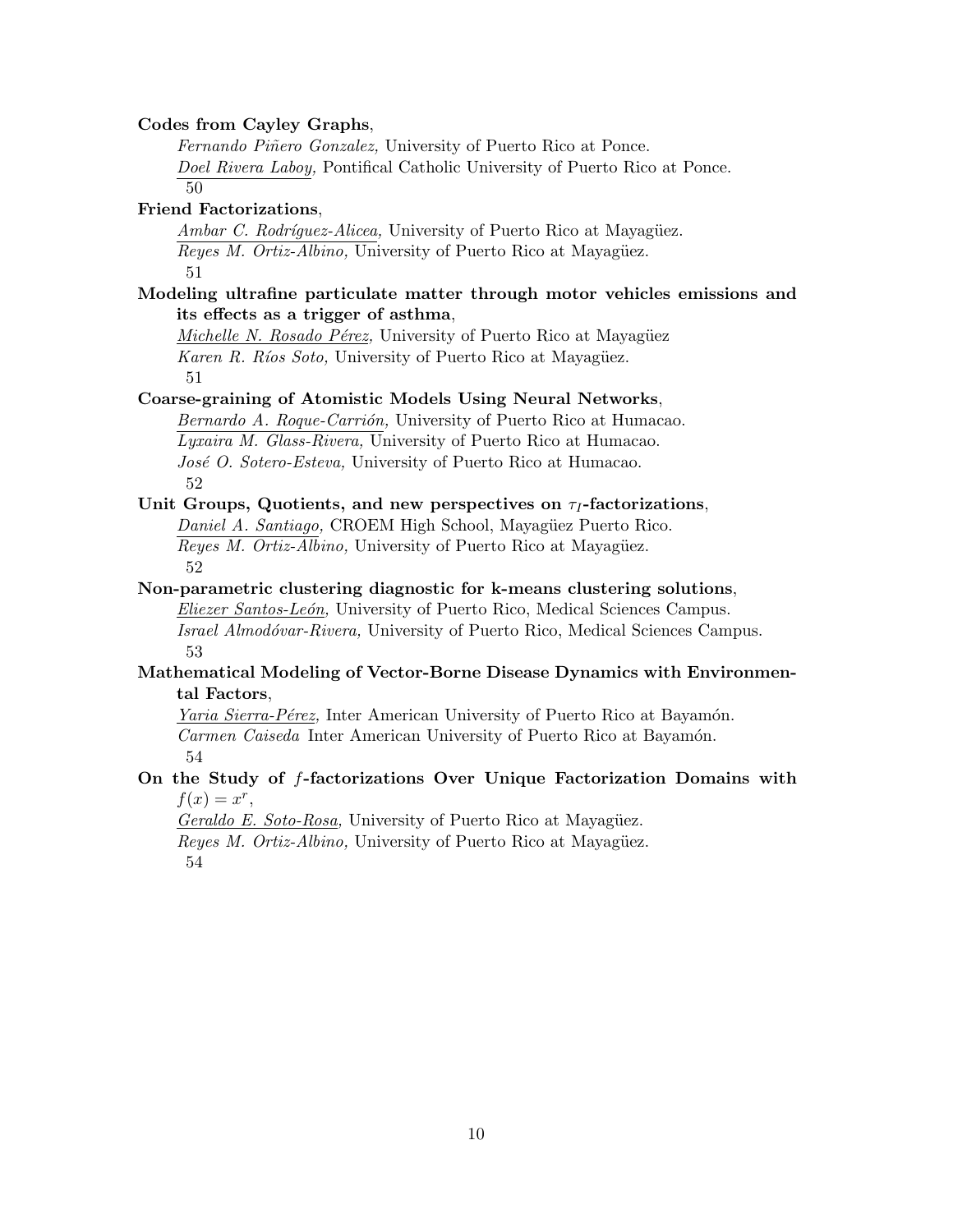| Horario        | Lugar                       | Actividad                                                 |
|----------------|-----------------------------|-----------------------------------------------------------|
| <b>Viernes</b> |                             |                                                           |
| $3:00 - 5:00$  | NEC Lobby                   | Registration                                              |
| $3:00-6:30$    | NEC Lobby                   | <b>Exhibit Booths</b>                                     |
| $3:30-4:00$    | NEC Lobby                   | <b>Coffee Break</b>                                       |
| $4:00 - 4:25$  |                             | <b>Contributed Presentations</b>                          |
|                | <b>NEC 107</b>              | Bayesian hierarchical probabilistic models to study rea-  |
|                |                             | sonable scenarios for the population projection of Puerto |
|                |                             | $Rico$ by $2050$                                          |
|                |                             | Angelica M. Rosario Santos                                |
|                | <b>NEC 108</b>              | The Hadamard product of a nonsingular general H-matrix    |
|                |                             | and its inverse transpose is diagonally dominant          |
|                |                             | José Scott                                                |
| $4:30-4:55$    |                             | <b>Contributed Presentations</b>                          |
|                | <b>NEC 107</b>              | $Adaptive \alpha$ Significance Level for Linear Models    |
|                |                             | Daiver Vélez                                              |
|                | <b>NEC 108</b>              | There are no Efficient Dominating Sets in Cayley Graphs   |
|                |                             | Generated by Transposition Trees of Diameter $d > 2$      |
|                |                             | Oscar Tomaiconza                                          |
|                | <b>NEC 110</b>              | A note on the Radon-Riez property                         |
|                |                             | Pablo V. Negrón-Marrero                                   |
| $5:00 - 5:25$  |                             | <b>Contributed Presentations</b>                          |
|                | <b>NEC 107</b>              | An R-Package to Compute and Use Intrinsic Priors for      |
|                |                             | Model Selection and Hypothesis Testing                    |
|                |                             | Yekun Wang                                                |
|                | <b>NEC 108</b>              | Solvability of systems of polynomial equations with mul-  |
|                |                             | tivariate polynomials as coefficients                     |
|                |                             | Carlos E. Seda Damiani                                    |
|                | <b>NEC 110</b>              | Caracterización de la sucesión de Lucas-Lehmer            |
|                |                             | Ramón Luis Matos Berrios                                  |
|                | <b>NEC 111</b>              | Una secuencia no aleatoria que aprueba las pruebas de     |
|                |                             | <b>NIST</b>                                               |
|                |                             | Guarionex Salivia                                         |
| $5:30-5:55$    |                             | <b>Contributed Presentations</b>                          |
|                | <b>NEC 107</b>              | So, how many people did Maria kill?                       |
|                |                             | Wolfgang Rolke                                            |
|                | $\overline{\text{NEC}}$ 108 | Value distribution of elementary symmetric polynomials    |
|                |                             | and their perturbations over finite fields                |
|                |                             | Cesar Serna                                               |
|                | <b>NEC 110</b>              | Discrete Morse Theory and Rational Homology of            |
|                |                             | Thompson's group T                                        |
|                |                             | Fernando Betancourt Velez                                 |

# **1 Itinerario Detallado (Detailed Schedule)**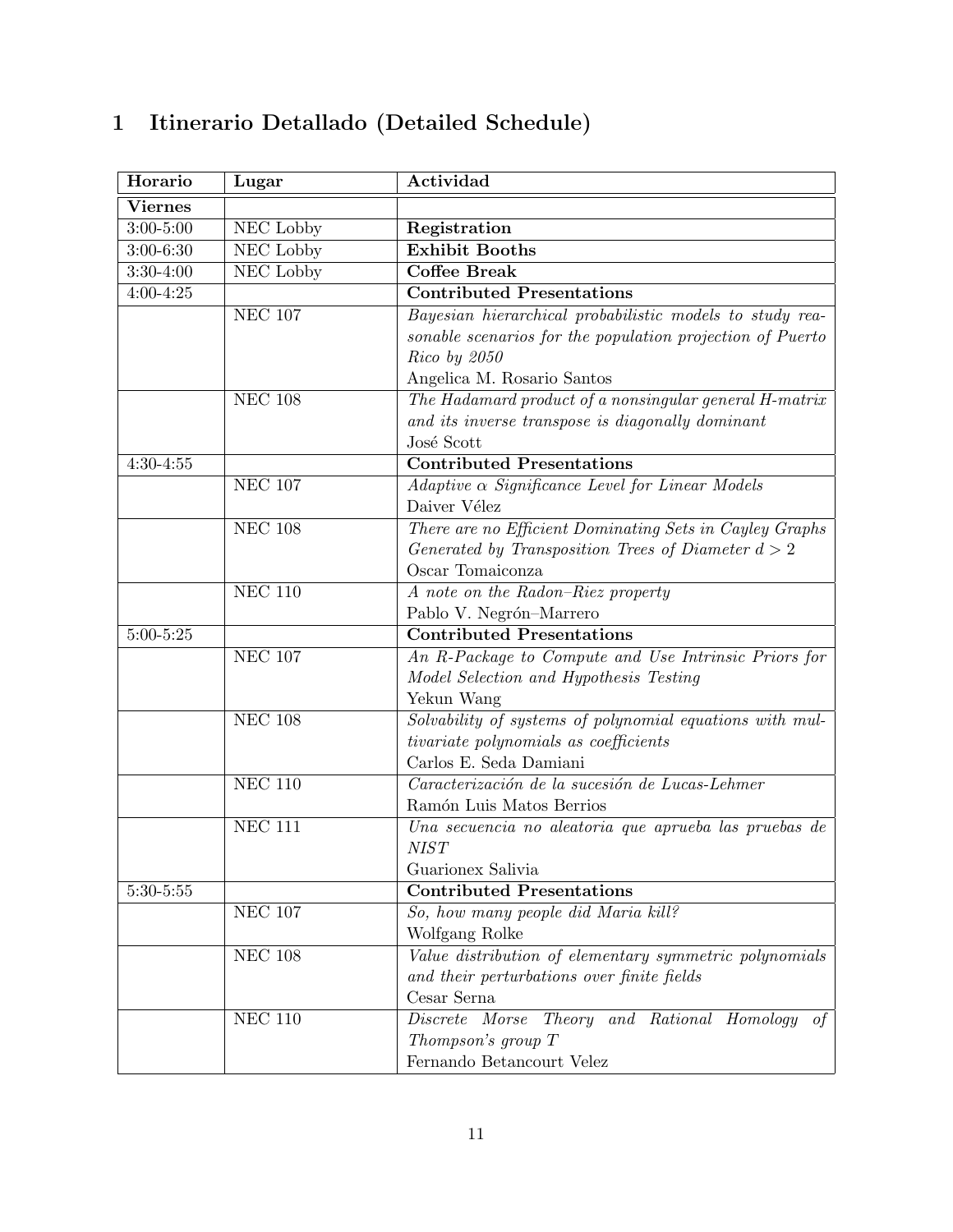| Horario       | Lugar                                | Actividad                                                          |
|---------------|--------------------------------------|--------------------------------------------------------------------|
|               | $NEC$ 111                            | On permutation binomials of index $q^{e-1} + q^{e-2} + \cdots + 1$ |
|               |                                      | Javier Santiago                                                    |
| $6:00 - 6:30$ | $\overline{\text{NEC}}$ Amphitheatre | SIDIM 2020 Official Opening                                        |
| $6:30 - 7:30$ | NEC Amphitheatre                     | <b>Invited Presentation:</b> Mathematical epidemiology in a        |
|               |                                      | $data$ -rich world                                                 |
|               |                                      | Julien Arino                                                       |
| $7:30-9:00$   | NEC Lobby                            | Cocktail and Social Activity                                       |
| Sábado        |                                      |                                                                    |
| $7:30-10:00$  | NEC Lobby                            | Registration                                                       |
| 8:00-4:00     | NEC Lobby                            | <b>Exhibit Booths</b>                                              |
| $7:30-9:00$   | NEC Lobby                            | <b>Breakfast</b>                                                   |
| $8:30 - 8:55$ |                                      | Conferencias Concurrentes                                          |
|               | <b>NEC 110</b>                       | Quantum mechanics applied to genomic sequencing                    |
|               |                                      | Jose R. Alvarez                                                    |
|               | <b>NEC 111</b>                       | The variable exponent Bernoulli differential equations             |
|               |                                      | Carlos E. Seda Damiani                                             |
|               | <b>NEC 118</b>                       | Creating County Health Rankings for the State of Iowa              |
|               |                                      | Felix Pabon-Rodriguez                                              |
| $9:00 - 9:25$ |                                      | Conferencias Concurrentes                                          |
|               | <b>NEC 107</b>                       | Alternativas de la Estadística Bayesiana a la Crisis del           |
|               |                                      | p-Valor y su falta de reproducibilidad Científica                  |
|               |                                      | Luis Raúl Pericchi Guerra                                          |
|               | <b>NEC 108</b>                       | Analysis and computation of the multidimensional linear            |
|               |                                      | complexity of periodic arrays                                      |
|               |                                      | Jaziel Torres                                                      |
|               | <b>NEC 110</b>                       | Statistical mechanics of multilayer growth models: jam-            |
|               |                                      | ming and percolation                                               |
|               |                                      | N. De la Cruz Felix                                                |
|               | <b>NEC 111</b>                       | Characterization of Factorization of Certain infinite fam-         |
|               |                                      | ilies of Polynomial of Several Variables                           |
|               |                                      | Carlos A. Agrinsoni Santiago                                       |
|               | <b>NEC 118</b>                       | La enseñanza y aprendizaje de las funciones exponen-               |
|               |                                      | ciales y logarítmicas en estudiantes de secundaria                 |
|               |                                      | Tomas Diaz                                                         |
|               | NEC $120$                            | Tricks in the family of Gold functions related to cryptog-         |
|               |                                      | raphy                                                              |
|               |                                      | Roberto Carlos Reyes Carranza                                      |
| $9:30-9:55$   |                                      | <b>Conferencias Concurrentes</b>                                   |
|               | $\rm{NEC}$ 107                       | Mortalidad de enfermedades crónicas proyectada para el             |
|               |                                      | 2020-2025                                                          |
|               |                                      | Erick Suárez                                                       |
|               | $\rm{NEC}$ 108                       | On Bent Function, Boolean function properties and some             |
|               |                                      | interesting codes                                                  |
|               |                                      | Jose W. Velazquez Santiago                                         |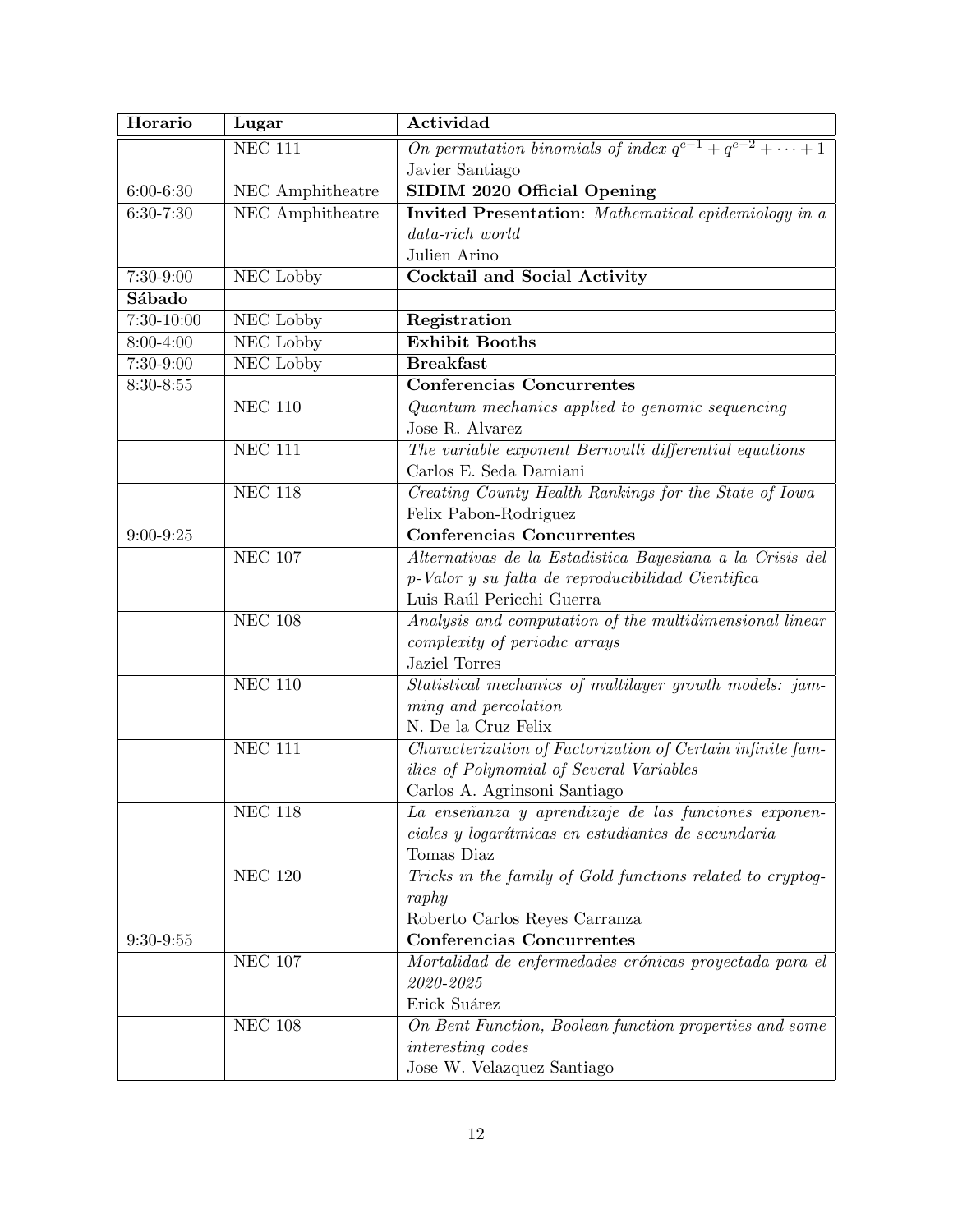| Horario         | Lugar             | Actividad                                                                      |
|-----------------|-------------------|--------------------------------------------------------------------------------|
|                 | <b>NEC 110</b>    | Inverting the ergodicity problem: adjusting statistics to                      |
|                 |                   | dynamics (a dynamics-based solution to the problem of                          |
|                 |                   | anharmonic densities of states                                                 |
|                 |                   | Julius Jellinek                                                                |
|                 | <b>NEC 111</b>    | Functions on the integers modulo n                                             |
|                 |                   | Andrés Ramos                                                                   |
|                 | <b>NEC 118</b>    | What does "y is defined as an implicit function of $x$ "                       |
|                 |                   | mean?: An application of APOS-ACE                                              |
|                 |                   | Rafael Martínez-Planell                                                        |
|                 | <b>NEC 120</b>    | Binary Goppa Codes From Trace Polynomials                                      |
|                 |                   | Eduardo Salas Ramirez                                                          |
| $10:00 - 11:00$ | $NEC$ (2nd floor) | Posters and Coffee Break                                                       |
|                 |                   | Nanoscale multiferroic properties for memory device ap-                        |
|                 |                   | plications                                                                     |
|                 |                   | Nycole M. Arocho-Berrios                                                       |
|                 |                   | Diffhash, a more efficient way of finding differentially ex-                   |
|                 |                   | pressed genes                                                                  |
|                 |                   | Briknie Báez Rodríguez                                                         |
|                 |                   | Anomaly Detection in Netflows using Subspace Method                            |
|                 |                   | Heriberto Camacho Torres                                                       |
|                 |                   | Basic Principles of Discrete Mathematics for Error Cor-                        |
|                 |                   | recting Codes                                                                  |
|                 |                   | Jan L. Carrasquillo López                                                      |
|                 |                   | Computer Vision approaches to enable multi-faceted data                        |
|                 |                   | collection of honeybees behavior in the field                                  |
|                 |                   | Jeffrey Chan                                                                   |
|                 |                   | Interventions on Chlamydia and Trichomoniasis epi-                             |
|                 |                   | demiological models based on a donovanosis eradication                         |
|                 |                   | plan                                                                           |
|                 |                   | Aixamar Cosme Román                                                            |
|                 |                   | Autoencoders vs LASSO: applications to breast cancer re-                       |
|                 |                   | search                                                                         |
|                 |                   | Roberto Lopez Rivera                                                           |
|                 |                   | Overview on the opinion of changing the standard p-value                       |
|                 |                   | from $0.05$ to $0.005$ throughout the academic disciplines                     |
|                 |                   | Gabriela M. Lozano Pérez                                                       |
|                 |                   | The study of $\tau_{(n)}$ -atoms<br>Eric J. Pabón Cancel                       |
|                 |                   |                                                                                |
|                 |                   | Automatic piano fingering data extraction from videos                          |
|                 |                   | Carlos J. Perez Vinelli<br>Epidemiological models for Chlamydia trachomatis in |
|                 |                   | Puerto Rico                                                                    |
|                 |                   |                                                                                |
|                 |                   | Genesis Rivera-Bachier                                                         |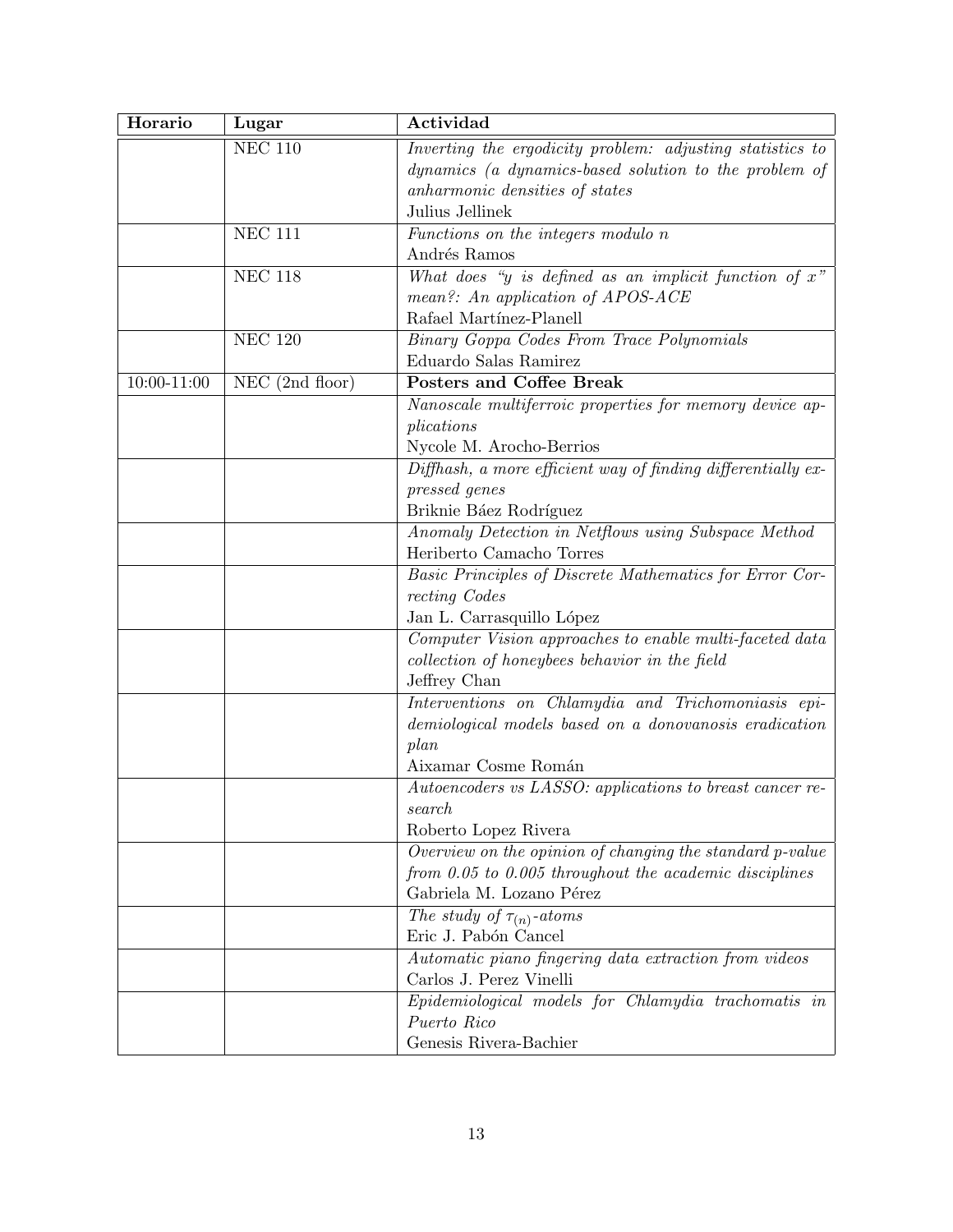| Horario         | Lugar                 | Actividad                                                                                                        |
|-----------------|-----------------------|------------------------------------------------------------------------------------------------------------------|
|                 |                       | Codes from Cayley Graphs                                                                                         |
|                 |                       | Doel Rivera Laboy                                                                                                |
|                 |                       | <b>Friend Factorizations</b>                                                                                     |
|                 |                       | Ambar C. Rodríguez-Alicea                                                                                        |
|                 |                       | Modeling ultrafine particulate matter through motor ve-                                                          |
|                 |                       | hicles emissions and its effects as a trigger of asthma                                                          |
|                 |                       | Michelle N. Rosado Pérez                                                                                         |
|                 |                       | Coarse-graining of Atomistic Models Using Neural Net-                                                            |
|                 |                       | works                                                                                                            |
|                 |                       | Bernardo A. Roque-Carrión                                                                                        |
|                 |                       | Unit Groups, Quotients, and new perspectives on $\tau_I$ -                                                       |
|                 |                       | factorizations                                                                                                   |
|                 |                       | Daniel A. Santiago                                                                                               |
|                 |                       | on-parametric clustering diagnostic for k-means cluster-                                                         |
|                 |                       | ing solutions                                                                                                    |
|                 |                       | Eliezer Santos-León                                                                                              |
|                 |                       | Mathematical Modeling of Vector-Borne Disease Dynam-                                                             |
|                 |                       | <i>ics</i> with <i>Environmental Factors</i>                                                                     |
|                 |                       | Yaria Sierra-Pérez                                                                                               |
|                 |                       | On the Study of f-factorizations Over Unique Factoriza-                                                          |
|                 |                       | tion Domains with $f(x) = x^r$                                                                                   |
|                 |                       | Geraldo E. Soto-Rosa                                                                                             |
| $11:00 - 11:50$ | NEC Amphitheater      | <b>Invited Presentation:</b> Machine assisted discoveries in                                                     |
|                 |                       | astronomical sky surveys and possible extrapolations to                                                          |
|                 |                       | biological data                                                                                                  |
|                 |                       | Ashish Mahabal                                                                                                   |
| $12:00-1:00$    | <b>UPRC</b> Cafeteria | Lunch                                                                                                            |
| $1:00-1:50$     | NEC Amphitheater      | Invited Presentation:<br>Distances between datasets:                                                             |
|                 |                       | The Gromov-Wasserstein distance and applications                                                                 |
|                 |                       | Facundo Memoli                                                                                                   |
| $2:00 - 2:25$   |                       | Conferencias Concurrentes                                                                                        |
|                 | $\rm{NEC}$ 107        | The Projection of population decline in Puerto Rico                                                              |
|                 |                       | Hernando Mattei                                                                                                  |
|                 | NEC $108$             | Fine regularity for the elliptic anisotropic Robin problem                                                       |
|                 |                       | with nonstandard growth conditions                                                                               |
|                 |                       | Alejandro Vélez-Santiago                                                                                         |
|                 | <b>NEC 110</b>        | A mathematical model on the spatial spread of the Zika                                                           |
|                 |                       | virus                                                                                                            |
|                 |                       | Alibeth E. Luna Alvear                                                                                           |
|                 | <b>NEC 111</b>        | Clasificación de Microfotografías de Epidermis de Hojas<br>utilizando Redes Neuronales Convolucionales: Análisis |
|                 |                       |                                                                                                                  |
|                 |                       | de la Biodiversidad con Aprendizaje Automático                                                                   |
|                 |                       | Elio Ramos                                                                                                       |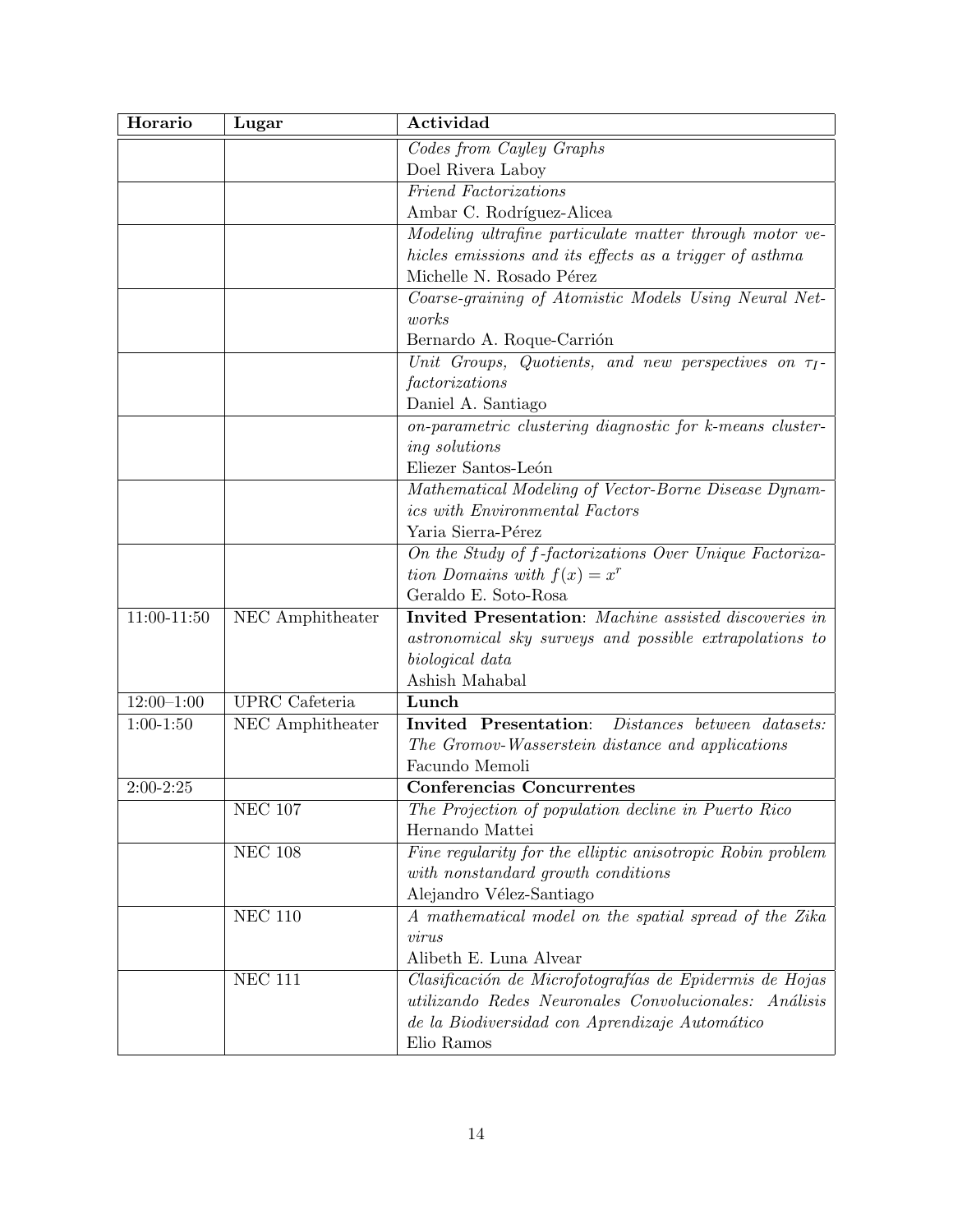| Horario       | Lugar                       | Actividad                                                      |
|---------------|-----------------------------|----------------------------------------------------------------|
|               | <b>NEC 118</b>              | On students understanding of implicit differentiation          |
|               |                             | based on APOS Theory                                           |
|               |                             | Rafael Martínez-Planell                                        |
|               | <b>NEC 120</b>              | New ideas in 35 years of multivariate public key cryptog-      |
|               |                             | raphy                                                          |
|               |                             | Moises Delgado                                                 |
| $2:30-2:55$   |                             | <b>Conferencias Concurrentes</b>                               |
|               | <b>NEC 107</b>              | Introduction to R                                              |
|               |                             | Wolfgang Rolke                                                 |
|               | <b>NEC 108</b>              | Fundamental solutions for fractional differential equa-        |
|               |                             | tions involving fractional powers of finite difference op-     |
|               |                             | erators                                                        |
|               |                             | Jorge Gonzalez-Camus                                           |
|               | <b>NEC 111</b>              | Wave propagation dynamics via data-driven reduction            |
|               |                             | José Vega-Guzmán                                               |
|               | <b>NEC 118</b>              | Actitud de los estudiantes universitarios hacia las            |
|               |                             | $matem\'aticas$                                                |
|               |                             | Aniel Nieves-González                                          |
|               | <b>NEC 120</b>              | New Trapdoor Functions Over Finite Fields of Charac-           |
|               |                             | teristic 2 for New PKC Systems                                 |
|               |                             | Edgardo L. Peña Cotto                                          |
| $3:00 - 3:30$ | <b>NEC Lobby</b>            | <b>Coffee Break</b>                                            |
| $3:30-3:55$   |                             | <b>Conferencias Concurrentes</b>                               |
|               | <b>NEC 107</b>              | Deep Learning en Ciencia de Datos                              |
|               |                             | Roberto Rivera                                                 |
|               | <b>NEC 108</b>              | Holomorphy of semigroup generated by the Dirichlet Frac-       |
|               |                             | tional Laplacian                                               |
|               |                             | Fabian Seoanes                                                 |
|               | $NEC$ 111                   | Temporal Outlier Detection using Dynamic Bayesian              |
|               |                             | Networks and Probabilistic Association Rules                   |
|               |                             | Walter Quispe-Vargas                                           |
|               | NEC $118$                   | Exámenes en pareja en una clase de iniciaciónal Cálculo        |
|               |                             | Diferencial                                                    |
|               |                             | Maribel Rivera-Rivera                                          |
|               | <b>NEC 120</b>              | New asymptotically optimal three-dimensional wave-             |
|               |                             | length/space/time optical orthogonal codes for OCDMA           |
|               |                             | systems                                                        |
|               |                             | José Ortiz-Ubarri                                              |
| $4:00 - 4:25$ |                             | <b>Conferencias Concurrentes</b>                               |
|               | <b>NEC 107</b>              | La situación estadística en Puerto Rico                        |
|               |                             | Orville M. Disdier                                             |
|               | $\overline{\text{NEC}}$ 108 | $L^p$ -Maximal regularity for a class of degenerate fractional |
|               |                             | integro-differential equations in Banach spaces                |
|               |                             | Rafael Aparicio                                                |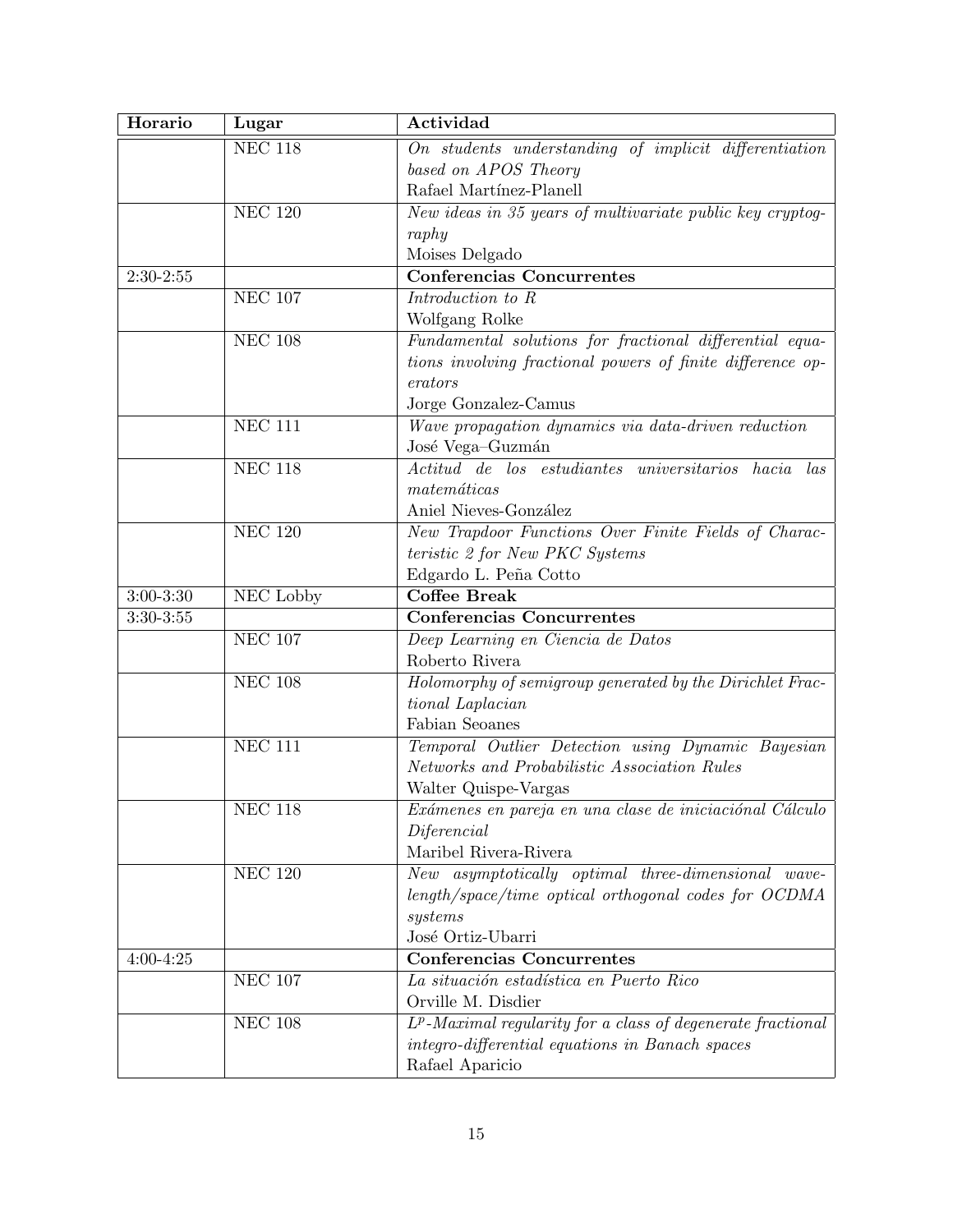| Horario     | Lugar            | Actividad                                                |
|-------------|------------------|----------------------------------------------------------|
|             | <b>NEC 118</b>   | Developing Technological Pedagogical Content Knowledge   |
|             |                  | of Pre-Service Math Teachers                             |
|             |                  | Wanda Villafañe Cepeda                                   |
|             | <b>NEC 120</b>   | Grassmann codes as quasi-cyclic codes and their decoding |
|             |                  | Fernando Piñero Gonzalez                                 |
| $4:30-5:00$ | NEC Amphitheater | <b>Administrative Session</b>                            |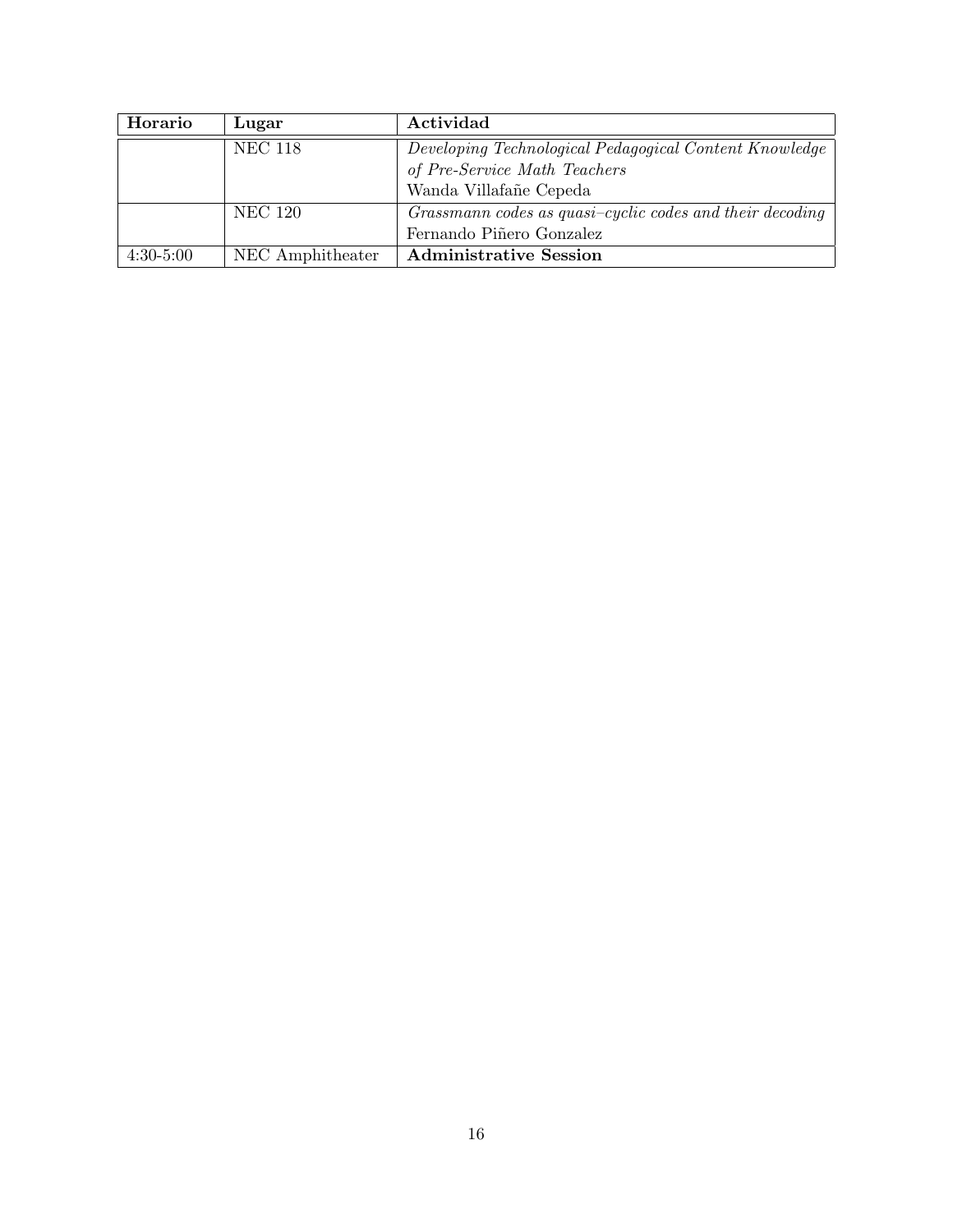# **2 Charlas Plenarias / Plenary Talks**

### **Mathematical epidemiology in a data-rich world**

#### *Julien Arino,* University of Manitoba

Data has become the world's most valuable resource. Most data is proprietary, but still, a lot is publicly available, for instance through open data portals. In this context, I believe that it is important that mathematical epidemiologists, when we are looking to contribute to public health policy debates, strive to use more and more "real world" information in our models. In this talk, I will discuss some personal experiences with data related issues and present simple techniques that can be used to incorporate data into models.

### **Machine assisted discoveries in astronomical sky surveys and possible extrapolations to biological data**

#### *Ashish Mahabal,* California Institute of Technology

The Zwicky Transient Facility (ZTF) is a sky survey covering 3750 sq. degrees down to 20.5 mag from the Palomar 1.2m telescope. It has been functional for close to two years, and with its field of view of 47 square degrees the publicly released DR2 boasts of over 100 billion detections in  $g//r/i$ filters. The various science groups are using a variety of techniques to make interesting discoveries in this space, and there is scope to do far more. We will highlight some of the techniques and discoveries from ZTF including rare asteroids, binary systems, supernovae, tidal disruption events and so on. We will then briefly mention how similar explorations can be done using biological datasets for, say, early detection of diseases, and the possible bottlenecks.

#### **Distances between datasets: The Gromov-Wasserstein distance and applications**

#### *Facundo Memoli,* Ohio State University

Datasets can often be modelled as metric spaces in their own right. For instance point clouds inherit the metric from Euclidean space and as such two point clouds would be declared to be equivalent whenever there is an isometry mapping one into the other. In more general scenarios, one may not have a point cloud, but instead a square matrix representing distances between pairs of data points i.e. datasets are represented as finite metric spaces. Then the question becomes how to quantify the degree of similarity between two finite metric spaces. Some beautiful ideas from metric geometry due to Gromov can be applied to answer these questions. The so called Gromov-Hausdorff metric provides a way of ascribing a distance to any pair of compact metric spaces.

However, in many applications one not only has a matrix of distances for each dataset, but also a vector of weights for each point in a dataset. These objects are actually well known in geometry: Triples of the form  $(X,dX,muX)$  where  $(X,dX)$  is a compact metric space and muX is a probability measure on X are called metric measure spaces and provide a more flexible representation of data.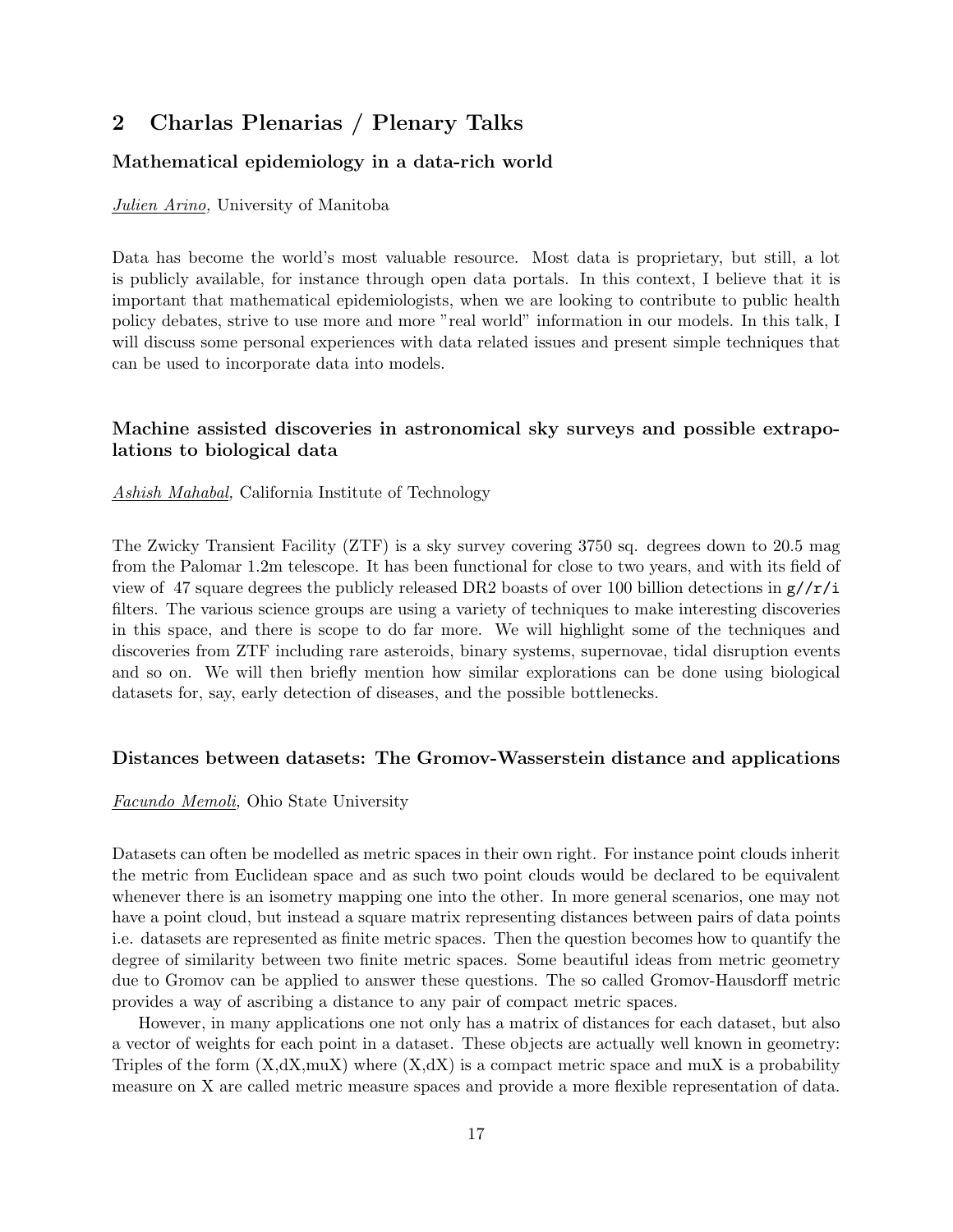Ideas from Optimal Transport ideas then suggest a certain variant of the GH distance, called the Gromov-Wasserstein distance, which permits comparing metric measure spaces.

In this talk I will overview the construction of such distances, the optimization problems they induce, lower bounds, and applications to shape and data analysis.

### **3 Talleres / Workshops**

#### **3.1 Statistics and Data Science in Puerto Rico**

This workshop will provide an overview of the crisis of p-values and hypothesis testing in statistics as well discussions on the frontiers and challenges of Statistics and Data Science in medicine, epidemiology and government in Puerto Rico. This workshop is sponsored by the American Statistical Association Chapter of Puerto Rico (ASA-PR).

### **Alternativas de la Estadistica Bayesiana a la Crisis del p-Valor y su falta de reproducibilidad Cientifica**

*Luis Raúl Pericchi Guerra*, Centro de Bioestadística y Bioinformática y Departamento de Matemáticas, Universidad de Puerto Rico, Rio Piedras.

Por mas de 60 años desde la publicación de la Paradoja de Jeffreys y Lindley, los Bayesianos han cuestionado el test de hipótesis con valores fijos de significación Alfa, usualmente 0.05. Pero fue solo cuando los científicos aplicados demostraron que no había replicación de resultados en el 95se desató la crisis. En esta charla explicamos la razón de la falta de replicabilidad científica, así como alternativas prácticas, dentro del espíritu Bayesiano Objetivo, para lograr replicabilidad científica. Acá resumimos trabajos conjuntos con: Carlos Pereira (Brasil), María Eglee Perez (PR) y Daiver Velez (PR y Colombia).

#### **Mortalidad de enfermedades cr´onicas proyectada para el 2020-2025**

*Erick Suárez*, Departamento de Bioestadística y Epidemiología, Escuela Graduada de Salud Publica, Universidad de Puerto Rico Recinto de Ciencias Médicas.

El Departamento de Salud de Puerto Rico ha solicitada las proyecciones de la mortalidad de enfermedades crónicas de mayor frecuencia con el propósito de desarrollar el plan estratégico de salud para Puerto Rico. Para responder a esta petición se realizaron estas proyecciones de mortalidad para diferentes enfermedades crónicas utilizando modelos no-lineales con la función exponencial, logística y Gompertz. En esta presentación se presentarán los resultados más relevantes de estas proyecciones.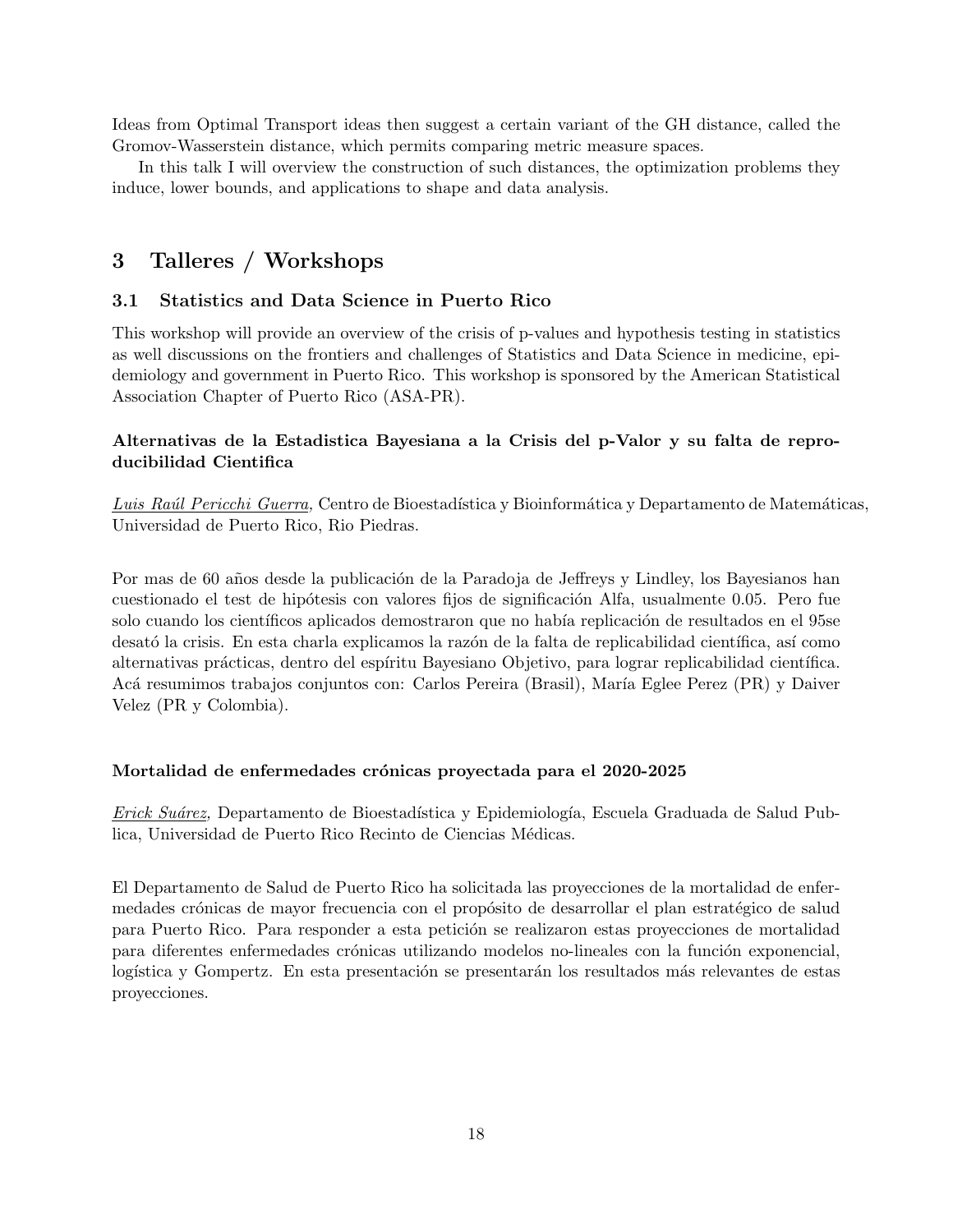#### **The Projection of population decline in Puerto Rico**

*Hernando Mattei,* Demography Program, Graduate Schoool of Public Health, University of Puerto Rico Medical Sciences Campus.

Puerto Ricos population has entered a phase of population decline due to a sharp drop in fertility and increasing levels of outmigration. The Census Bureau has proyected the population of Puerto Rico until the year 2100 and it shows a large decline in population size with a very old age structure. The United Nations population proyections also have Puerto Rico with a negative rate of growth until 2100. We examined the assumptions used in both proyections and found that they are likely to underestimate the rate of the decline. Expected trends in fertility and mortality make it clear that the Island will experience a long period of negative natural increase (more deaths than births) and that migration trends will determine how much the population will decline. We discuss the urgent need to develop more realistic probabilistic population projections for Puerto Rico.

#### **Introduction to R**

*Wolfgang Rolke,* Department of Mathematical Sciences, University of Puerto Rico at Mayagüez.

This workshop will provide a short introduction to the R language. Topics to be discussed are: Why R?, setting things up, data entry with rio, basic Inferences, graphs with ggplot2, Bayesian Analysis, OpenBugs, C++ with Rcpp, and parallel and gpu programming with parallel and gpuR. Also we discuss as a case study an analysis of the UPR Admission data.

#### **Deep Learning en Ciencia de Datos**

*Roberto Rivera*, Universidad de Puerto Rico en Mayagüez.

En éste taller hacemos una breve introducción a los modelos que están en la vanguardia en ciencia de datos; deep learning. Hablamos de algunas variaciones y como se implementan estos tipos de modelos usando RStudio y el paquete keras.

#### La situación estadística en Puerto Rico

*Orville M. Disdier*, Director Ejecutivo Interino del Instituto de Estadísticas de Puerto Rico.

La Ley Número 209 del 28 de agosto de 2003 creó al Instituto de Estadísticas de Puerto Rico, la cual es una agencia gubernamental, bajo la rama ejecutiva, con autonomía fiscal y administrativa. La exposición de motivos en su ley orgánica revela que el Instituto fue creado debido a la apremiante necesidad de que el público cuente con información y datos para la toma de decisiones basadas en la evidencia. De igual forma, expone claramente que en ese momento en el tiempo,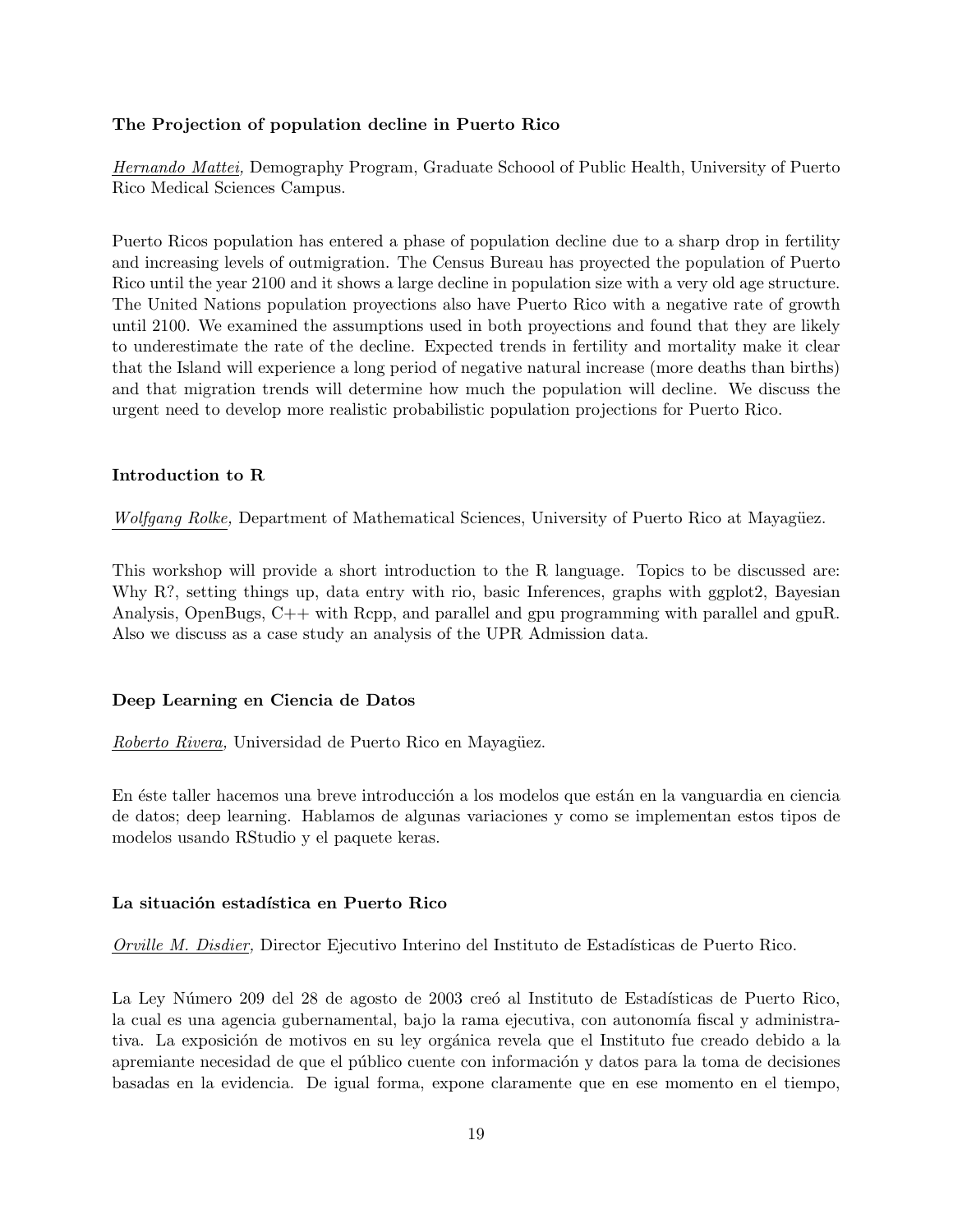existía una insatisfacción en general y múltiples críticas con la cantidad, la calidad y la prontitud de los datos producidos por las agencias gubernamentales. El Instituto comenz´o a funcionar en el a˜no 2007 y desde entonces ha hecho enormes esfuerzos para garantizarle a Puerto Rico que cuente con estadísticas completas, confiables, y de acceso rápido y universal. Hoy, trece años después, es pertinente reflexionar sobre cuál ha sido el impacto del Instituto en la situación estadística de Puerto Rico, cuáles son los avances y cuáles son los retos que aún nos quedan. Por otro lado, recientemente, la Junta de Directores del Instituto estableció un nuevo Plan Estratégico a tres a˜nos para: 1) Desarrollar una estructura administrativa que permita el funcionamiento adecuado de los procesos internos del Instituto, 2) Reestructurar el comité de coordinación estadística para que opere efectivamente y aumente el cumplimiento con la ley que rige al Instituto, y 3) Mejorar el presupuesto o capital diversificando los servicios y provectos del Instituto para la obtención de ingresos externos. ¿Cómo se prevé que este nuevo plan aporte a un Puerto Rico con más transparencia, m´as datos y de mejor calidad?

### **4 Sesiones Tem´aticas/ Thematic Sessions**

#### **4.1 Mathematical Physics**

**Inverting the ergodicity problem: adjusting statistics to dynamics (a dynamics-based solution to the problem of anharmonic densities of states)**

*Julius Jellinek,* Chemical Sciences and Engineering Division, Argonne National Laboratory.

Density of states (DOS) is a fundamental characteristic of systems that lies in the very foundation of statistical mechanics and all the theoretical constructs that derive from them (e.g., kinetic rate theories, phase diagrams, etc.). Knowledge of DOS is central for calculation of entropy, partition function, free energy, reaction rate constants, and other important characteristics. The accuracy of all these depends on the accuracy with which the DOS is defined. Even though virtually all real systems are anharmonic, the current practice in the computation of vibrational DOSs is largely based on the harmonic approximation. The reason is that despite major efforts over about eight decades a general and exact, yet practical in applications, solution to the problem of anharmonic DOSs stubbornly resisted resolution. The alternatives introduced are mostly limited to cases of weak anharmonicity and/or suffer from other shortcomings.

In a recent development, we formulated a general and exact solution to this long-standing problem, which is applicable to arbitrary degree of anharmonicity (i.e., any system) and that is practical and efficient in applications. Our solution is based on simulating the actual dynamical behavior of systems on the time scale of interest, short or long, as defined by the experiment and/or the nature of the process or phenomenon at hand. As a consequence, the resulting anharmonic DOSs are fully dynamically informed and, in general, time-dependent. As such, they lay the foundation for formulation of new statistical mechanical frameworks that incorporate time and reproduce exactly the actual time-averaged dynamical behavior of systems on the temporal scale of interest irrespective of whether this behavior is statistical or not in the traditional sense.

**Acknowledgements:** This work was supported by the Office of Basic Energy Sciences, Division of Chemical Sciences, Geosciences and Biosciences, US Department of Energy under Contract No.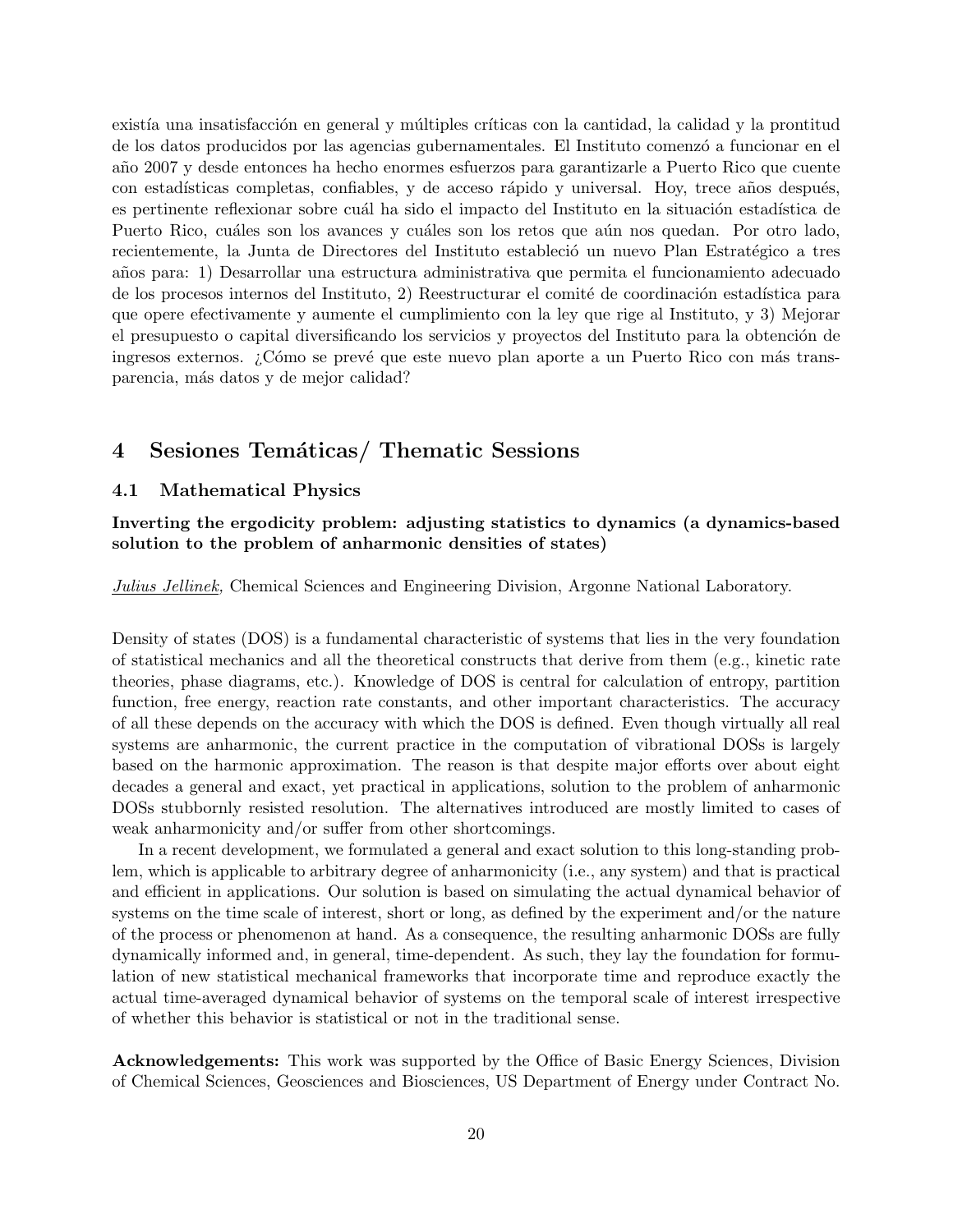#### DE-AC02-06CH11357.

#### **Quantum mechanics applied to genomic sequencing**

*Jose R. Alvarez,* Escuela de Ciencias Naturales y Exactas, Pontificia Universidad Católica Madre y Maestra, Campus Santo Domingo.

*Julian P. Velev,* Department of Physics, University of Puerto Rico at Río Piedras.

Nano-pore sequencing via the electric current transverse to the pore is one of the most promising technique within a set of third generation technologies currently used for AND and RNA sequencing with the potential to drastically reduce costs, time and the sequencing errors inherent in second generation technologies. This technique does not require the use of chemical agents such as bisulfite treatment, labeling of bases with a fluorescent molecule, or PCR conation and amplification of ADAN samples. The method can be used to sequence nucleotide chains of very long lengths which can reduce problems with the assembly and assembly errors of the AND/RNA of current sequencing technologies.

While the technique is quite promising, high error rates should be addressed which cause a misidentification of nucleotides. A very important source of the error is the intrinsic noise in the current that arises from the dispersion of the electrons along the molecule, due to the interaction of the nucleotide that is in the pore with the neighboring nucleotides. In this work we present the mathematical modeling and computational study of the effect of structural noise on DNA/RNA sequencing by means of the electric current method through the NP. The results show that this noise exists even if the molecule is perfectly stationary with respect to the NP electrodes, and could be comparable in magnitude to extrinsic noise, introducing very large error levels. While this noise cannot be eliminated, its effects can be minimized by a judicious choice of the type of NP electrode material and the voltage applied across the electrodes. Likewise, a Bayesian-type computational sequencing algorithm was developed, which considers the correlations between current readings through neighboring bases of the DNA/RNA molecule.

#### **Statistical mechanics of multilayer growth models: jamming and percolation**

*N. De la Cruz Felix,* Departamento de Física, Instituto de Física Aplicada (INFAP), Universidad Nacional de San Luis, Argentina, y Departamento de Física, Instituto de Física (IFIS), Universidad Autónoma de Santo Domingo.

*P.M. Centres,* Departamento de Física, Instituto de Física Aplicada (INFAP), Universidad Nacional de San Luis, Argentina.

A.J. Ramirez-Pastor, Departamento de Física, Instituto de Física Aplicada (INFAP), Universidad Nacional de San Luis, Argentina.

Adsorption is a physicochemical process of great importance because of its application in the chemical industry and experimentation. In this sense, it is possible to distinguish between physical adsorption (from van der Waals forces) and chemical adsorption(characteristic of covalent bonding). In Statistical Mechanical, random sequential adsorption models (RSA) have been useful to study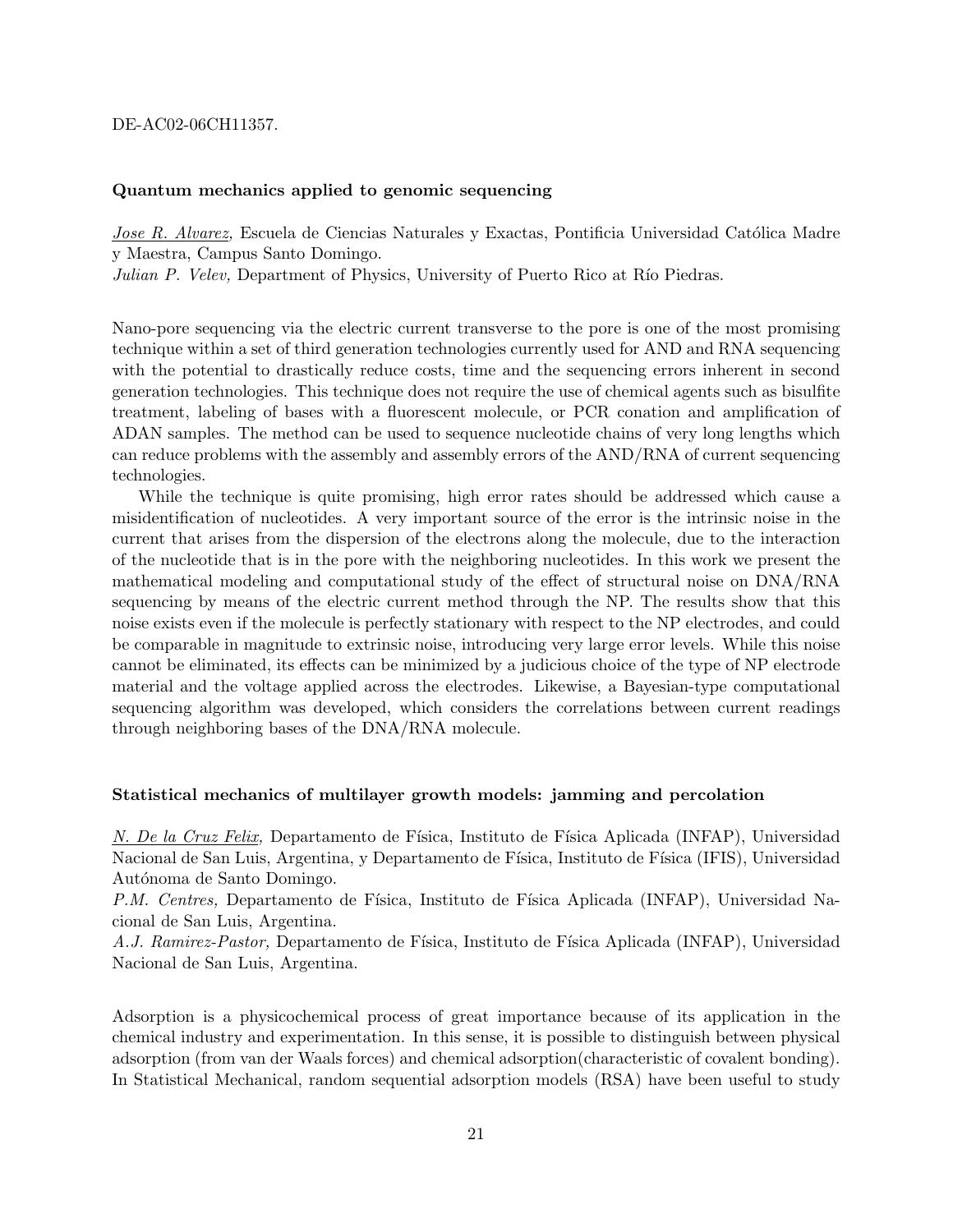physical adsorption. In that order, several theories have been formulated to explain the physical adsorption of gas molecules on a solid surface. So, RSA have been useful to study a broad class of out of equilibrium systems, particularly those related to percolation and jamming phase transitions. For both of these problems, the size and shape of the deposited objects play an important role in the kinetics of adsorption and in the final structure of the adsorbed monolayer. In the monolayer regime, the associated phenomenanoffer a basic representation of complex processes, such as adsorption of proteins on solid surfaces, particles on a biological membrane, latex spheres on a silica surface, chemisorption of large molecules, etc.. In fact, most of the studies are devoted to monolayer depositions and the development of a more realistic model, considering the formation of multilayers, has received less attention.The objective of this work is to provide a study in this direction through a model which takes into account the deposition of semi-rigid k-mers on one dimensional multilayer lattice. For this purpose, extensive numerical simulations, finite-size scaling theory and statistical analysis have been done. Then, the Jamming threshold is reported as a function of the k-mer size and the number of deposited layers. In addition, the critical exponents characterizing the jamming phase transitions have been determined. Finally, it is observed that each layer shows a virtual percolation transition.

**Acknowledgements:** Graduate Scholarship Program of the Organization of American States OAS, CONICET - National University of San Luis (Argentina) and FONDOCYT - Ministry of Higher Education, Science and Technology, MESCYT - Dominican Republic.

#### **4.2 Statistics and Data Science in Puerto Rico**

### **Bayesian hierarchical probabilistic models to study reasonable scenarios for the population projection of Puerto Rico by 2050**

*Angelica M. Rosario Santos,* Centro de Bioestadística y Bioinformática y Departamento de Matemáticas, Universidad de Puerto Rico, Rio Piedras.

Luis Raúl Pericchi Guerra, Centro de Bioestadística y Bioinformática y Departamento de Matemáticas, Universidad de Puerto Rico, Rio Piedras.

*Hernando Mattei,* Demography Program, Graduate Schoool of Public Health, University of Puerto Rico Medical Sciences Campus.

Recently, researchers have incorporated Bayesian Probabilistic Theory to include the uncertainty in the estimation of the basic demographic indicators of fertility and mortality used in the projections. In this project we considered the Bayesian Hierarchical Models for Total Fertility Rate and Life Expectancy proposed by Adrian Raftery and his colleagues to adopt the deterministic models suggested by the United Nations Population Division. We carefully choose the data to be used to justify possible scenarios for the Population of Puerto Rico and their demographic components using recent information from the World Population Prospects and the US. Census Bureau. However, since Net Migration is the most difficult demographic component to model because of its variability in the last cohort, we have been focused considering different plausible scenarios given the observed trends in migration not mainly due to climatic events. These methodologies are intended to give a scientific probabilistic framework to compare scenarios and public policies. Overall, the considered scenarios suggest a dramatic decrement in the Population of Puerto Rico for 2050 but discrepancies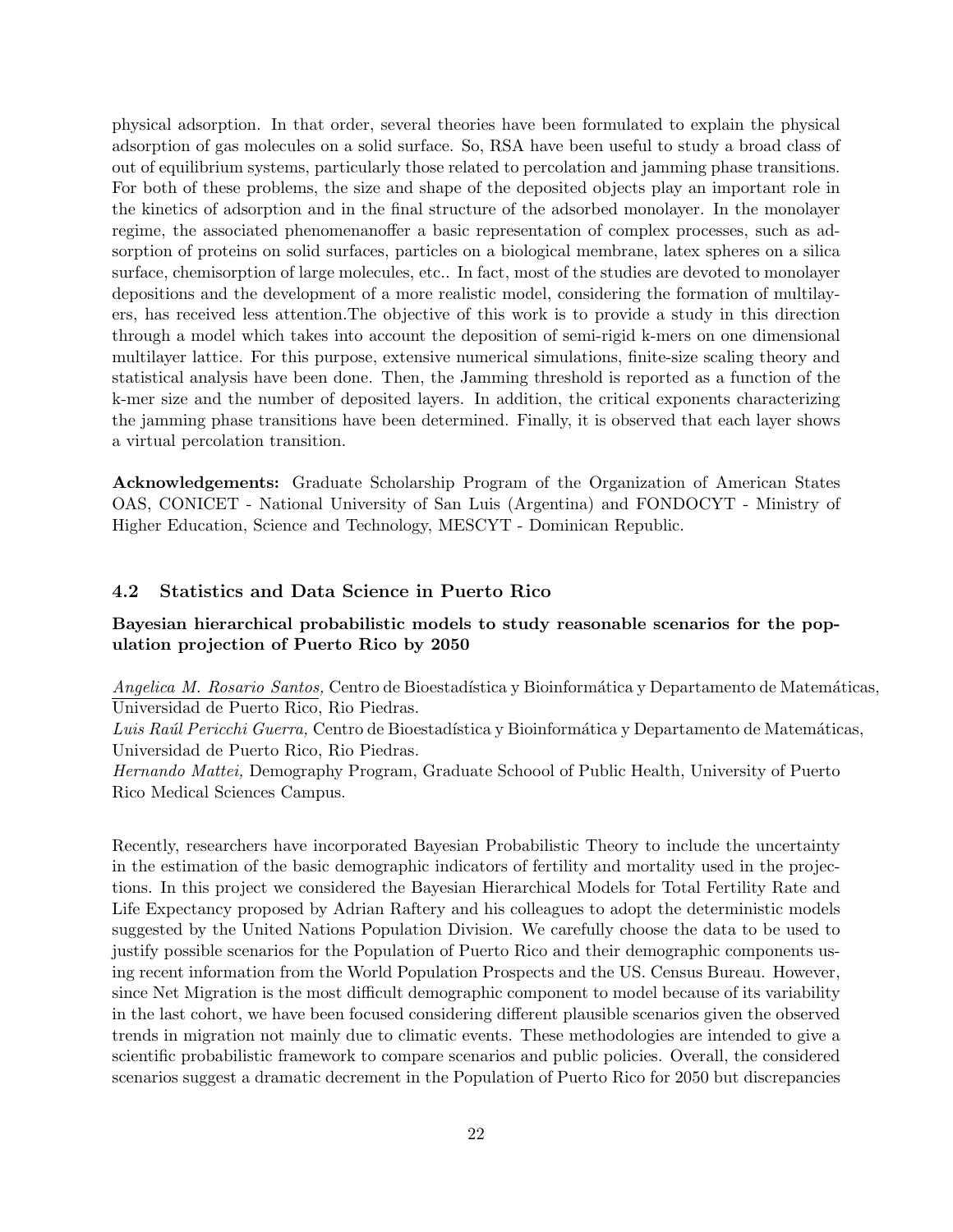among magnitudes of the population projection looks are due to estimates on Total Fertility Rate and mainly on Net Migration assumptions. According to one of the scenarios, the population of Puerto Rico will decline to 2.14 million by 2050 bounded by the 95 interval (1.8793, 2.4062). Other demographic measures are shown, like the Potential Support Ratio, to see the future implications of our results due to the age structure of the population. R packages bayesLife, bayesTfr and bayesPop were used to obtain the corresponding projections and to verify the convergence of the MCMC simulations to get the posterior distributions of the parameters.

#### **Adaptive** *α* **Significance Level for Linear Models**

*Daiver Vélez*, Statistical Institute and Computerized Information Systems, University of Puerto Rico at Río Piedras.

Luis Raúl Pericchi Guerra, Department of Mathematics, University of Puerto Rico at Río Piedras Campus.

*María E. Pérez, Department of Mathematics, University of Puerto Rico at Río Piedras Campus.* 

We put forward an adaptive alpha that decreases as the information grows, for hypothesis tests in which nested linear models are compared. A less elaborate adaptation was already presented in P'erez and Pericchi (2014) for comparing general i.i.d. models. In this article we present refined versions to compare nested linear models. This calibration may be interpreted as a Bayes-non-Bayes compromise, and leads to statistical consistency, and most importantly, it is a step forward towards statistics that leads to reproducible scientific findings.

**Keywords**: p-value calibration; Bayes factor, linear model; likelihood ratio; adaptive alpha; PBIC

#### **So, how many people did Maria kill?**

*Wolfgang Rolke,* Department of Mathematical Sciences, University of Puerto Rico at Mayagüez.

In the two and a half years since Hurricane Maria there has been an ongoing discussion about how many people died due to the storm. The official government estimate went from 64 to 2975. There have been six peer-reviewed studies published in scientific journals that give estimates. The first of these, "Estimating the death toll of Hurricane Maria" and published in February of 2018 in Significance magazine, was written by Dr. Rivera of UPRM and me. We also published the article "Modeling Excess Deaths After a Natural Disaster with Application to Hurricane Maria", in the journal Statistics in Medicine in October 2019. Four other articles were published in the journals "New England Journal of Medicine", "Lancet", "Journal of the American Medical Association" and "American Journal of Public Health". The now official estimate is based on the analysis in the Lancet article.

In this talk I will discuss all of these articles, their data and methodology of analysis and their results. I will discuss to what degree those results are in agreement. I will also discuss some issues that arise when a statistical analysis is of interest to the wider public, as is certainly the case here.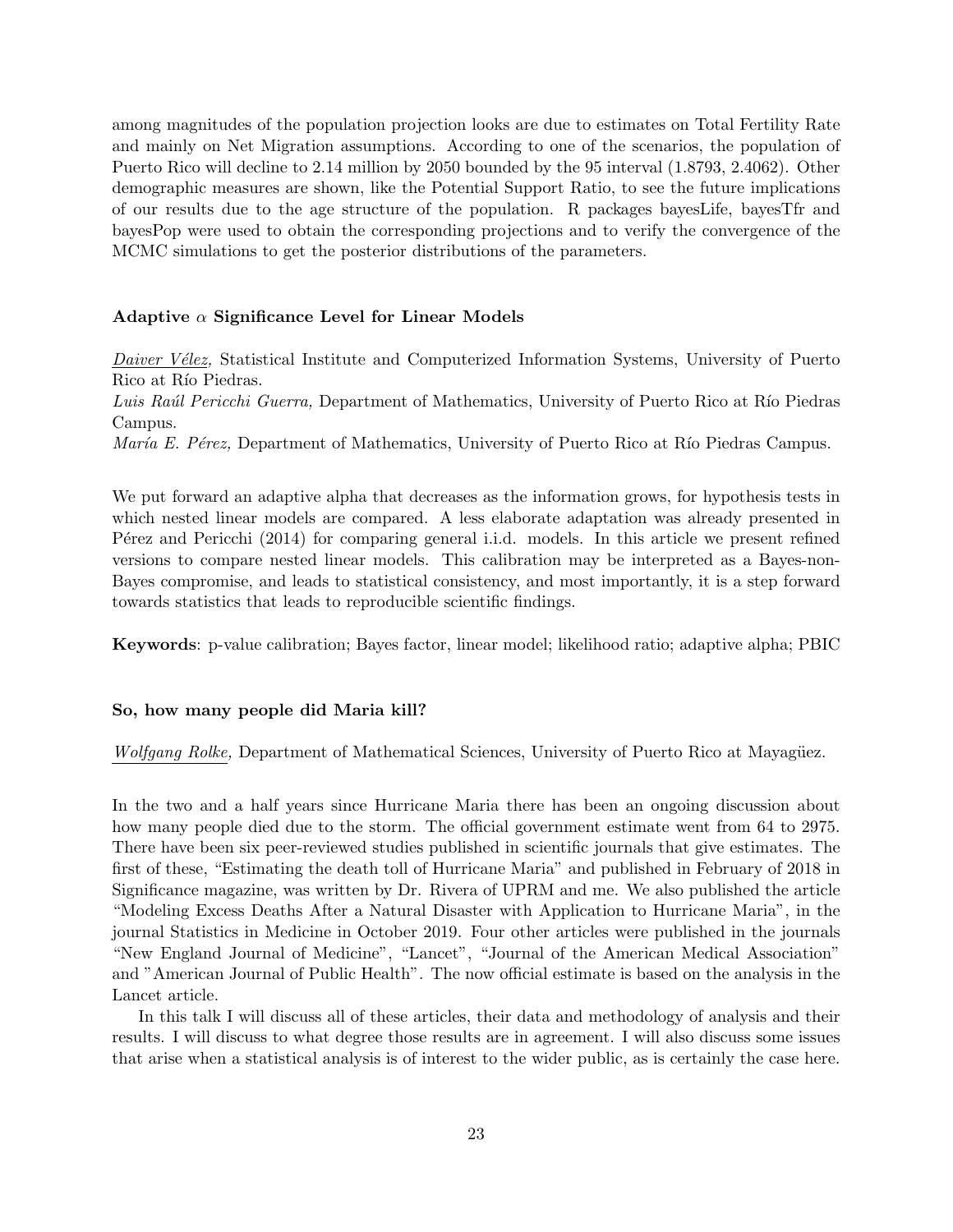#### **An R-Package to Compute and Use Intrinsic Priors for Model Selection and Hypothesis Testing**

*Yekun Wang,* Department of Mathematics, University of Puerto Rico at Rio Piedras. *Elias Moreno,* University of Granada, Spain *Luis Ra´ul Pericchi Guerra,* Department of Mathematics, University of Puerto Rico at Rio Piedras.

Bayes Factors are better than p-values and should eventually replace them as a better scientific tool. On the other hand, Bayes Factors, except in specific instances, cannot be computed with improper flat priors as in Objective Estimation. Intrinsic Priors methodology has been the first general method to construct Objective Priors suited to Model Comparisons. Intrinsic Priors based on the Intrinsic Bayes factors proposed by J.O. Berger and L.R. Pericchi (1996) have been well known and studied. Using a small portion of samples as the training samples to train prior distributions while computing the expression via the validation set (data exclude training samples), the Intrinsic Bayes factor is an excellent approximation to Bayes factors. Through careful computations, one can attain the so-called intrinsic prior, which has been a prior computing an intrinsic Bayes factor. To celebrate 24-year-old of the Intrinsic Prior methodology and to facilitate its use, we present some ideas about our R package for computing intrinsic priors under both continuous and discrete distributions, such as normal distributions, Chi-square distributions in the continuous group, and Poisson distributions, Hardy-Weinberg equations in the discrete group. Users who input the parameters required in the system can have outputs and the plot of intrinsic priors and other relevant information. The Intrinsic Priors R-Package is planned to be available later on 2020.

# **5 Charlas Concurrentes / Concurrent Talks**

(In alphabetical order using the last name of the speaker.)

### **Characterization of Factorization of Certain infinite families of Polynomial of Several Variables**

*Carlos A. Agrinsoni Santiago,* Department of Mathematics, University of Puerto Rico at Rio Piedras. *Heeralal Janwa,* Department of Mathematics, University of Puerto Rico at Rio Piedras. *Moises Delgado,* Department of Mathematics–Physics, University of Puerto Rico at Cayey.

The factorization of polynomials in many variables over a field is an interesting and very complex problem. On finite fields, factorization of multivariate polynomials and irreducibly testing is very important for the construction of algebraic geometric codes. These problems are also crucial for determining whether the corresponding polynomials are permutation polynomials, or have nonlinearity properties. Several authors have resolved this problem for infinite classes, and certain conjectures and open problems are formulated. We extend these results substantially involving infinite families.

In this presentation we give a characterization of the factors of a polynomial (if possible) given the polynomial satisfies certain properties. We prove the existence of absolutely irreducible factors of degree greater than one for some important classes of polynomials. We discuss applications to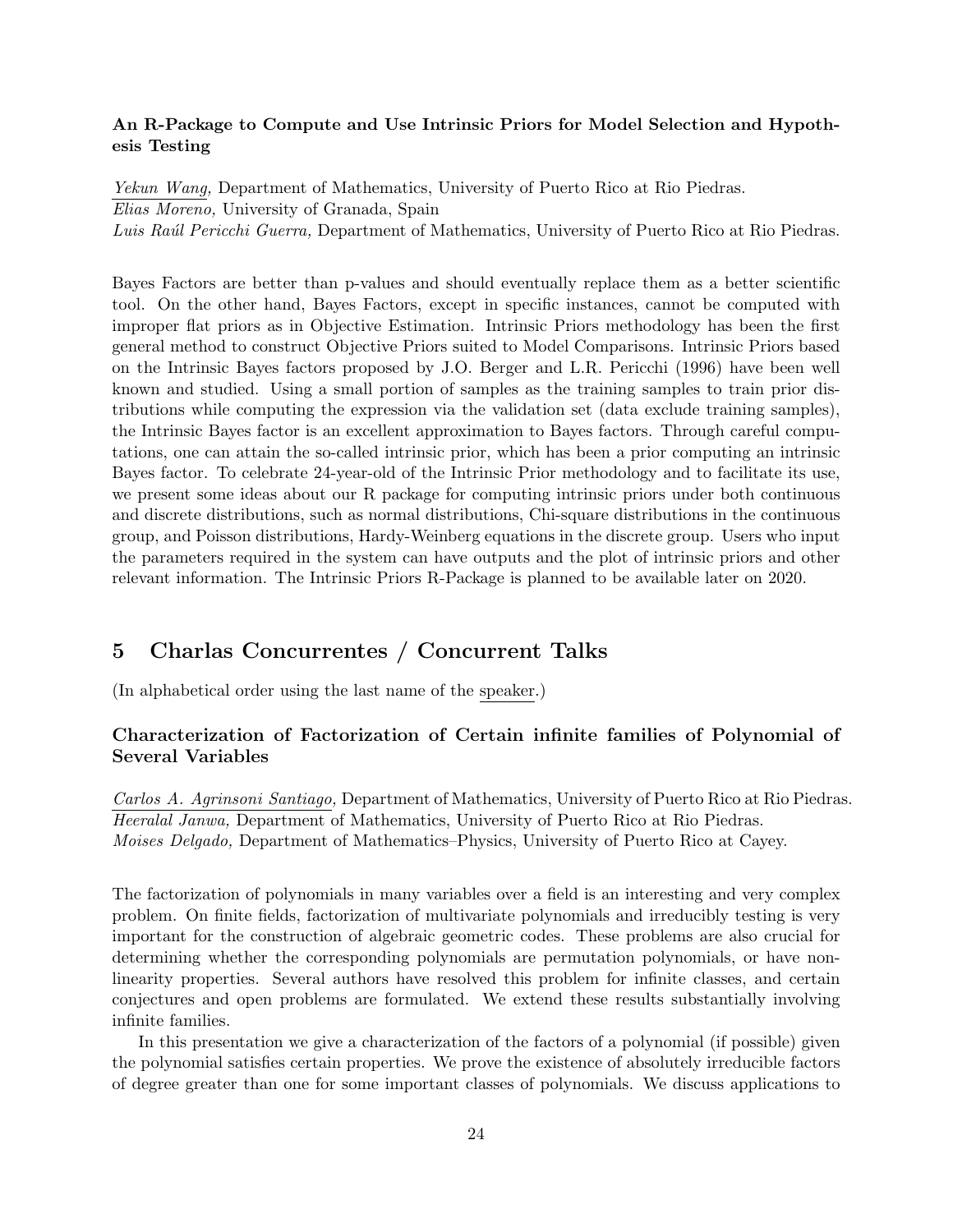coding theory and cryptography.

**Acknowledgements:** Carlos A. Agrinsoni Santiago's work is supported by the National Aeronautics and Space Administration (NASA) Training Grant No. NNX15AI11H. The content is solely the responsibility of the authors and does not necessarily represent the official views of NASA.

**Keywords**: factorization, absolute irreducibility, polynomials

### *L p* **-Maximal regularity for a class of degenerate fractional integro-differential equations in Banach spaces**

*Rafael Aparicio,* Statistical Institute and Computerized Information Systems, University of Puerto Rico at Río Piedras.

*Valentin Keyantuo,* Department of Mathematics, University of Puerto Rico at Río Piedras.

Through the technique of operator-valued Fourier multipliers, we establish characterizations for well-posedness of a class of degenerate fractional integro-differential equations of order *α* ( with  $0 < \alpha < 1$ ). We deal with the right-sided Riemann-Liouville fractional derivative on the real axis and the Lebesgue-Bochner spaces  $L^p(\mathbb{R}, X)$ ,  $1 \leq p \leq \frac{1}{1-\alpha}$  where *X* is a given complex Banach space. When the space *X* has the *UMD* property and  $1 < p < \frac{1}{1-\alpha}$ , we obtain concrete conditions for well-posedness based on the concept of *R*-boundedness (or Rademacher boundedness) for operator families. The results are applied to some concrete equations corresponding to models relevant to the applied sciences, particularly physics, rheology, and material science.

**Keywords**: well-posedness, maximal regularity, operator-valued Fourier multiplier, fractional derivative

### **Discrete Morse Theory and Rational Homology of Thompson's group** *T*

*Fernando Betancourt Velez,* Department of Mathematics–Physics, University of Puerto Rico at Cayey.

Thompson's group T was introduced by Richard Thompson in 1965 and is an infinite simple group with a finite presentation. The homology of T was first calculated by Ghys and Sergiescu in 1987 using very complicated tools. We attempt to compute the homology of T directly from the cellular chain complex  $\mathcal C$  associated to a natural cell complex on which  $T$  acts. To simplify calculations, we use discrete Morse theory on *C* to create a more manageable object called the Morse complex. More specifically, we construct a discrete gradient vector field on the complex  $\mathcal C$  and use a filtration by sub-complexes to create finitely generated chain groups with which to calculate the homology.

**Keywords**: homology, Thompson's Group T, discrete Morse theory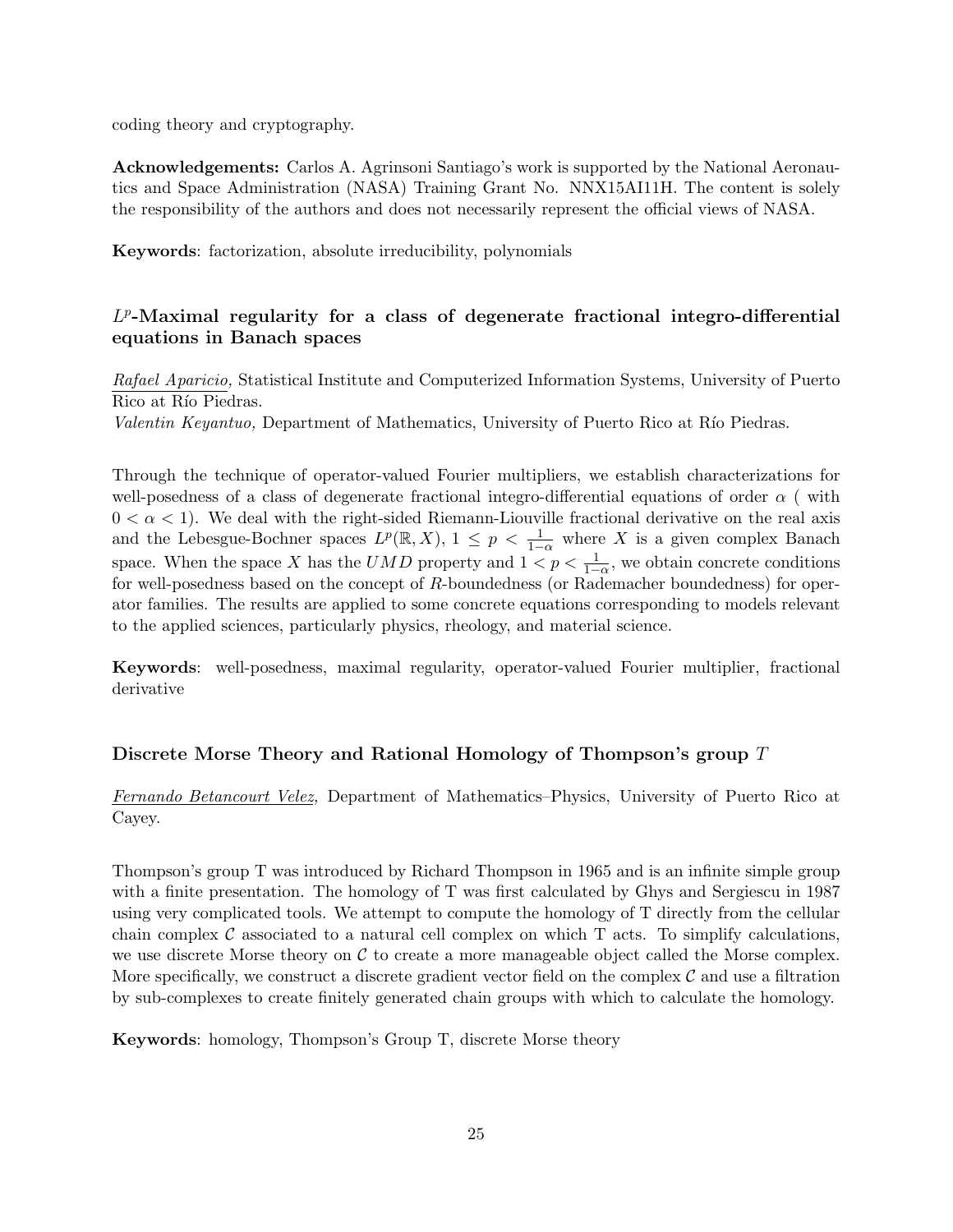#### **Functions on the integers modulo** *n*

*Dylan Cruz,* Department of Computer Science, University of Puerto Rico at Río Piedras. *Andrés Ramos,* Department of Computer Science, University of Puerto Rico at Río Piedras. *Ivelisse Rubio,* Department of Computer Science, University of Puerto Rico at Río Piedras.

Ullman and Velleman recently studied which functions from an abelian group G to itself can be expressed as a difference of two bijections from G to itself. The results have applications to juggling and bus scheduling. If  $G = \mathbb{Z}_n$  one has that  $a : \mathbb{Z}_n \to \mathbb{Z}_n$  can be written as a difference of bijections if and only if  $\sum_{i\in\mathbb{Z}_n}a(i)\equiv 0\pmod{n}$ . We present results on a more general question: When a function from a group to itself can be expressed as a difference of two functions with the same image as a multiset. We also find connections to juggling sequences and cyclic group orthomorphisms.

#### **New ideas in 35 years of multivariate public key cryptography**

*Moises Delgado,* Department of Mathematics–Physics, University of Puerto Rico at Cayey.

Trapdoor functions over finite fields are the security components of multivariate cryptographic systems for public key cryptography (PKC). PKC systems use two keys, a public key and a private key. A public key used for encryption while the private key is used for decryption. It is almost impossible a decryption without knowing the private key. Public key systems are fundamental security ingredients in modern electronic communications and data storage. Current PKC systems are based on number theory principles, then could be obsolete provided the emergence of quantum computers and quantum attacks as showed by Peter Shor. In this talk we propose new ideas for designing new trapdoor functions of high degree for PKC. This high degree promises high resistance against the main attacks because of the difficulty for solving a system of multivariate polynomial equations. Current systems use low degree trapdoor functions, then they are sensitive to these attacks.

**Keywords**: trapdoor function, public key cryptography, quantum cryptography, algebraic attacks, Matsumoto-Imai system, Hidden Field Equation system

### La enseñanza y aprendizaje de las funciones exponenciales y logarítmicas en es**tudiantes de secundaria**

*Tomas Diaz,* Universidad Interamericana de San German.

Se presentan resultados preliminares de un estudio en progreso sobre la enseñanza y aprendizaje de las funciones exponenciales y logar´ıtmicas en estudiantes de escuela secundaria. Como marco teórico se usa la teoría APOE (Acción, Proceso, Objeto, Esquema) y en particular la estrategia pedagógica del ciclo ACE (Actividades, discusión en clase y ejercicios) que esta teoría propone. En este estudio se utilizó el método de investigación cualitativa en un experimento de enseñanza.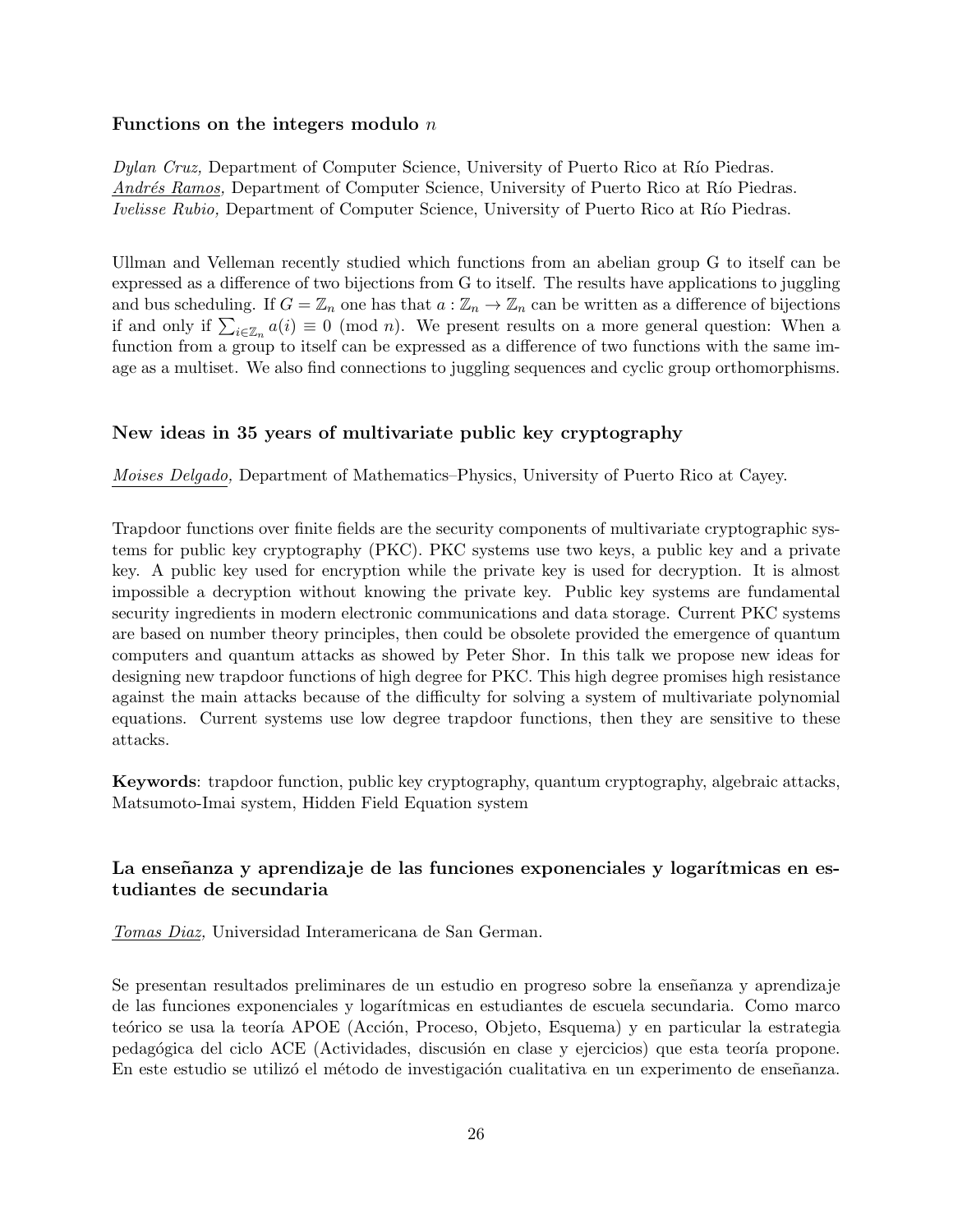Se constituyó un grupo de 16 estudiantes que estuvieron en observación. El grupo de estudiantes se dividió en dos subgrupos de 8 estudiantes cada uno. El experimento de enseñanza consistió de una preprueba, 17 actividades de aprendizaje, 6 hojas de trabajo para hacer en el hogar, entrevista semiestructurada a 9 estudiantes y posprueba. Se discutirán algunos antecedentes, el diseño del experimento, las actividades y los resultados que hasta el momento hemos obtenido. En la discusión de resultados se comenzará examinando una conjetura sobre las construcciones mentales que se esperaba fomentar con las actividades de aprendizaje. Luego de esto se reportará cómo el comportamiento observado de los estudiantes, mientras discuten las actividades; respalda o no la conjetura. Estas observaciones pueden llevar a refinar la conjetura  $v/\sigma$  rediseñar las actividades de aprendizaje.

**Keywords**: crecimiento exponencial, decaimiento exponencial, logaritmos, APOE y ciclo ACE

### **Fundamental solutions for fractional differential equations involving fractional powers of finite difference operators**

*Jorge Gonzalez-Camus,* Department of Mathematics, Universidad de Santiago de Chile. *Carlos Lizama,* Department of Mathematics, Universidad de Santiago de Chile. *Pedro Miana,* Department of Mathematics, Universidad de Zaragoza.

In this talk we study the representation of the solution (unique) for the following time/space fractional evolution equation:

$$
\begin{cases} \mathbb{D}_t^{\beta} u(n,t) = B u(n,t) + g(n,t), & n \in \mathbb{Z}, t > 0. \\ u(n,0) = \varphi(n), u_t(n,0) = \phi(n) & n \in \mathbb{Z}, \end{cases}
$$

where we consider the operator  $Bf(n) = (K * f)(n)$ , with  $K \in l^1(\mathbb{Z})$ ,  $f \in l^p(\mathbb{Z})$ ,  $p \in [1, \infty]$  and  $\beta \in (1, 2]$  is real number. We recall that  $\mathbb{D}_{t}^{\beta}$  denotes the Caputo fractional derivative.

It is important remark the fact that fractional powers for a class of the finite difference operators have a representation through discrete convolution, involving kernels satisfying the above hypotheses, for instance the discrete fractional Laplacian and the discrete fractional left/right derivative.

Classic evolution equations (discrete in space) are involved in this work as particular case. For instance, we obtain the explicit solution for the heat equation, wave equation, Poisson equation, Airy equation, transport equation, subdiffusives and superdiffusives cases, etc.

Furthermore, we present fractional representation for certain discrete operators and its relation with the spectrum.

**Acknowledgements:** The author was supported by CONICYT under grant Doctorado Nacional Chile 2016 NO:21160120.

**Keywords**: Caputo fractional derivative; discrete fractional Laplacian; fundamental solutions, Wright and Mittag-Leffler functions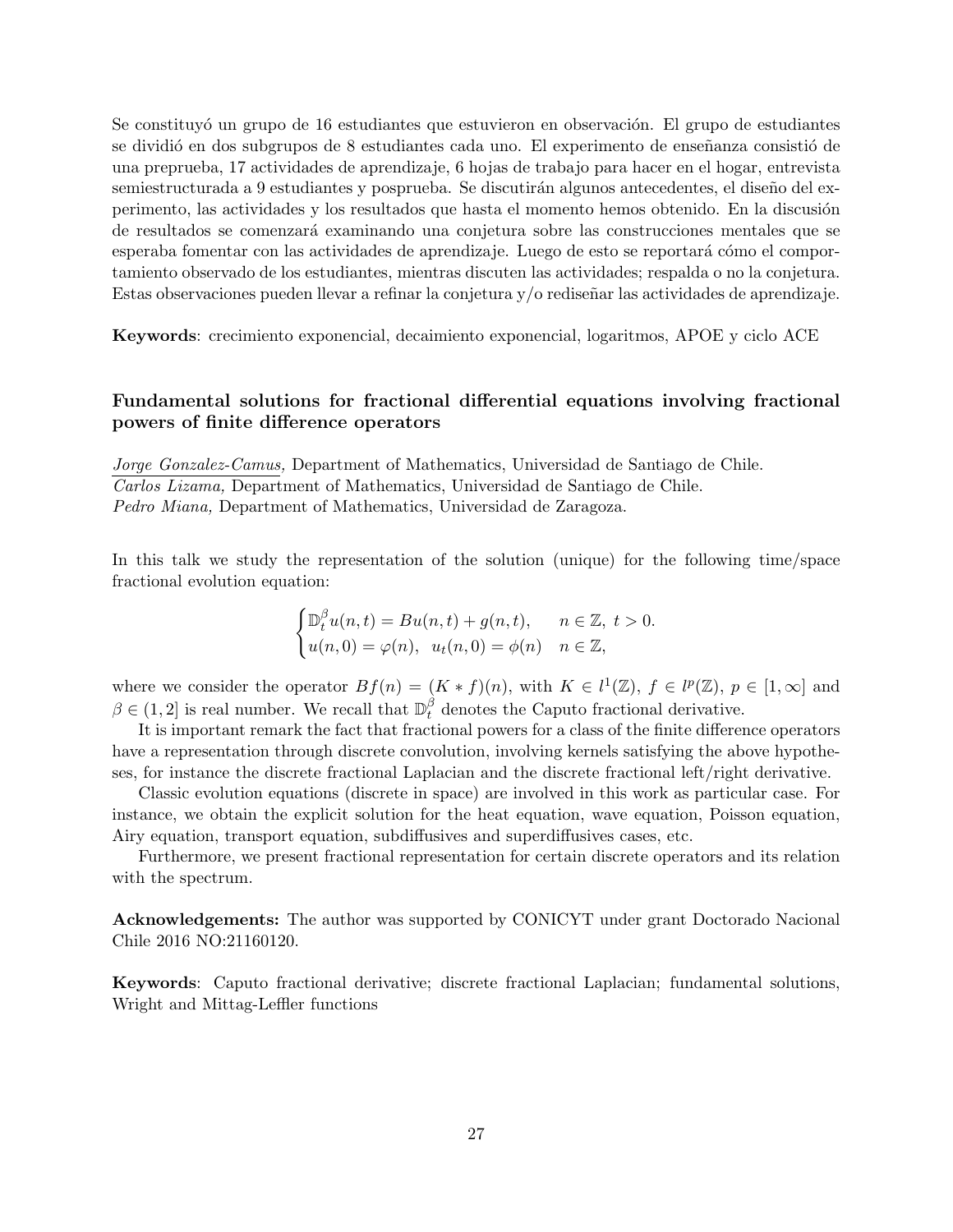#### **A mathematical model on the spatial spread of the Zika virus**

*Alibeth E. Luna Alvear,* Department of Mathematical Sciences, University of Puerto Rico at Mayagüez.

*Karen R. Rios Soto,* Department of Mathematical Sciences, University of Puerto Rico at Mayagüez.

Zika virus, which belongs to the Flavivirus genus, of the Flaviviridae family, is transmitted by the bite of female mosquitoes (vectors) Aedes Aegypti, as well as sexually. This disease was first identified in Macacos (Uganda, 1947) and spread in the Americas region in mid-2015. Since then, outbreaks have occurred in multiple countries and territories in South America and the Caribbean. According to the World Health Organization (WHO) and Puerto Rico Department of Health (PRDH), the first locally acquired case of Zika virus disease in Puerto Rico was identified in early December 2015 and by 2016 a total of 35,395 cases were reported on the island. In this work, a mathematical model is proposed to study the spatial dissemination of the Zika virus using a system of partial differential equations of the reaction-diffusion-advection type. The populations considered are the human and mosquito population, for which we characterize subclasses of individuals based on their epidemiological status (susceptible, infected and recovered for the human population and susceptible and infected for the mosquito population). To describe the localized spread of the Zika virus during a short period of epidemic, the human population is considered homogeneously distributed in space. The system equilibria are calculated, as well as the threshold condition R0 based on the model parameters, this condition helps determine the possible spread of Zika virus and the risk of outbreaks. The reaction-diffusion-advection model is analyzed assuming traveling wave solutions that, in turn, allow to calculate a minimum rate of virus propagation. On the other hand, with parameters for the model obtained from the literature, numerical simulations are performed to study the behavior of the traveling waves.

### **What does "***y* **is defined as an implicit function of** *x***" mean?: An application of APOS-ACE**

*Rafael Mart´ınez-Planell,* Departamento de Ciencias Matem´aticas, Universidad de Puerto Rico en Mayagez y Universidad Interamericana San Germán.

*Vahid Borji,* Department of Applied Mathematics, Faculty of Mathematical Sciences, Ferdowsi University of Mashhad, Iran.

A pesar de que función implícita es un tópico básico e importante en el cálculo, es muy poca la investigación que se ha hecho de cómo los estudiantes pueden llegar a entender esta noción. En un estudio previo se documentaron dificultades comunes y falta de entendimiento de los estudiantes de este tópico y se propuso una conjetura (descomposición genética; DG) de construcciones mentales que un estudiante puede hacer para llegar a entender la noción de función implícita. En este estudio se pone a prueba y se refina la descomposición genética propuesta. El estudio comienza llevando a cabo entrevistas semiestructuradas con catorce estudiantes que recién habían terminado un curso tradicional (basado en conferencias; que sigue de cerca el libro de texto y prontuario; que no incluye actividades especiales basadas en APOE) de cálculo de funciones de una variable. En las entrevistas se exploró el conocimiento de función implícita de estos estudiantes. Luego de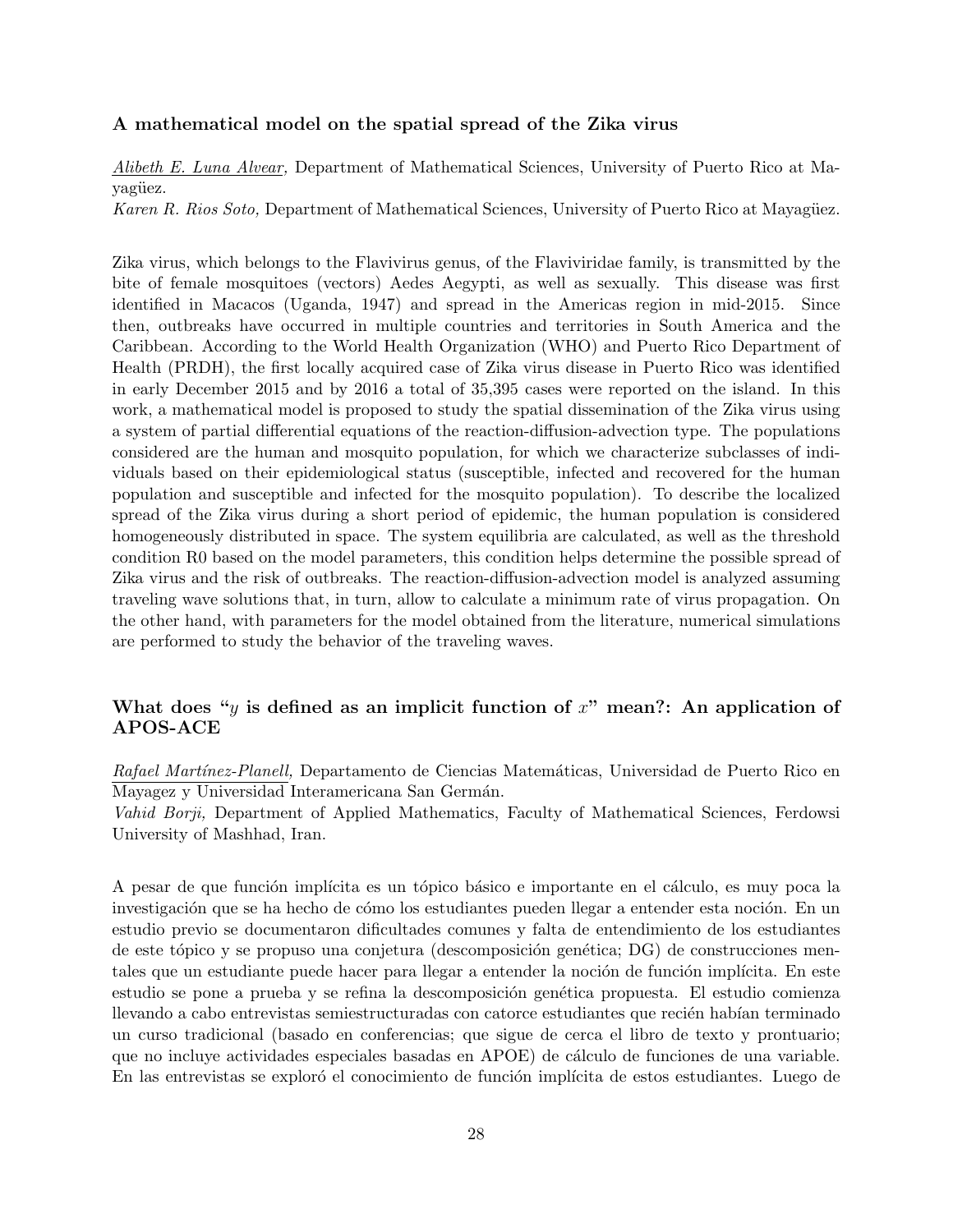esto se usó la DG para diseñar un ciclo de Actividades en computadora, discusión en el salón de Clase, y Ejercicios (ciclo ACE). El ciclo se diseñó e implantó para ayudar a que los estudiantes pudiesen hacer construcciones mentales que se habían observado causaban dificultad durante las entrevistas iniciales y estudios previos. Finalmente, se volvieron a entrevistar los mismos catorce estudiantes luego de que participaran en las actividades del ciclo ACE. Las contestaciones de los estudiantes en esta segunda entrevista muestran mejoría en su entendimiento de función implícita. Los resultados de este artículo son de importancia práctica ya que sugieren que actividades basadas en la DG propuesta tienen el potencial de mejorar en entendimiento de función implícita de los estudiantes. Además, el estudio también sugiere posibles revisiones a la descomposición genética de función implícita.

**Palabras claves**: cálculo, función implícita, APOE, ciclo ACE, descomposición genética

#### **On students understanding of implicit differentiation based on APOS Theory**

*Rafael Martínez-Planell,* Departamento de Ciencias Matemáticas, Universidad de Puerto Rico en Mayagez y Universidad Interamericana San Germán.

*Vahid Borji,* Department of Applied Mathematics, Faculty of Mathematical Sciences, Ferdowsi University of Mashhad, Iran.

Se aplica la Teoría APOE (Acción, Proceso, Objeto, Esquema) para estudiar el entendimiento de diferenciación implícita que tienen los estudiantes en el contexto de un curso de cálculo de funciones de una variable. Las nociones en APOE de esquema y de desarrollo de esquema en términos de la tríada Intra- (componentes del esquema esencialmente aislados), Inter- (comienzan a hacerse interconexiones), Trans- (componentes interrelacionados, se alcanza la coherencia), se usan para analizar entrevistas semiestructuradas a 25 estudiantes que recién terminaron un curso tradicional (basado en conferencias, sigue el libro de texto y prontuario muy de cerca, sin actividades especiales basadas en APOE) de c´alculo de funciones de una variable. Los resultados sugieren que las nociones de regla de la cadena y función implícita juegan un rol especial en la posibilidad de alcanzar la coherencia del esquema. Para esto los estudiantes necesitan construir al menos una conceptualización de proceso de función implícita, y un esquema de regla de la cadena con coherencia dada por composición de funciones. Los estudiantes también necesitan construir relaciones entre función implícita y cada uno de tres componentes del esquema de diferenciación implícita: función explícita (para entender el significado gráfico de función implícita), derivada (para consistentemente pensar y tratar a y como una función desconocida de x durante diferenciación implícita), y reglas de diferenciaci´on (para llevar a cabo los c´omputos necesarios). El estudio muestra que estudiantes que toman un curso introductorio tradicional de cálculo puede esperarse que tengan dificultad con las ideas principales de diferenciación implícita a menos que se diseñen actividades especiales para ayudarlos a hacer las conexiones necesarias entre los componentes del esquema de diferenciación implícita.

**Palabras claves**: cálculo, diferenciación implícita, APOE, esquema, descomposición genética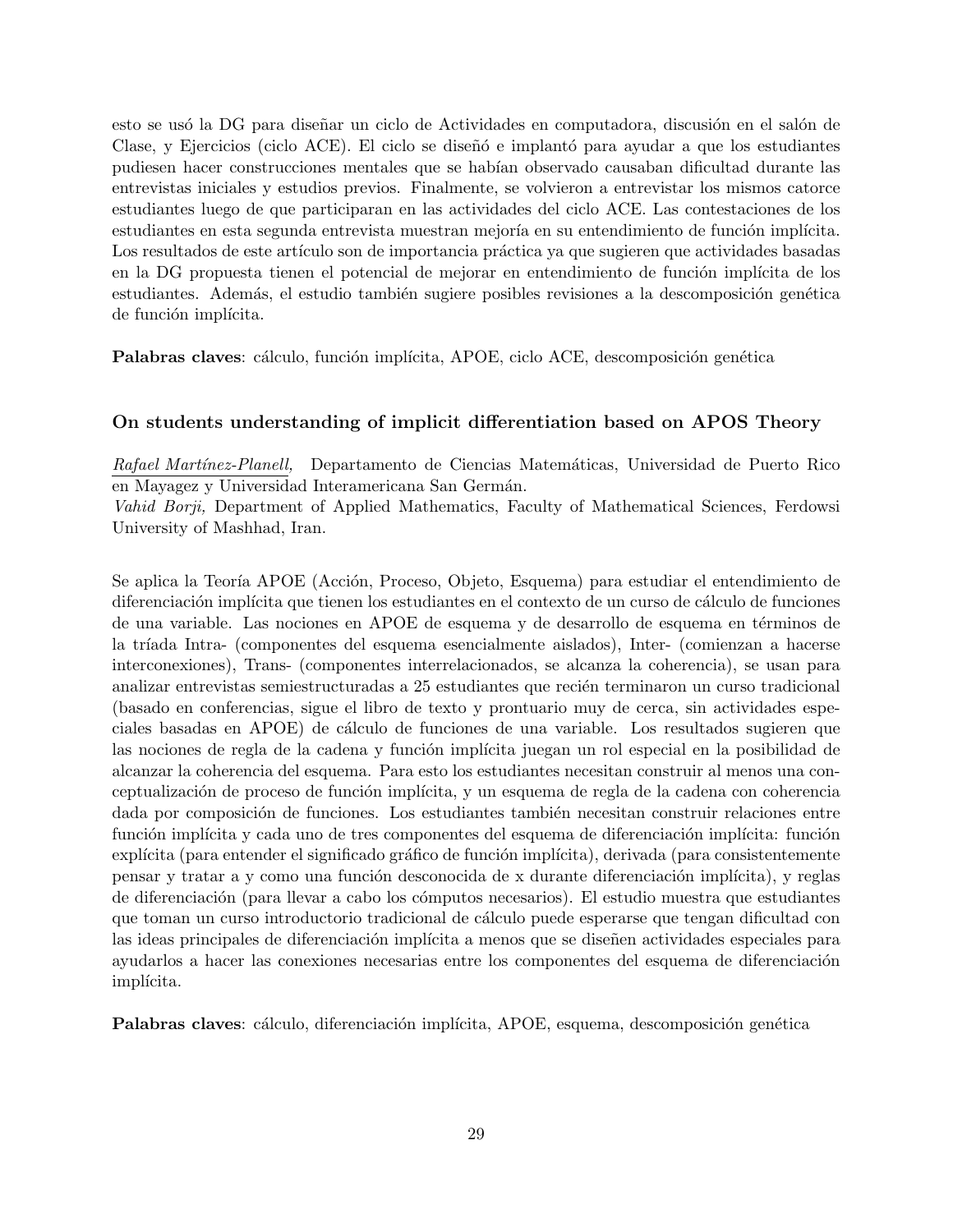#### Caracterización de la sucesión de Lucas-Lehmer

*Ram´on Luis Matos Berrios,* Departamento de Ciencias Naturales, Matem´aticas, Universidad de Puerto Rico en Carolina.

En este trabajo se relaciona la desviación estándar  $\sigma_{I_n}$  del subconjunto de números naturales  $I_n = \{k \in \mathbb{N} : k \leq n\}$  con la sucesión  $(s_n)$  de Lucas-Lehmer, la cual se vincula con sucesiones de triángulos de Herón. De esta forma, se obtienen caracterizaciones de dicha sucesión y sus relaciones con ecuaciones de Pell. En las caracterizaciones se usan las sucesiones del perímetro, del área de triángulos de Herón y sucesiones vinculadas a las mismas.

#### **A note on the Radon–Riez property**

*Pablo V. Negr´on–Marrero,* Department of Mathematics, University of Puerto Rico at Humacao.

The "Radon–Riez" property gives sufficient conditions for extracting strongly convergent subsequences out of weakly convergent ones in Banach spaces. The key assumption is that the norms of the elements of the weakly convergent sequence, converge to the norm of the weak limit. This result is well known for Hilbert spaces of which *L*<sup>2</sup> is a special case, but it is also true for uniformly convex Banach spaces of which  $L^p$  with  $1 < p < \infty$  are special cases. In this expository talk I will present a proof of this more general result.

**Keywords**: weak convergence, strong convergence, uniformly convex space

#### Actitud de los estudiantes universitarios hacia las matemáticas

*Wanda Velázquez Rosado,* Instituto de Estadística y Sistemas Computadorizados de Información, Universidad de Puerto Rico en Río Piedras.

*Wanda Villafañe Cepeda,* Departmento de Programas y Enseñanza, Universidad de Puerto Rico en Río Piedras.

*José Vega Vilca*, Instituto de Estadística y Sistemas Computadorizados de Información, Universidad de Puerto Rico en Río Piedras.

*Aniel Nieves-González,* Instituto de Estadística y Sistemas Computadorizados de Información, Universidad de Puerto Rico en Río Piedras.

La literatura indica que uno de los factores que puede incidir en el fracaso de los estudiantes en los cursos de matemáticas a nivel universitario es la actitud que éstos tienen hacia esta disciplina. Específicamente, varios autores coinciden en señalar que existe una relación positiva entre la actitud de los estudiantes hacia la matemática y el desempeño en esta materia (Evans, 2007; Lin y Huang, 2015; Perry, 2011). El tener actitudes negativas hacia las matemáticas se traduce en un pobre compromiso con la clase, lo que inevitablemente conduce al fracaso (Mayes et al., 2008).

Precisamente el objetivo principal de este estudio es investigar la actitud hacia las matemáticas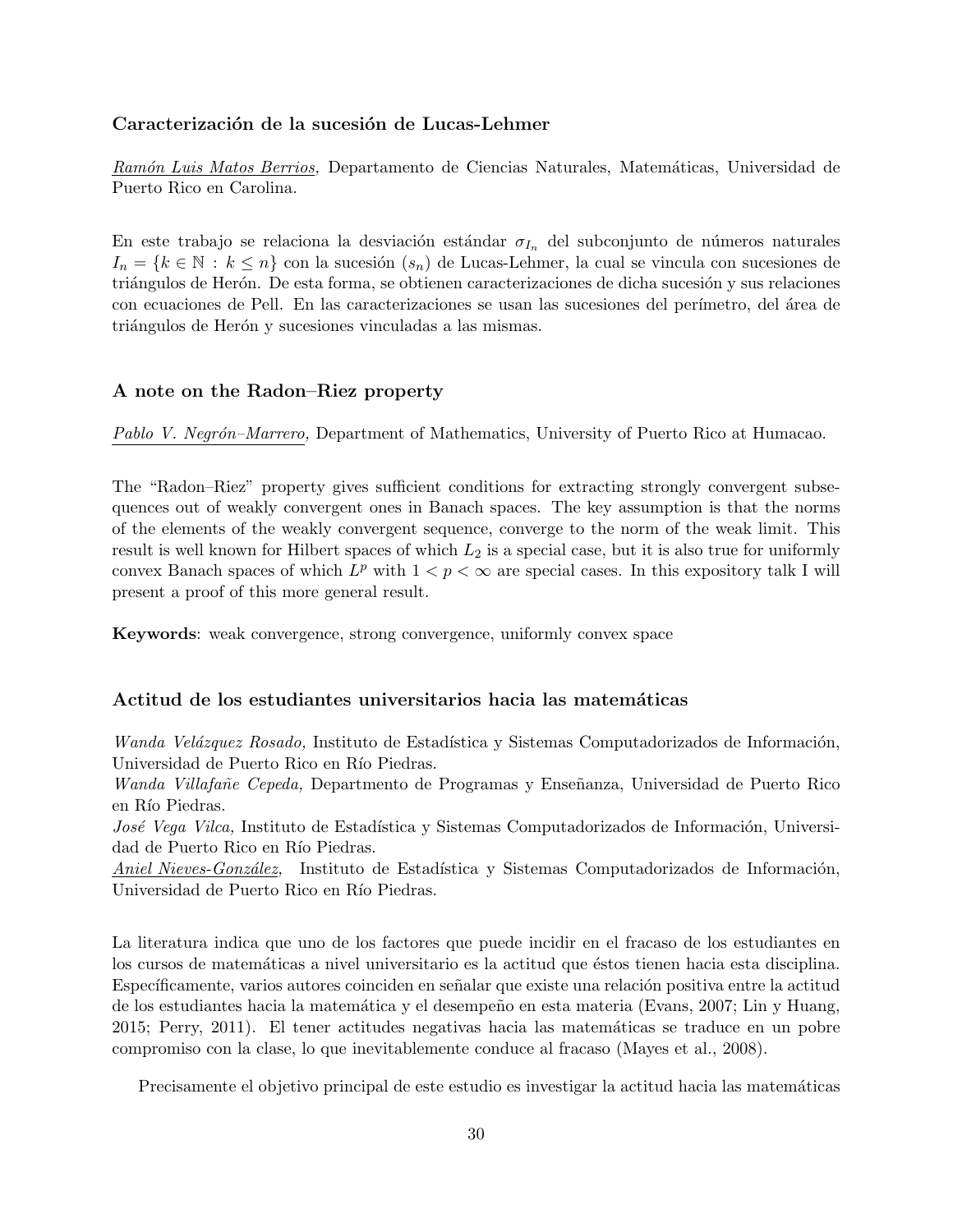que tienen estudiantes matriculados en los cursos Matemática Finita y Precálculo para Administración de Empresas (MECU 3035) y Métodos Cuantitativos para Administración de Empresas I (MECU 3031) que se ofrecieron en el Recinto de Río Piedras durante el año académico 2019-2020. Como parte de la metodología del estudio se llevó a cabo el proceso de traducción y adaptación del ingl´es al espa˜nol del instrumento *Attitudes toward Mathematics Inventory* de Lim y Chapman  $(2013)$  por expertos en el área y un estudio piloto para afinar la traducción y adaptación del instrumento. Como segunda fase, se administró el instrumento y se llevó a cabo el análisis estadístico correspondiente, esto es: (1) Estadística descriptiva para cada variable; (2) pruebas de hipótesis para diferencia en medias de puntaje para cada variable y para determinar diferencias en género en cuanto la actitud hacia las matemáticas;  $(3)$  prueba de esfericidad de Barlett;  $(4)$  análisis factorial exploratorio; y  $(5)$  análisis factorial confirmatorio.

**Palabras claves**: precálculo, métodos cuantitativos, actitud hacia las matemáticas, género

### **New asymptotically optimal three-dimensional wave-length/space/time optical orthogonal codes for OCDMA systems**

*José Ortiz-Ubarri*, Department of Computer Science, University of Puerto Rico at Río Piedras.

We present new families of three-dimensional (3-D) optical orthogonal codes for applications to optical code-division multiple access (OCDMA) networks. The families are based in the extended rational cycle used for the 2-D Moreno-Maric construction. The new families are asymptotically optimal with respect to the Johnson bound.

#### **Creating County Health Rankings for the State of Iowa**

*Felix Pabon-Rodriguez,* Department of Biostatistics, University of Iowa. *Roger Netherton,* University of Missouri. *Jacob Oleson,* Department of Biostatistics, University of Iowa.

For modern civilizations, the understanding of the overall health of the population is of crucial importance. In an effort to monitor the overall health of the people in the United States, the United States Department of Health and Human Services created the Healthy People program. Using the format of the latter, the Iowa Department of Public Health created the Healthy Iowans program. To take this healthy initiative one step further, we have seen the creation of the Healthiest State Initiative for the state of Iowa, with communities ranked according to health status. We participate in health assessment by ranking the 99 counties in Iowa from the most healthy to the least healthy according to a variety of health measures. Due to the rural nature of Iowa, many of these measures have small counts, which lead to highly variable estimates. We use Bayesian spatial smoothing techniques to arrive at reliable estimates of the chosen measures of health. We then combine those measures in a statistical model to provide health status ranks for the 99 counties in Iowa, and we display the ranking on a map of the state. To see how the rank of the counties change based on different health factors, a simple dynamic interface (Shiny application) was created.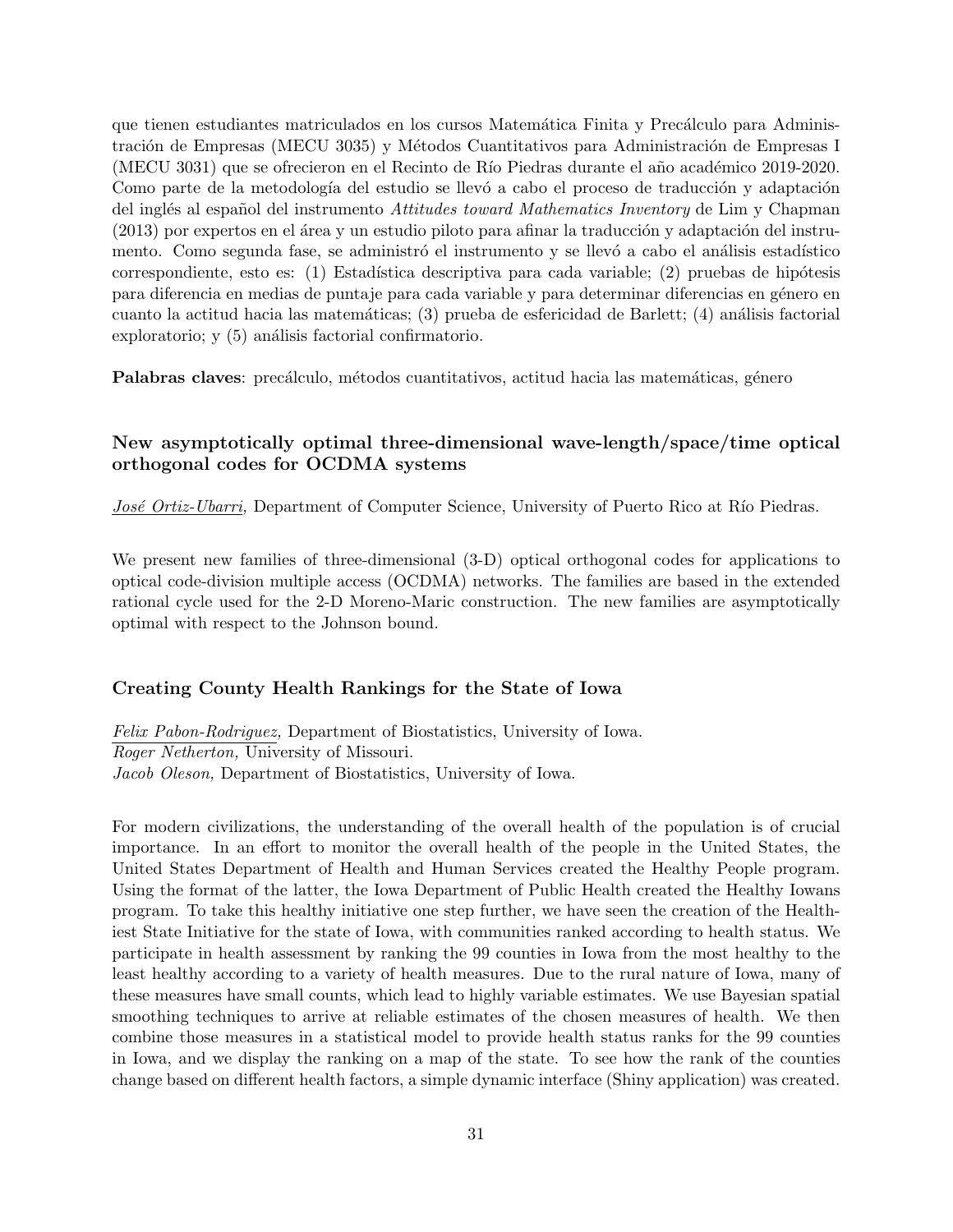**Acknowledgements:** This research was possible thanks to the National Heart, Lung, and Blood Institute (NHLBI), for funding the Iowa Summer Institute in Biostatistics (grant #HL131467) at the University of Iowa.

**Keywords**: health assessment, Bayesian conditional autoregressive (CAR) model, principal component analysis (PCA), Markov chain Monte Carlo (MCMC) simulation, Bayesian spatial smoothing techniques

### **New Trapdoor Functions Over Finite Fields of Characteristic 2 for New PKC Systems**

*Edgardo L. Pe˜na Cotto,* Department of Mathematics, University of Puerto Rico at Rio Piedras. *Eduardo Salas Ramirez,* Department of Mathematics–Physics, University of Puerto Rico at Cayey. *Moises Delgado,* Department of Mathematics–Physics, University of Puerto Rico at Cayey.

To ensure the transmission of digital information over an open communication channel is one of the crucial problems in the digital age of our modern world. There exist various kinds of cryptographic algorithms. We work specifically towards those regarding to Public Key Cryptography (PKC). These algorithms consider two types of keys, a private key for decryption and a public key for encryption. In this talk we propose a new probable PKC system using almost permutations over Finite Fields of characteristic 2. Current proposed PKC systems, such as Matsumoto-Imai system and Hidden Field Equation systems, have revealed some weakness against algebraic attacks because of the small degree of their security components. For our design we propose to use an almost permutation of high degree to ensure high resistance. Our method consists of perturbing a permutation f over a given finite field and consider the multivariable vectorial function  $\overline{f}$  to construct the public key. We recover the inyectivity by considering a subspace of the field.

**Acknowledgements:** Special thanks to the Puerto Rico Louis Stokes Alliance For Minority Participation (PR-LSAMP) and The University of Puerto Rico at Cayey Interdisciplinary research Institute program for providing support for this investigation. Thanks to my mentor Moises Delgado for helping us in the development of the project.

**Keywords**: trapdoor function, almost permutation, public key cryptography, Matsumoto-Imai system

### **Grassmann codes as quasi–cyclic codes and their decoding**

*Fernando Piñero Gonzalez, Department of Mathematics, University of Puerto Rico at Ponce. Prasant Singh,* Department of Mathematics, University of Tromsø.

Grassmann codes are linear codes used to study several properties of the Grassmannian over finite fields. Several things are known about Grassmann codes, for example, their lengths, dimension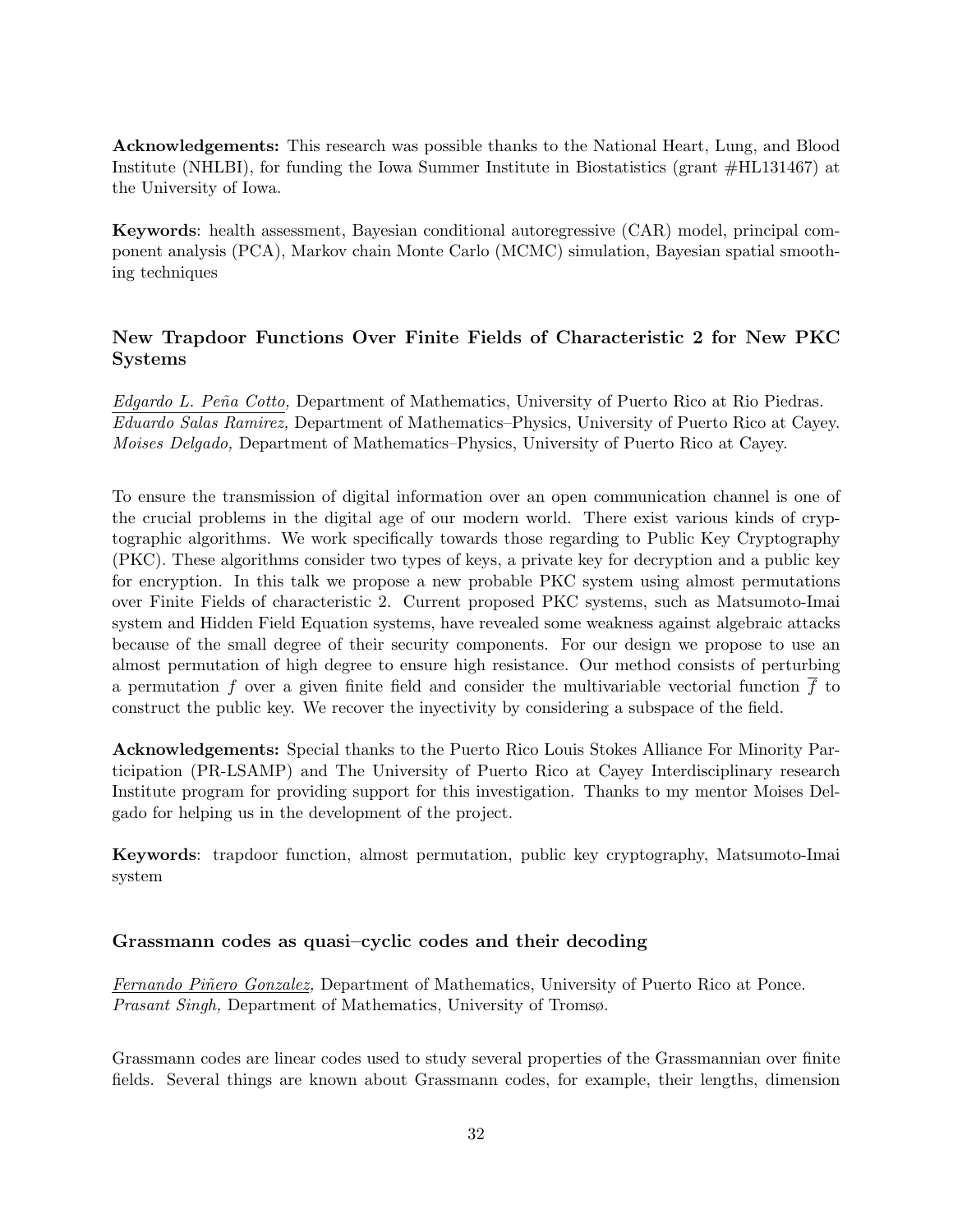and minimum distance. In this work we use the automorphism group of the Grassmannian and the cyclic multiplicative group of finite fields in order to present Grassmann codes as quasi–cyclic codes. The quasi–cyclic code presentation also leads to an product code decoder.

### **Temporal Outlier Detection using Dynamic Bayesian Networks and Probabilistic Association Rules**

*Walter Quispe-Vargas,* College of Business, Mathematical Science, and Computing and Information Science and Engineering (CISE), University of Puerto Rico at Mayagüez. *Edgar Acu˜na-Fern´andez,* College of Business, Mathematical Science, and Computing and Information Science and Engineering (CISE), University of Puerto Rico at Mayagüez.

Temporal datasets provide records of the evolution and dependencies of random variables over time. Recently, there has been an increase in the application of temporal datasets in areas such as intrusion detection, fraud detection, activity recognition, etc. Interesting temporal outliers are anomalies that incorporate important or new information and contradict the causal probabilistic relationship in the domain knowledge described in a temporal dataset. One main objective of Data Mining is to discover interesting temporal anomalous patterns. Moreover, provide contextualization of the interestingness of the reported outliers. Most of the methods used to discover temporal outliers are reduction-based, losing valuable information in the discovery process. On the other hand, there are scarce studies about the interestingness of reported temporal outliers. Even less, to provide contextualization of the anomaly causes.

This research work deals with the problem of discovering these interesting temporal outliers in datasets. We present probabilistic association rules as measures to discover interesting temporal outliers based on domain knowledge that has been learned and represented by a Dynamic Bayesian Network. The two probabilistic association rules: i) *low support* & *high confidence*, and ii) *high support* & *low confidence*, were used to identify scenarios where the discrepancies between prior and conditional probabilities are significant. Our novel approach coalesces both methods. It allows us to discover interesting temporal outliers and provide contextualization in the form of relational subspaces, under the proposed methodology called "Domain Specific Temporal Anomalous Patterns."

The experimental results show that our approach can detect genuine temporal outliers and provide relational subspaces to explain the probable causes of the reported outliers, with promising efficiency measures. In this way, our technique becomes a state of the art method to discover interesting temporal outliers in temporal datasets. Designed to provide contextual information of the reported outliers; this, in turn, can be used to improve our understanding of the domain knowledge and the underlying temporal data generating process.

**Keywords**: interesting temporal outliers, dynamic Bayesian networks, probabilistic association rules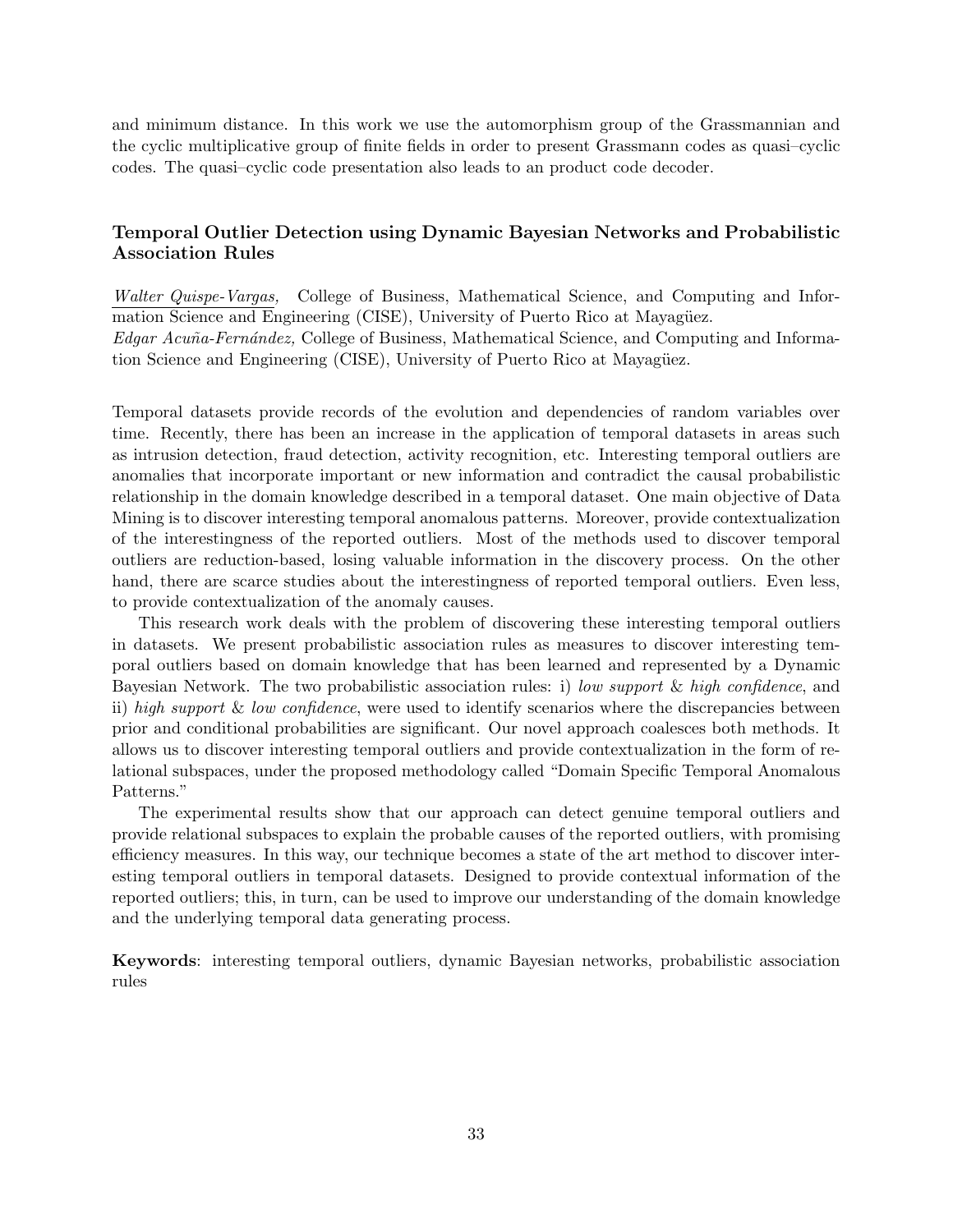### Clasificación de Microfotografías de Epidermis de Hojas utilizando Redes Neu**ronales Convolucionales: An´alisis de la Biodiversidad con Aprendizaje Autom´atico**

*Elio Ramos,* Departamento de Matem´atica, Universidad de Puerto Rico en Humacao. *Adriana Márquez*, Departamento de Biología, Universidad de Puerto Rico en Humacao. *Jamilys Rivera,* Departamento de Biología, Universidad de Puerto Rico en Humacao. *Alexander Santos,* Departamento de Matem´atica, Universidad de Puerto Rico en Humacao. *Denny S. Fernández, Departamento de Biología, Universidad de Puerto Rico en Humacao.* 

Presentamos los resultados de un estudio de clasificación de microfotografías de réplicas de las superficies de hojas utilizando redes neuronales y aprendizaje profundo (deep learning). Las hojas fueron colectadas de ´arboles y arbustos, en un bosque secundario adyacente al campus de la Universidad de Puerto Rico en Humacao. Las imágenes consisten de una muestra de 11 clases (especies de plantas) en donde se puede apreciar la epidermis del lado adaxial (superior) y del lado abaxial  $($ inferior) de la hoja a escala microscópica  $(100X)$ . Para mejorar el rendimiento de la clasificación se utilizó la técnica de aumento de datos (data augmentation), extendiendo la cantidad de muestras del conjunto de entrenamiento. Se construyó un modelo de clasificación basado en una arquitectura de red de convolución utilizando el paquete Keras/Tensorflow de Python. Resultados preliminares para las 11 clases del lado adaxial indican una precisión de clasificación de 97%.

**Palabras claves**: aprendizaje automático, clasificación, aprendizaje profundo, procesamiento de imágenes

### **Tricks in the family of Gold functions related to cryptography**

*Roberto Carlos Reyes Carranza,* Department of Mathematical, University of Puerto Rico at R´ıo Piedras.

Vectorial Boolean functions are useful in private key cryptography for designing block ciphers. Current research focuses mostly on building APN or differential 4 uniform functions. The Gold functions is the APN family mostly studied. In this work we show cases of functions of the Gold family with a considerably bad differentiability, which is relatively scarce in the literature. On the other hand, we also show the existence of functions of the Gold family whose Extended Walsh - Hadamard Spectrum is not of the form  $2^n$ ,  $2^{\frac{n+2}{2}}$ ,  $2^{\frac{n}{2}}$ , 0 for *n* even, and is not of the form  $2^{\frac{n+1}{2}}$ , 0 for *n* odd.

**Keywords**: vectorial boolean functions, Walsh spectrum, APN, differential 4 uniform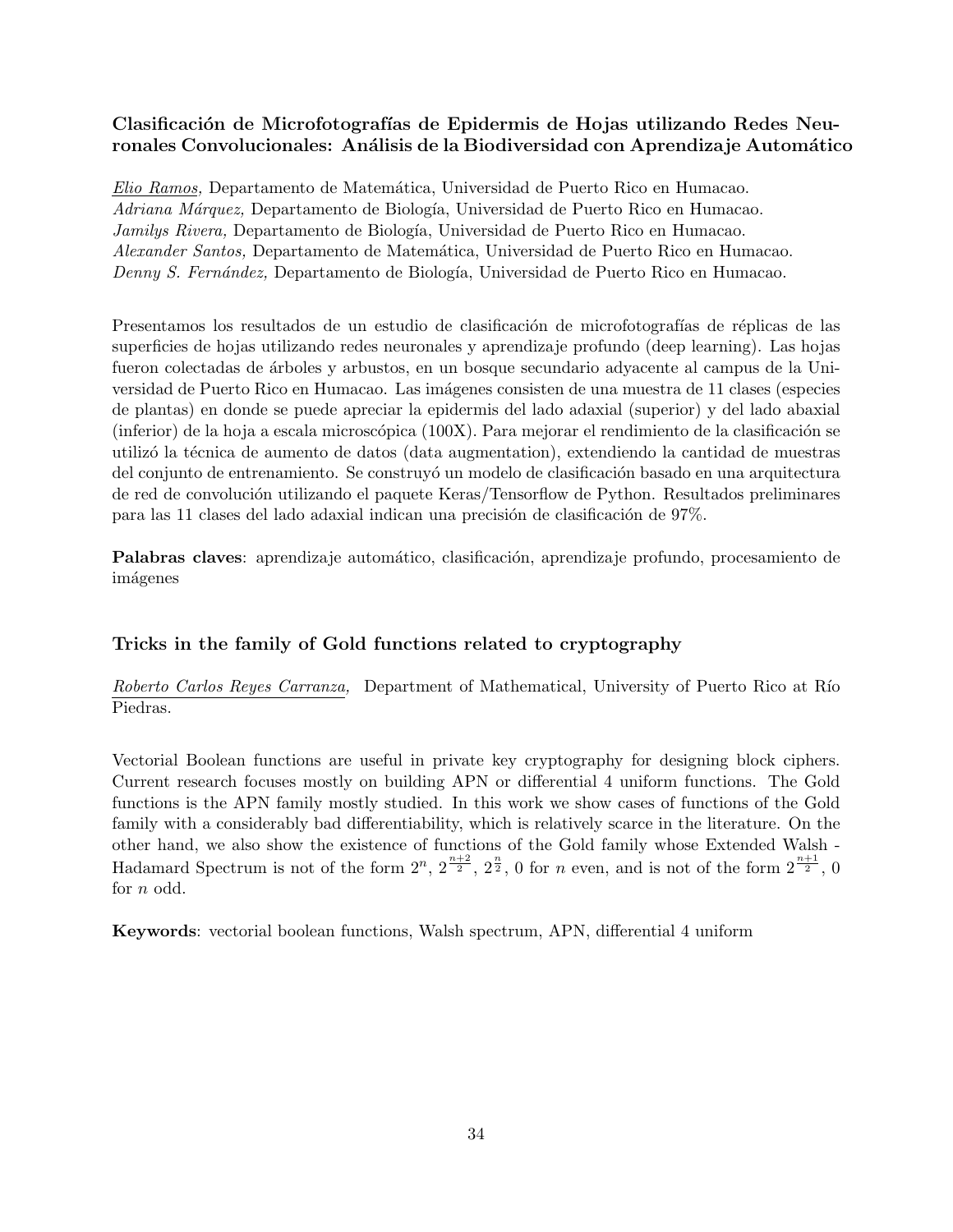### Exámenes en pareja en una clase de iniciaciónal Cálculo Diferencial

*Maribel Rivera-Rivera,* Departamento de Ciencias Naturales, Universidad de Puerto Rico en Carolina.

En esta presentación discutiré los hallazgos de mi investigación cualitativa en educación matemática sobre el aprendizaje del cálculo en estudiantes a nivel universitario. La investigación fue realizada analizando el discurso matem´atico de los estudiantes durante sus trabajos en pareja al contestar los exámenes del curso. El marco teórico de la investigación estuvo basado en la teoría socio-cultural y el Marco Comunicacional (Commognitive framework) de la investigadora Anna Sfard. Existen algunas investigaciones a nivel universitario realizadas analizando el discurso matemático de los docentes. Sobre el aprendizaje hay pocas investigaciones y estas abordan el discurso escrito de las demostraciones de subgrupo en álgebra abstracta y la exploración sobre el concepto de derivada. Mi investigación analiza el discurso de los estudiantes durante el proceso de aprendizaje al contestar ex´amenes en pareja sobre los temas de l´ımite, continuidad, derivada y diferenciabilidad. El diseño fue una investigación en la acción (Kemmis y McTaggart, 2005), en el escenario natural del salón de clases con tres parejas de estudiantes del curso de cálculo a nivel universitario. Estas parejas fueron grabadas en audio y video en seis ocasiones, cada una en periodos de reunión de dos horas aproximadamente. Los resultados confirmaron que la práctica de los exámenes en pareja provoca el discurso matem´atico de los estudiantes. Adem´as, que los procesos comunicacionales que ocurrieron contribuyen al aprendizaje matemático conceptuado en la modificación e incremento de la complejidad del discurso matemático de los estudiantes. Los exámenes en pareja permitieron que mis estudiantes confirmaran su aprendizaje al comunicarse matem´aticamente entre ellos. La pr´actica de ofrecer ex´amenes en pareja contribuy´o al proceso de aprendizaje en varios aspectos: las interacciones sociales promovidas por el examen, el compromiso de los estudiantes con la tarea común de contestar el examen, las acciones discursivas de los estudiantes como formas de comunicación exclusivas de la actividad matemática.

**Palabras claves**: exámenes en pareja, marco comunicacional, aprendizaje matemático

### **Binary Goppa Codes From Trace Polynomials**

*Eduardo Salas Ramirez,* Department of Mathematics–Physics, University of Puerto Rico at Cayey. *Dylan Cruz,* Department of Computer Science, University of Puerto Rico at Río Piedras. *Fernando Piñero Gonzalez,* Department of Mathematics, University of Puerto Rico at Ponce.

Linear Codes are algebraic objects used in digital communications. Linear codes introduce a special kind of redundancy to make communications reliable and resistant to errors. Several codes are constructed with powerful , yet simple, algebraic techniques. Binary Goppa codes are linear codes from univariate polynomial evaluation. They have promising applications in Forward Error Correction and Cryprography. In this talk we study a class of Binary Goppa codes where the defining polynomial is a trace function over an extension of degree three. We show some improvements over known bounds on the dimension of the codes.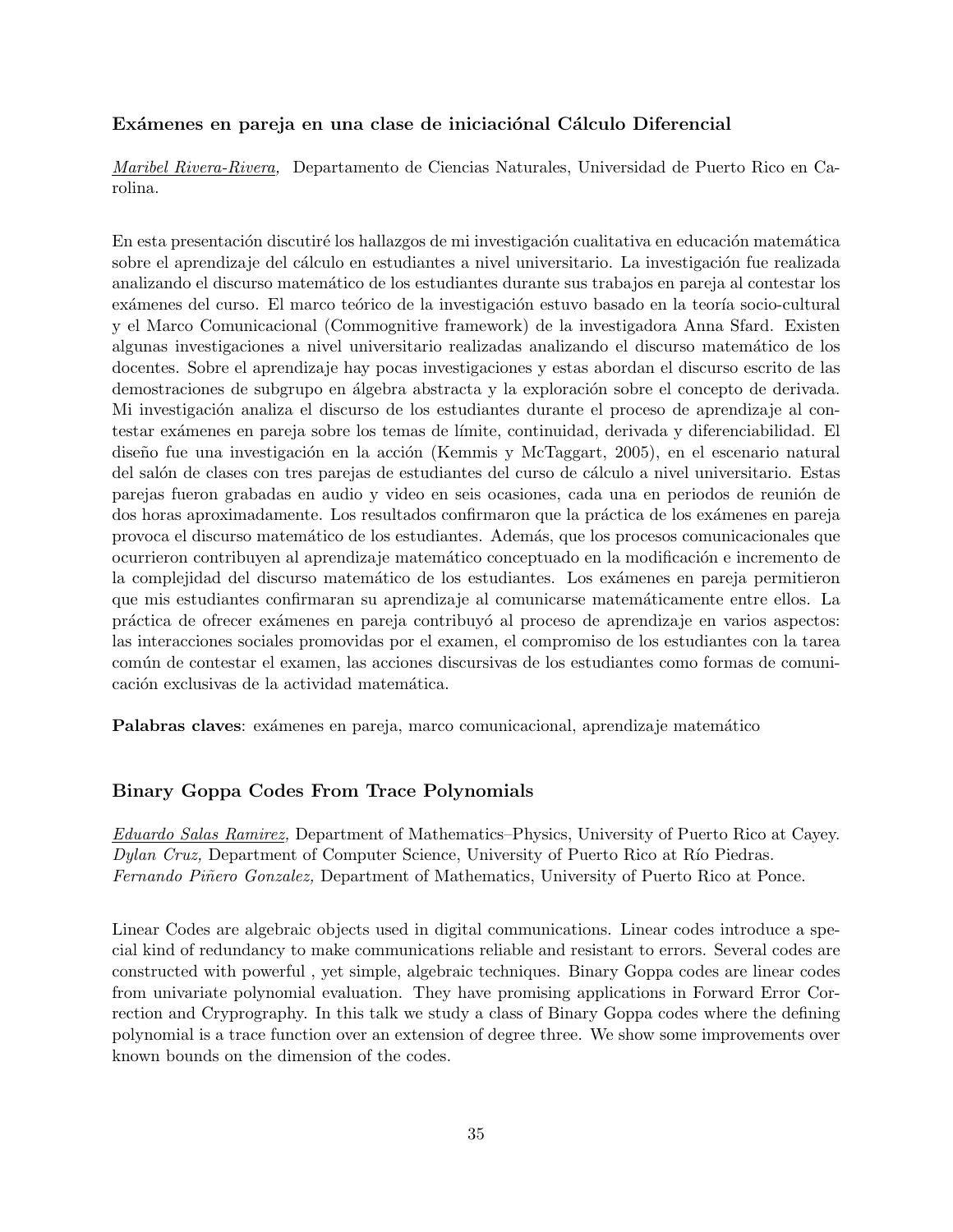**Acknowledgements:** This project is sponsored by East Tennessee State University and University of Puerto Rico at Ponce Joint REU Summer Internship held in 2019.

**Keywords**: linear codes,binary Goppa codes, trace function, dimension of a code

#### **Una secuencia no aleatoria que aprueba las pruebas de NIST**

*David Allen,* Department of Mathematics, Borough of Manhattan Community College, City University of New York.

*José La Luz,* Departamento de Matemáticas, Universidad de Puerto Rico en Bayamón. *Guarionex Salivia,* Computer and Information Science Department, Minnesota State University. *Jonathan Hardwick,* Computer and Information Science Department, Minnesota State University.

El *National Institute of Standards and Technology* (NIST) desarrolló una serie de pruebas que determinan cuán aleatoria es una secuencia de bits generada por un algoritmo. Anteriormente presentamos un algoritmo para generar secuencias aleatorias de bits que pueden ser utilizadas en aplicaciones de encripción de acuerdo con las pruebas de NIST. En esta ocasión, exhibimos una clase de objetos de tipo combinatorial que produce una secuencia de bits apta para aplicaciones criptográficas según las pruebas de NIST. Sin embargo, esta secuencia de bits no se genera aleatoriamente. De hecho, esta exhibe rasgos altamente simétricos. Esto hace que estas secuencias sean inadecuadas para aplicaciones criptográficas a pesar de los resultados obtenidos por NIST. De esta manera, demostramos que las pruebas de NIST no identifican correctamente el nivel aleatorio de la secuencia presentada.

### On permutation binomials of index  $q^{e-1} + q^{e-2} + \cdots + 1$

*Javier Santiago,* Department of Computer Science, University of Puerto Rico at Río Piedras. *Ariane Masuda,* Department of Mathematics, New York City College of Technology, CUNY. *Ivelisse Rubio,* Department of Computer Science, University of Puerto Rico at Río Piedras.

The permutation binomial  $f(x) = x^r(x^{q-1} + A)$  was studied by K. Li, L. Qu, and X. Chen over  $\mathbb{F}_{q^2}$ . They found that for  $1 \leq r \leq q+1$ ,  $f(x)$  is a permutation binomial if and only if  $r=1$ . Over the finite field  $\mathbb{F}_{q^3}$  of odd characteristic, X. Liu obtained an analogous result, in which for  $1 \leq r \leq q^2 + q + 1$ ,  $f(x)$  permutes  $\mathbb{F}_{q^3}$  if and only if  $r = 1$ . In this investigation, we complete the characterization for  $f(x)$  over both  $\mathbb{F}_{q^2}$  and  $\mathbb{F}_{q^3}$ , as well as obtain a complete characterization over  $\mathbb{F}_{q^4}$ . Furthermore, for  $e \geq 5$ , although a full characterization for  $f(x)$  has yet to be obtained, we present some partial results which narrow down considerably the search for *r ′ s* that do indeed yield permutation binomials of the form  $f(x) = x^r(x^{q-1} + A)$  over  $\mathbb{F}_{q^e}$ .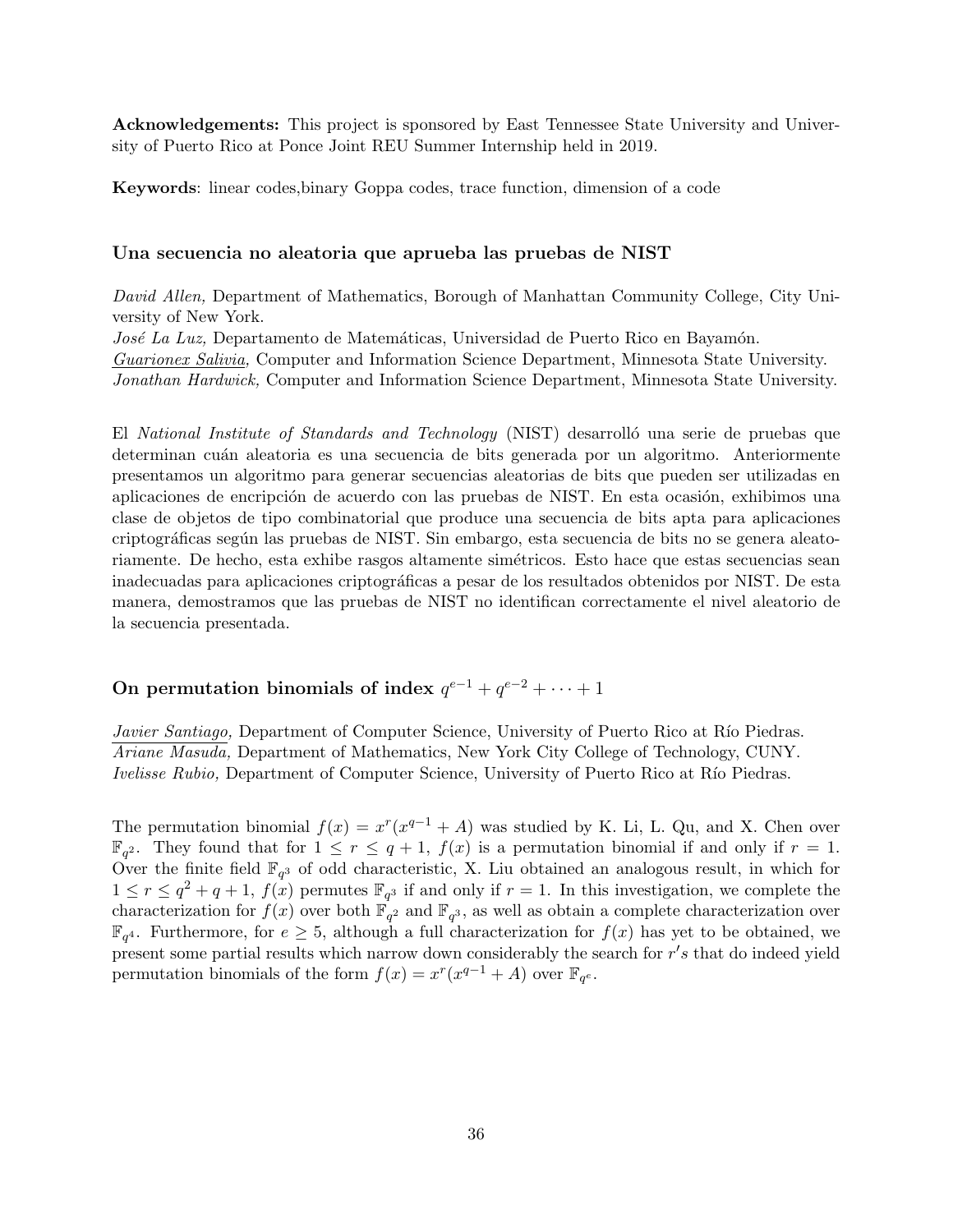### **The Hadamard product of a nonsingular general H-matrix and its inverse transpose is diagonally dominant**

*Rafael Bru*, Institut de Matemática Multidisciplinar, Universitat Politécnica de Valencia. *Isabel Giménez,* Institut de Matemática Multidisciplinar, Universitat Politécnica de Valencia. *María Gassó*, Institut de Matemática Multidisciplinar, Universitat Politécnica de Valencia. *José Scott*, Instituto Tecnológico de Santo Domingo, Universidad Autónoma de Santo Domingo.

We study the combined matrix of a nonsingular H-matrix. These matrices can belong to two different H-matrices classes: the most common, invertible class, and one particular class named mixed class. Different results regarding diagonal dominance of the inverse matrix and the combined matrix of a nonsingular H-matrix belonging to the referred classes are obtained. We conclude that the combined matrix of a nonsingular H-matrix is always diagonally dominant and then it is an H-matrix. In particular, the combined matrix in the invertible class remains in the same class.

The Hadamard product of a nonsingular general H-matrix and its inverse transpose, that is, the combined matrix, has been studied previously. A complete study of the combined matrix showing its linear application can be seen in Johnson and Shapiro (1986). In the last decade, new properties of the combined matrix have been presented in Fiedler, et. al. (2010), (2011). It is in these last references where the name of combined matrix appears for the first time. It is well known that the sum by row or by column of the entries of the combined matrix of a nonsingular matrix  $A$ ,  $(A)$  is exactly equal to 1. Then, if  $(A) \geq 0$ , the combined matrix is doubly stochastic. Bru, Gasso, and Gim (2014)-(2015) studied conditions under which the combined matrix of some classes of matrices is nonnegative. In particular, the authors have studied the nonnegativity of the combined matrix of totally positive (nonnegative) and totally negative (nonpositive) matrices and of sign regular matrices.

The combined matrix has different applications. In a process control problem, if *A* represents the relation among inputs and outputs, the combined matrix of *A* represents the relative gain array of the process. This interpretation was given in Bristol (1966) and was applied in chemistry, for instance, in McAvoy (1983). In mathematics, the combined matrix of *A* is used in Horn and Johnson (1991) to compute the eigenvalues of *A*

Results involving the Hadamard product of H-matrices can be found in Fiedler and Ptak (1967). The result where the combined matrix of a nonsingular M-matrix is also a nonsingular M-matrix was obtained by Fiedler (1962). Similar results have been obtained elsewhere. In this work we extend this result to nonsingular H-matrices. Firstly, we recall nonsingular H-matrices properties and their relations with diagonal dominance. It is proven that the combined matrix of an H-matrix of the invertible class is also an H-matrix of this class. Moreover, we obtain properties on diagonal dominance of the inverse matrix and the combined matrix of a nonsingular H-matrix belonging to the mixed class. So, we conclude that the combined matrix of a nonsingular H-matrix of the mixed class is also an H-matrix.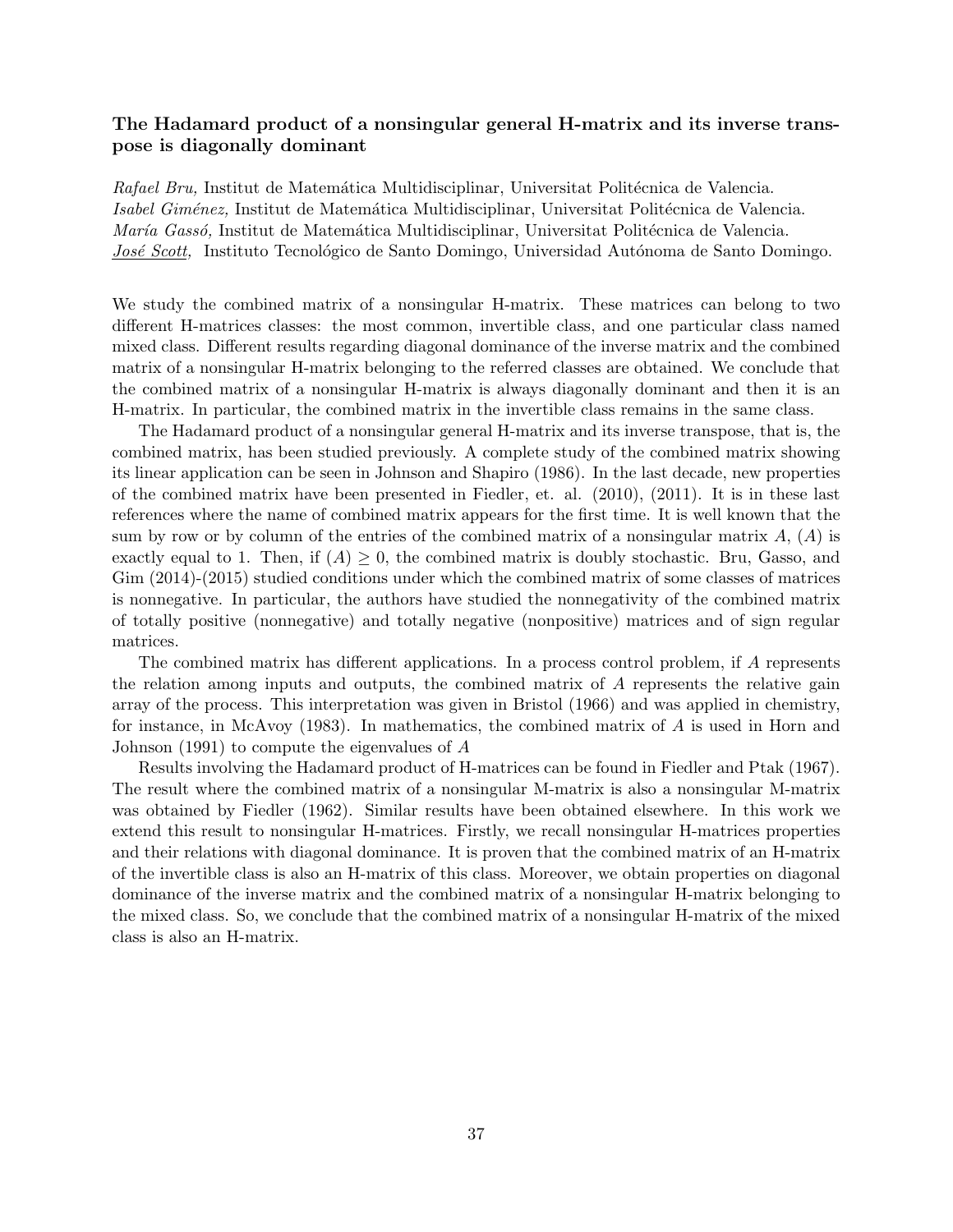### **The variable exponent Bernoulli differential equations**

*Carlos E. Seda Damiani,* Department of Mathematics, University of Puerto Rico at Río Piedras. *Alejandro V´elez-Santiago,* Department of Mathematical Sciences, University of Puerto Rico at Mayagüez.

We study a Bernoulli type first-order ordinary equation with variable exponent, namely  $\frac{dy}{dx} + a(x)y =$  $b(x)y^{p(x)}$ . The functions  $a(x)$ ,  $b(x)$  are continuous and  $p(x)$  is of class  $C^1$  in a bounded interval  $[\alpha, \beta]$ , with  $p(x) \neq 1$ . Using substitution methods, we show the existence of an implicit solution to the Bernoulli problem. Numerical simulations applied to several examples are also provided.

**Keywords**: variable exponent differential equations, Bernoulli differential equations

#### **Solvability of systems of polynomial equations with multivariate polynomials as coefficients**

*Carlos E. Seda Damiani,* Department of Mathematics, University of Puerto Rico at Río Piedras. *Ivelisse Rubio,* Department of Computer Science, University of Puerto Rico at Río Piedras.

In Castro, Moreno and Rubio (2020) they generalize the results of Moreno-Moreno's theorem that gives a bound for the power of a prime *p* to divide the number of common zeros of the multivariate polynomials *F*1*, ..., F<sup>t</sup>* . This generalization regarded the coefficients of the polynomials to be univariate polynomials over a finite field instead of plain elements of the finite field. The result led to improve a theorem of Carlitz, for the estimation of the number of variables needed so that a system of polynomial equations with coefficients in  $F_q[X]$  can have non-trivial zeros. We generalize the results of Castro, Moreno and Rubio to polynomials whose coefficients are multivariate polynomials over finite fields.

**Keywords**: solvability, finite Fields, polynomials

#### **Holomorphy of semigroup generated by the Dirichlet Fractional Laplacian**

*Valentin Keyantuo*, Department of Mathematics, University of Puerto Rico at Río Piedras. *Fabian Seoanes,* Department of Mathematics, University of Puerto Rico at Río Piedras. *Mahamadi Warma,* Department of Mathematics, University of Puerto Rico at Río Piedras.

We study the semigroup generated by the fractional Laplacian with the zero exterior Dirichlet condition on  $L^2(\Omega)$ , where  $\Omega \subset \mathbf{R}^N$  is an open set. We show that the semigroup generated is a strongly continuous submarkovian semigroup on  $L^2(\Omega)$  and holomorphic semigroup on  $L^p(\Omega)$  for every  $1 \leq p < \infty$ .

**Acknowledgements:** The work of the authors is partially supported by the Air Force Office of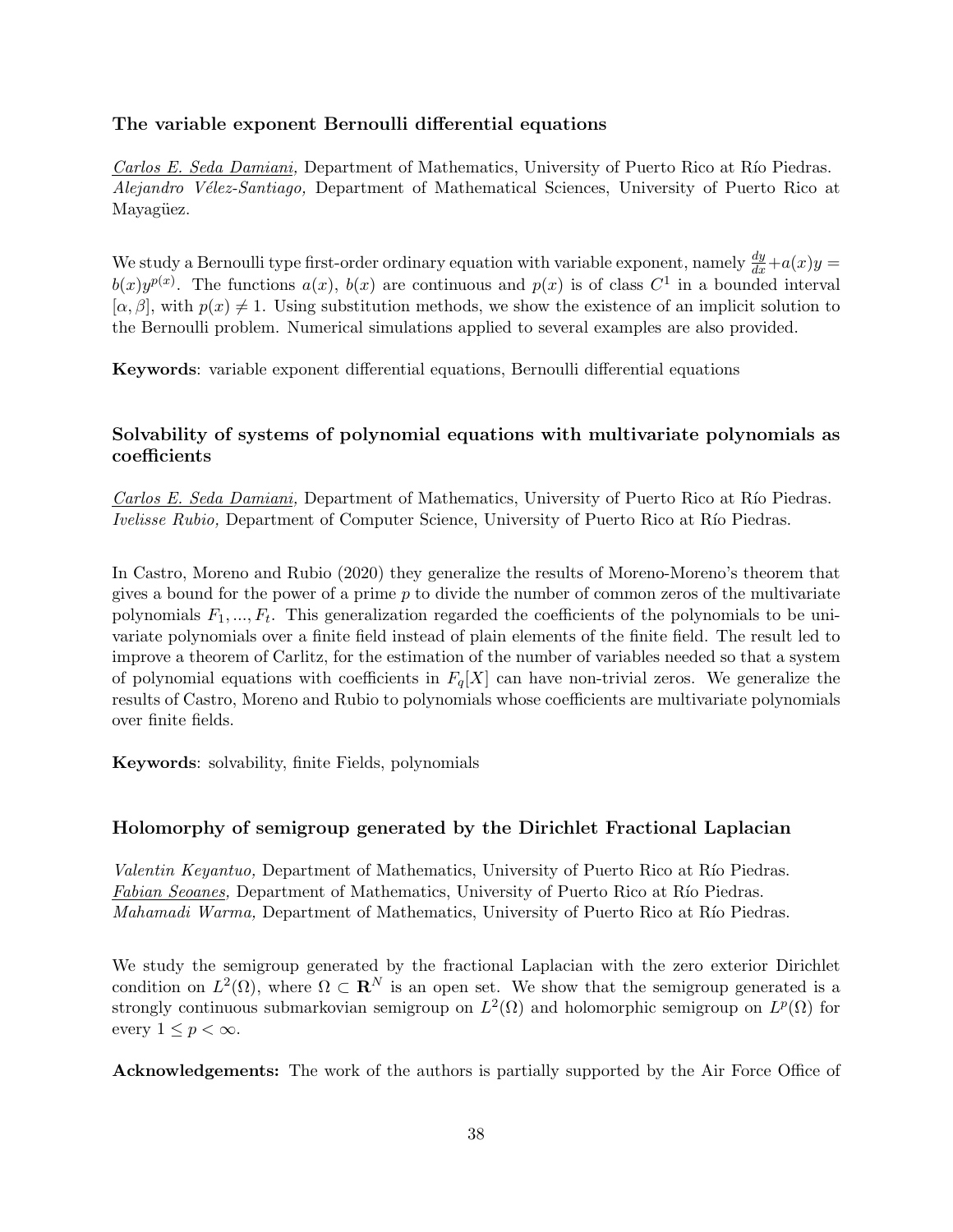Scientific Research (AFOSR) under Award No.: FA9550-18-1-0242.

**Keywords**: holomorphy, fractional Laplace operator, fractional heat equation, semigroup

### **Value distribution of elementary symmetric polynomials and their perturbations over finite fields**

*Luis A. Medina,* Department of Mathematics, University of Puerto Rico at Río Piedras. *Leonid Brehsner Sepúlveda, Department of Mathematics, University of Puerto Rico at Río Piedras. Cesar Serna*, Department of Mathematics, University of Puerto Rico at Río Piedras.

In this talk we establish the asymptotic behavior of generating functions related to the exponential sum over finite fields of elementary symmetric functions and their perturbations. This asymptotic behavior allows us to calculate the probability generating function of the probability that the elementary symmetric polynomial of degree *k* and its perturbations returns  $\beta \in \mathbb{F}_q$  where  $\mathbb{F}_q$ represents the field of *q* elements. Our study extends many of the results known for perturbations over the binary field to any finite field. In particular, we establish when a particular perturbation is asymptotically balanced over a prime field and provide a construction to find such perturbations over any finite field.

**Keywords**: exponential sums, symmetric functions, perturbations, value distribution

### **Analysis and computation of the multidimensional linear complexity of periodic arrays**

*Luis Quiñones,* Department of Mathematics, University of Puerto Rico at Río Piedras. *Jaziel Torres*, Department of Mathematics, University of Puerto Rico at Río Piedras. *Rafael Arce Nazario,* Department of Computer Science, University of Puerto Rico at Río Piedras. *José Ortiz-Ubarri*, Department of Computer Science, University of Puerto Rico at Río Piedras. *Ivelisse Rubio,* Department of Computer Science, University of Puerto Rico at Río Piedras.

Sequences and multidimensional periodic arrays with entries in finite fields have important applications in coding theory and cryptography. The linear complexity of the sequences and multidimensional arrays are important parameters for many applications, especially those related to information security, and hardware implementation. We give a proof for the exact value of the complexity of certain arrays constructed using the composition method. We also compute the multidimensional linear complexity of families of arrays constructed by Moreno and Tirkel.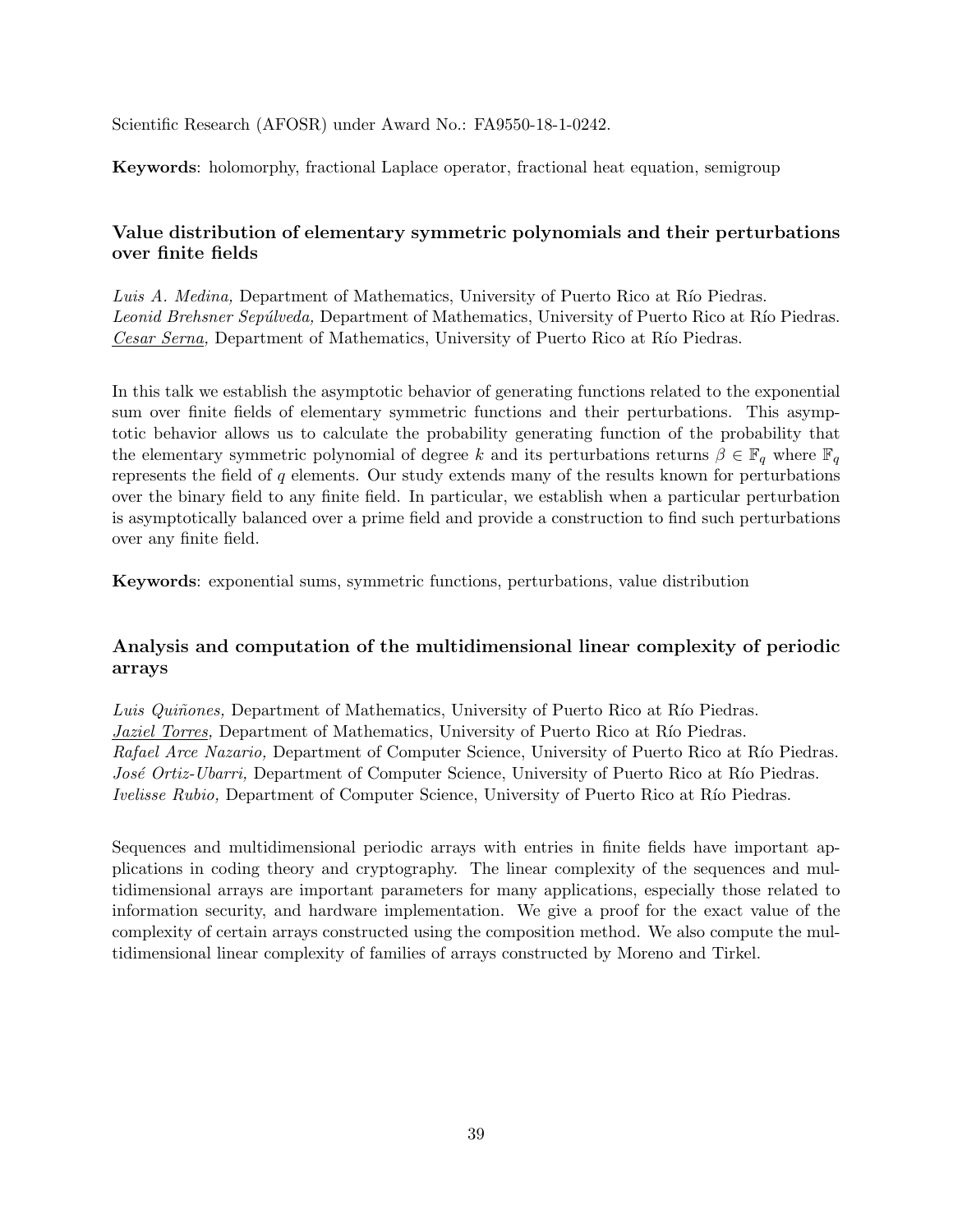### **There are no Efficient Dominating Sets in Cayley Graphs Generated by Transposition Trees of Diameter** *d >* 2

*Italo. J Dejter,* Department of Mathematics, University of Puerto Rico at Rio Piedras. *Oscar Tomaiconza,* Institute of Statistics and Computerized Information Systems, University of Puerto Rico at Rio Piedras.

In this talk we discuss the existence or non-existence of perfect dominating sets in Cayley graphs generated by transposition trees. Our study allows us to identify when a Cayley graph has a perfect dominating set. A previous work proved the existence of efficient dominating sets in Cayley graphs generated by transposition trees of diameter 2. A subsequent paper determined the non-existence of efficient dominating sets generated by trees of diameter 3. In the present endeavor, we establish the non-existence of perfect dominating sets in Cayley graphs of diameter larger than 2, thus extending and completing the study generated by the previous results.

**Keywords**: Cayley graph, efficient dominating set, sphere packing

### **Wave propagation dynamics via data-driven reduction**

*Aaron Phillips,* Department of Mathematics, Lamar University. *Jos´e Vega–Guzm´an,* Department of Mathematics, Lamar University.

Mathematical methods driven by data are increasingly important for characterizing complex systems in different fields of the natural sciences and beyond. Lately data-driven approaches have been essential tools for uncovering processes that are nearly impossible to handle with the available analytical tools. Such data-driven methods aim to exploit a relatively small subset of the full space where low-dimensional models can be used to describe the evolution of the full system. Historically, those solutions can often be approximated through dimensionality reduction methods such as Principal Component Analysis and Singular Value Decomposition. More recently, dynamic mode decomposition (DMD), and its Koopman generalization, have been used to provide a simple representation based on low-rank, spatio-temporal coherent structures. The approximation of the Koopman operator via DMD is critically important for the evaluation of the operator from data. In this work we consider an application of the Koopman theory to a nonlinear partial differential equation arising in the field of optical metamaterials. We demonstrate that the observables carefully chosen for constructing the Koopman operator are decisive for constructing a precise approximation of the nonlinear dynamics of wave propagation. It is found that its effectiveness depends sensitively on the careful choice of observables.

**Acknowledgements:** This work was supported in part by the Lamar University Research Enhancement Grant  $\#420266$ . The author wants to thanks Prof. Suslov(ASU), Prof. Mahmood(HU) and Prof. Alm for support, encouragement and valuable conversations regarding this research.

**Keywords**: data-driven methods; singular value decomposition; dynamic mode decomposition, Koopman operator, wave propagation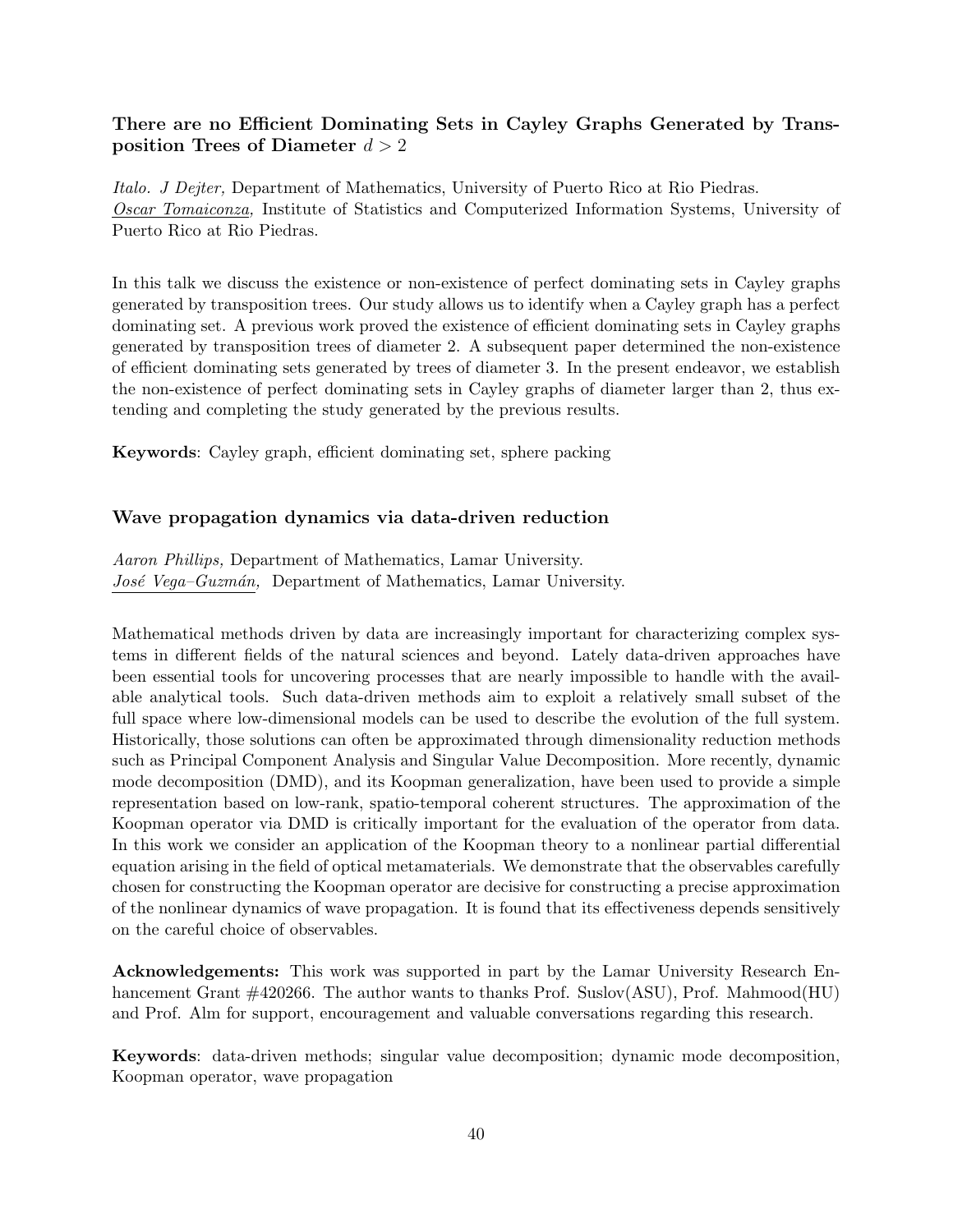#### **On Bent Function, Boolean function properties and some interesting codes**

*Jose W. Velazquez Santiago,* Department of Mathematics, University of Puerto Rico at Rio Piedras. *Heeralal Janwa,* Department of Mathematics, University of Puerto Rico at Rio Piedras.

Error free information transfer is a problem faced in society. Information travels trough channels that contain noise such that errors are introduced in the message. Error correcting codes add redundancy to the information and as such allow the receiver to obtain the intended message. Error correcting codes of length n, dimension m and minimum distance d can be written as [n,m,d] codes. There are multiple families of error correcting codes, such as the Reed-Muller and Hamming Codes. Hamming codes are a family of one error correcting codes with the property that their parity check matrix (an k x n matrix,  $k = n-m$ ) can be written as decreasing powers of the primitive element in *GF*(2*<sup>k</sup>* ). It has been showed by Janwa and Wilson that you can construct a 2 error correcting code from these one error correcting code by applying the Gold and Kasami-Welch non-linear functions  $(f(x) = x^{2^L+1}, f(x) = x^{2^{2L}-2^L+1}$  when  $(k,L) = 1$ . However, this is the same condition needed for the Gold and Kasami Near-bent/bent functions to exist, showing a connection between good code construction and bent functions.

In this work, we exploit the properties of Boolean functions and binary sequences on bent functions and construct codes based on these. We also build an algorithm to identify bent functions in 2 and 4 variables, near-bent functions in 3 and 5 variables and their properties. Some of the properties studied include non-linearity, auto correlation, symmetry and the global avalanche criterion (a cryptographic property of Boolean functions). We show that most bent functions share the same properties and also compare the computational results to the theoretical ones.

**Acknowledgements:** This work is done with the support of the NASA Fellowship program: NASA Grant No. NNX15AI11H and the Claude Shannon Grant.

**Keywords**: coding theory, error-correcting, boolean functions, non-linearity, sequences

### **Fine regularity for the elliptic anisotropic Robin problem with nonstandard growth conditions**

*Maria-Magdalena Boureanu,* Department of Applied Mathematics, University of Craiova, Romania.

*Alejandro Vélez-Santiago,* Department of Mathematical Sciences, University of Puerto Rico at Mayagüez.

We develop the theory of anisotropic Sobolev spaces over general classes of domains, and consider the realization of the elliptic anisotropic Robin boundary value problem of nonstandard growth structure over such domains. Then we establish the solvability and global regularity results for this Robin problem. The results are obtained under minimal assumptions on the domain, and on the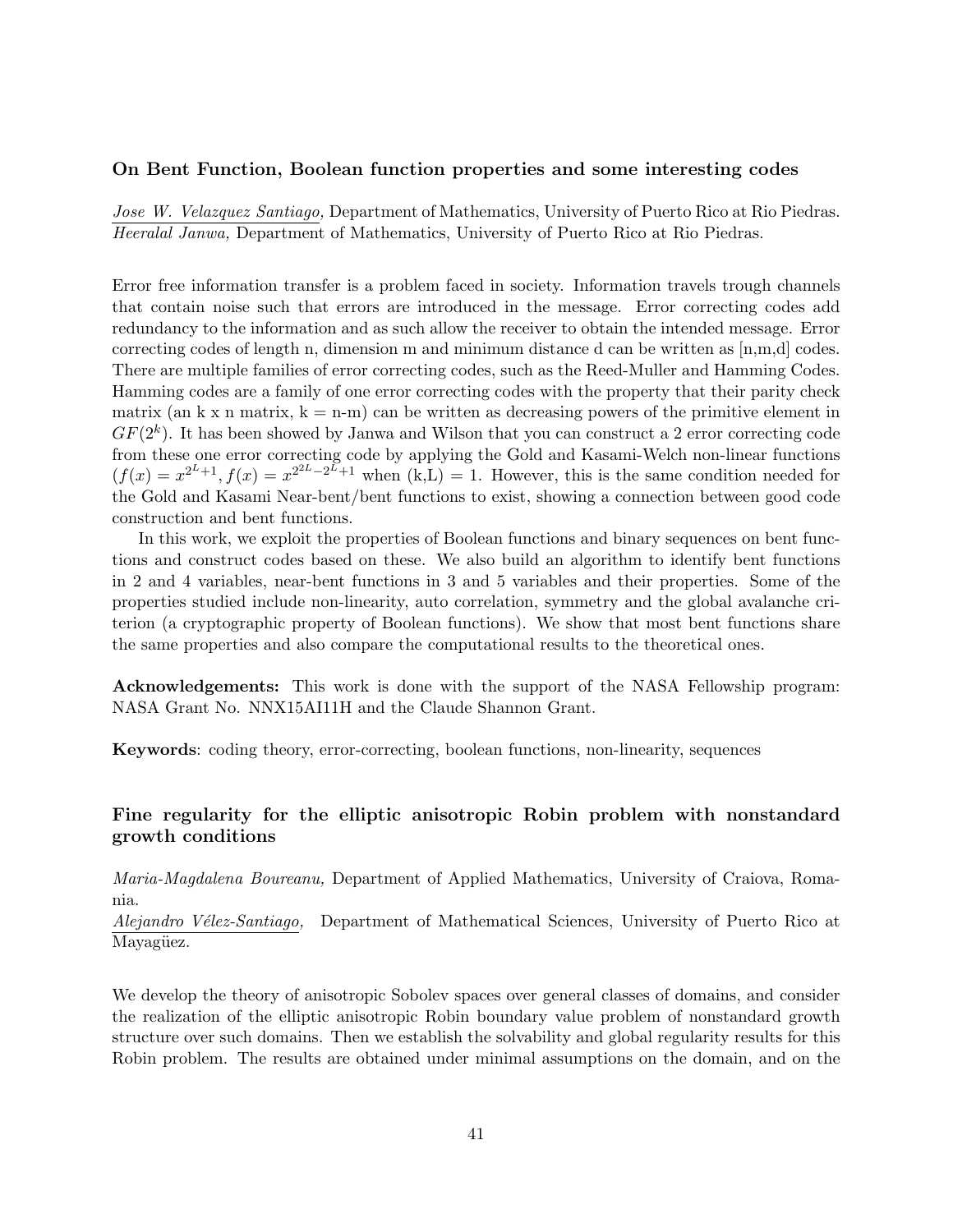interior and boundary data.

**Keywords**: anisotropic Sobolev spaces, anisotropic problems with variable exponents, Robin boundary conditions, global regularity

### **Developing Technological Pedagogical Content Knowledge of Pre-Service Math Teachers**

*Omar Hernández Rodríquez, Universidad de Puerto Rico en Río Piedras. Wanda Villafañe Cepeda,* Universidad de Puerto Rico en Río Piedras. *Gloriana Gonz´alez,* Universidad de Illinois.

Describiremos el proyecto interinstitucional "Developing Technological Pedagogical Content Knowledge of Pre-Service Math Teachers" que tiene como meta el establecimiento de prácticas para ayudar a los futuros maestros de matemáticas del nivel secundario a diseñar lecciones incorporando tecnología que permite la interconectividad en el salón de clases. El objetivo principal es desarrollar el conocimiento del contenido pedagógico tecnológico (TPACK, por sus iniciales en inglés) para mejorar las capacidades de los estudiantes en cuanto a la compresión matemática, la fluidez en los procesos, la capacidad estratégica, el razonamiento adaptativo y la disposición productiva. Se propone la reingeniería del curso de métodos EDPE 4030 de tal manera que se integran las estrategias de Lesson Study, el TPACK, la orquestación instrumental y los espacios híbridos.

Se espera que la colaboración entre los diferentes miembros del equipo genere modelos que mejoren la transición de los cursos de métodos a los de prácticas clínicas. Las preguntas de investigación que explorará el proyecto incluyen las siguientes. ¿De qué manera los futuros maestros aprenden a aplicar los principios de planificación de orquestaciones instrumentales e implementar lecciones de matemáticas para promover la competencia matemática de los estudiantes? ¿Qué apoyos de los maestros cooperadores permiten a los futuros maestros a aplicar la orquestación instrumental en sus lecciones?, ¿cómo el modelo modificado de Lesson Study brinda oportunidades para crear espacios híbridos que conectan los cursos de métodos y las experiencias clínicas? A través del análisis de videos, diarios de estudiantes y entrevistas, el proyecto construirá un caso basado en evidencia que examina la integración de los cursos de métodos y las experiencias clínicas.

**Reconocimientos:** Este proyecto fue sufragado con fondos de la National Science Foundation, Division of Undergraduate Education (No. 1930950 y No. 1930971).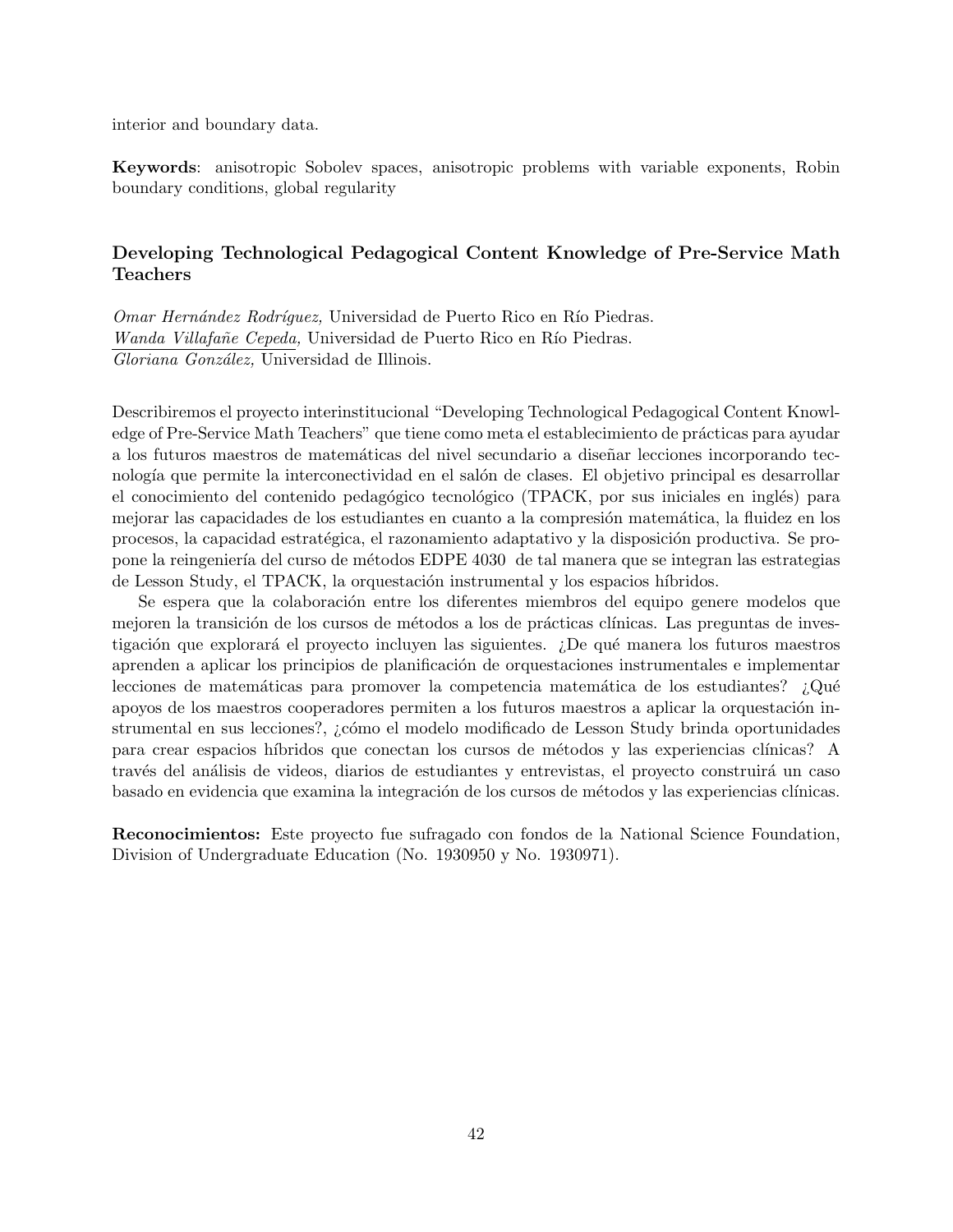# **6 Afiches / Posters**

(In alphabetical order using the last name of the presenter.)

### **Nanoscale multiferroic properties for memory device applications**

*Nycole M. Arocho-Berrios, et. al.,* Department of Mathematics and Physics, University of Puerto Rico at Cayey.

Multiferroic materials show magnetically driven ferroelectricity. They have fascinating properties that can be used in novel technological applications such as fast-writing, power-saving, and nondestructive data storage. However, because multiferroicity is typically observed at low temperatures, it is highly desirable to develop multiferroic materials that can be observed at room temperature. Furthermore, miniaturizing multiferroic is not an easy task. Searching for robust multiferroic properties at the nanoscale has therefore been a recurrent challenge. Due to the evolution of device miniaturization and the potential applications for new nonvolatile memory devices, the ferroelectric/multiferroic tunnel junctions are candidates for the integration of robust ferroelectricity at the nanoscale into next-generation memory and logic devices. A way to exploit these properties are to use them in multiferroic tunnel junctions (MFTJs).  $Pb(Zr_{0.53}Ti_{0.47})_{0.60}(Fe_{0.5}Ta_{0.5})_{0.40}O_3$ (PTZFT) is a single-phase multiferroic material. In order to study thickness effect on electrical and magnetic properties from thicker to ultrathin films, we have grown films with thicknesses from 7 to 80 nm of PZTFT on LSMO/ $(LaAlO<sub>3</sub>)<sub>0</sub>$ .3(Sr<sub>2</sub>AlTaO<sub>6</sub>)<sub>0.7</sub> (LSMO/LSAT) (001) substrate deposited by pulsed laser deposition technique. Well saturated ferroelectric loops were observed for PZTFT films with a remanent polarization of 32, 25 and 10 mC/cm<sup>2</sup> for films with thicknesses of 80, 50 and 20 nm respectively. An enhanced saturated magnetization (Ms) was observed with increased of PZTFT layer thickness in PZTFT/LSMO structures. The average Ms values for PZTFT/LSMO heterostructures were 33, 25, and 15 emu/cm3 for 80, 50, and 20 nm respectively, at 300 K. Enhancement in magnetization with increase in PZTFT thickness may be due to the interface effect between PZTFT/LSMO layers. Piezo force microscopy measurements for 7 nm ultrathin PZTFT films showed a clear and reversible out-of-plane phase contrast above 3 V, which indicates the ferroelectric character of ultra-thin films. Magnetic force microscopy shows magnetic stripe domain in ultrathin films. This multiferroic properties at nanoscale level give the possibility to make multiferroic tunnel junction devices.

**Acknowledgements:** This work was done in collaboration with Priamo A. Pichardo-Gonzalez, Aracelis Torres-Rivera, Herelisse Fernandez-Morales, James F. Scott, Ram S. Katiyar and Danilo Barrionuevo.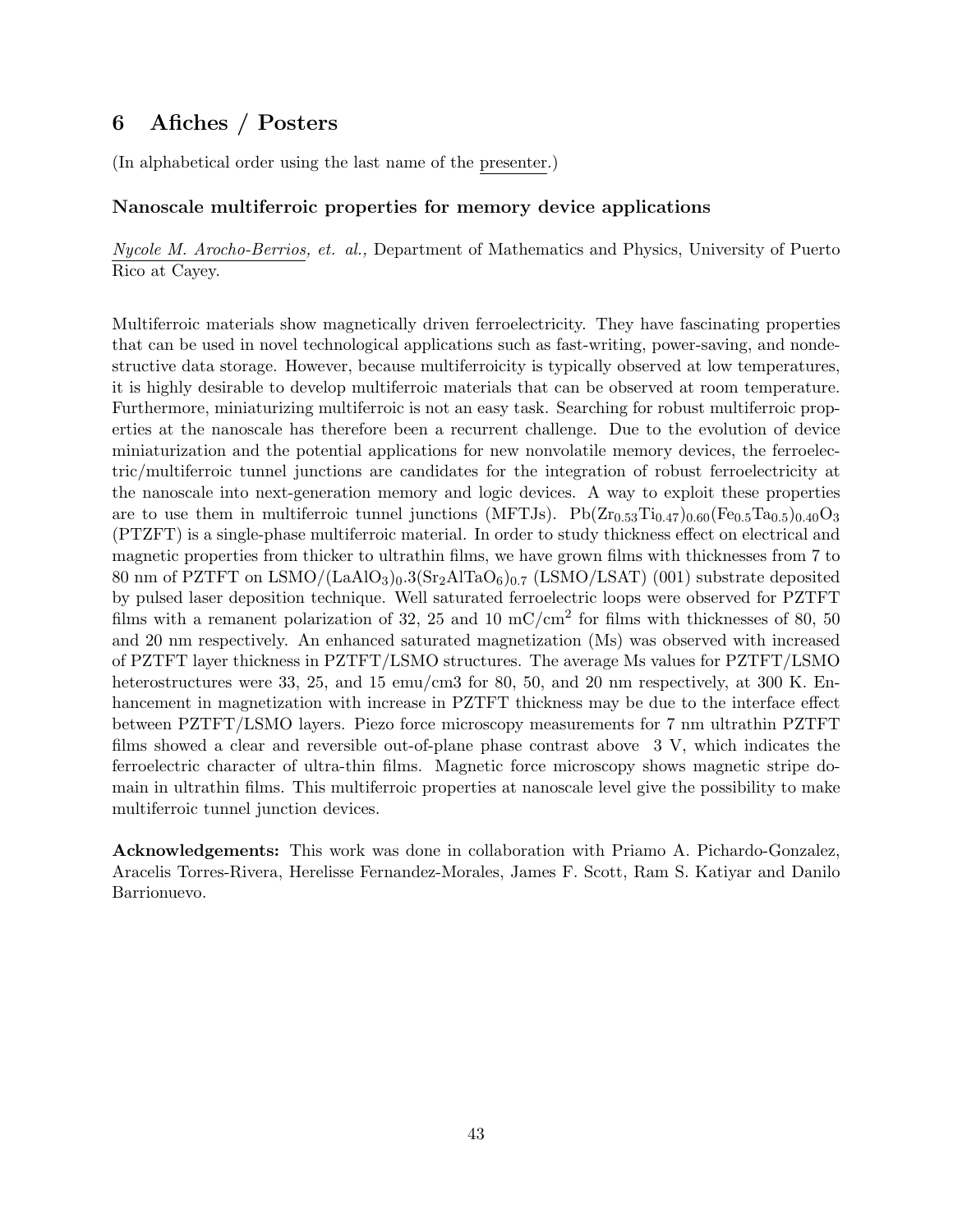### **Diffhash, a more efficient way of finding differentially expressed genes**

*Briknie Báez Rodríquez, Department of Computer Science, University of Puerto Rico at Río Piedras. Luis F. Mieses Gómez, Department of Computer Science, University of Puerto Rico at Río Piedras. Humberto G. Ortiz-Zuazaga*, Department of Computer Science, University of Puerto Rico at Río Piedras.

Bioinformatics is a very challenging field as interpreting biological data is not an easy task, especially when you have datasets that are filled with irrelevant data. In order to deal with that, people in the bioinformatics field prefer to look only for differentially expressed genes as usually they are more meaningful when it comes to finding anomalies. But there is another issue, because usually if you would like to have a dataset of differentially expressed genes you will need to use the following pathway. First take your RNASeq, assemble the reads, align those reads to the assembled transcriptome and then filter out the non-differentially expressed genes which will require a lot of time and computational power. The solution we offer is to find differentially expressed genes before assembling the data by using k-mers, hashing and other probabilistic approaches. This method will reduce assembly time since you will only need to assemble the most significant genes instead of the entire dataset as the standard method states.

To test our method we are going to use a dataset from the sea cucumber, the same dataset used by Mashanov and Garcia-Arraras in the paper Transcriptomic changes during regeneration of the central nervous system in an echinoderm. Mashanov and Garcia-Arraras use a standard procedure to find differentially expressed genes and we will compare their results to the results of our method.

**Acknowledgements:** This research was sponsored in part by grants R25 MD010399 and 5P20GM103475 from the National Institutes of Health.

**Keywords**: differential expression, probabilistic data-structures, bioinformatics, RNASeq

#### **Anomaly Detection in Netflows using Subspace Method**

*Heriberto Camacho Torres,* Department of Computer Science, University of Puerto Rico at Río Piedras.

*Amarilys Rodriguez Galarza, Department of Computer Science, University of Puerto Rico at Río* Piedras.

*Humberto G. Ortiz-Zuazaga,* Department of Computer Science, University of Puerto Rico at Río Piedras.

The detection of anomalies in an entire network is an incredibly daunting task, even with todays advancements in technologies. To that end, this research experience was aimed at learning techniques used for scanning and processing Network Flow data. By use of SiLK and Python, information was gathered that revealed how strong a presence each source IP address has in the network. This result will serve as the foundation for the use of the Subspace method, which works by differentiating anomalous behaviour within the network. This new data obtained will allow the identification of what type of attack is being used, and possibly identify a point of origin. Understanding and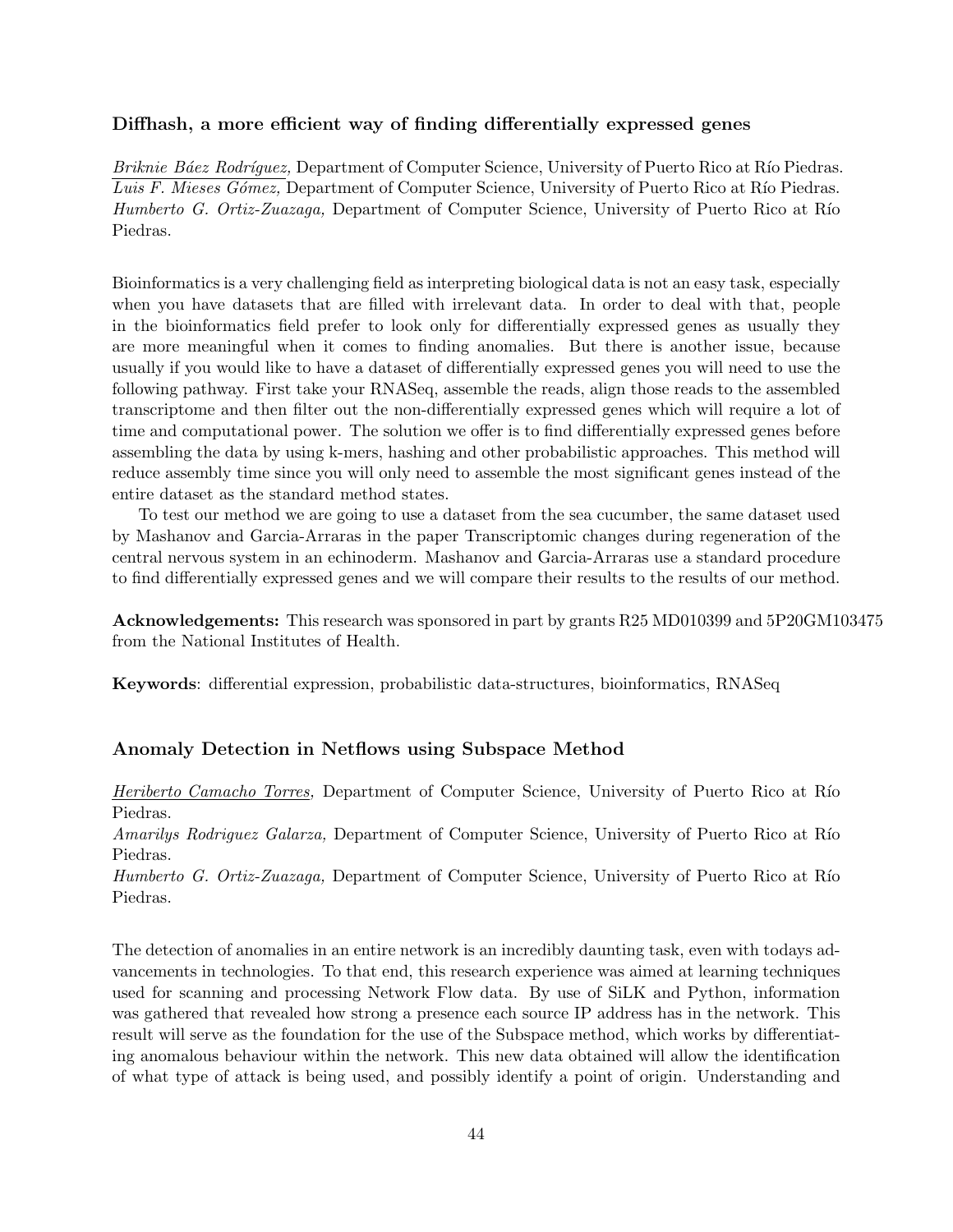refining this method is what will allow us to generate a training dataset for our future work, the use of machine learning algorithms that can automate the detection process, with accurate results.

**Acknowledgements:** This project was supported in part by the ATACK-PR grant NSF DUE-1438838.

**Keywords**: network, flows, machine learning, subspace

### **Basic Principles of Discrete Mathematics for Error Correcting Codes**

*Jan L. Carrasquillo L´opez,* Department of Mathematics-Physics, University of Puerto Rico at Cayey. *Melanie S. De Jesús Gómez*, Department of Mathematics-Physics, University of Puerto Rico at Cayey.

*Moises Delgado,* Department of Mathematics-Physics, University of Puerto Rico at Cayey.

For a long time ago, data transmission has become a usual operation on daily interactions such as texts, emails, purchases, signatures, drawings, etc. For this transmission of data to occur, it must go through a channel such as orally, by touch, sound, internet, etc. However, public channels are not always as effective, since there's the possibility of interference (noise) that can cause the data to be erased, or altered, and be received incorrectly. Moreover, this can be a big problem when the transmitted regular or sensitive data is classified. To avoid this issue, it came to mind of mathematicians to create codes with the capacity of detecting and correcting errors so the data could be received as expected. Binary Hamming codes are classical linear 1-error correcting codes invented by R. Hamming around 1950, which are implemented in several ways. These codes are defined by a binary matrix, a generator matrix or a parity check matrix. In this work, based on Hamming codes ideas, we analyze error-correcting codes by using basic tools of mathematics, in particular, basic combinatorics. Our objective is to find simple methods for constructing 1-error correcting codes, and then extend these ideas to construct multiple error-correcting codes. Finally, we also hope to study encoding and decoding algorithms for these codes.

**Acknowledgements:** Special thanks to the Puerto Rico NASA Space Grant Consortium (NASA-PRSGC) and The University of Puerto Rico at Cayey Interdisciplinary research Institute program for providing support for this investigation. Thanks to our mentor Moisés Delgado for helping us in the development of the project.

**Keywords**: Hamming codes, code words, minimum distance, error detecting, error correcting, data transmission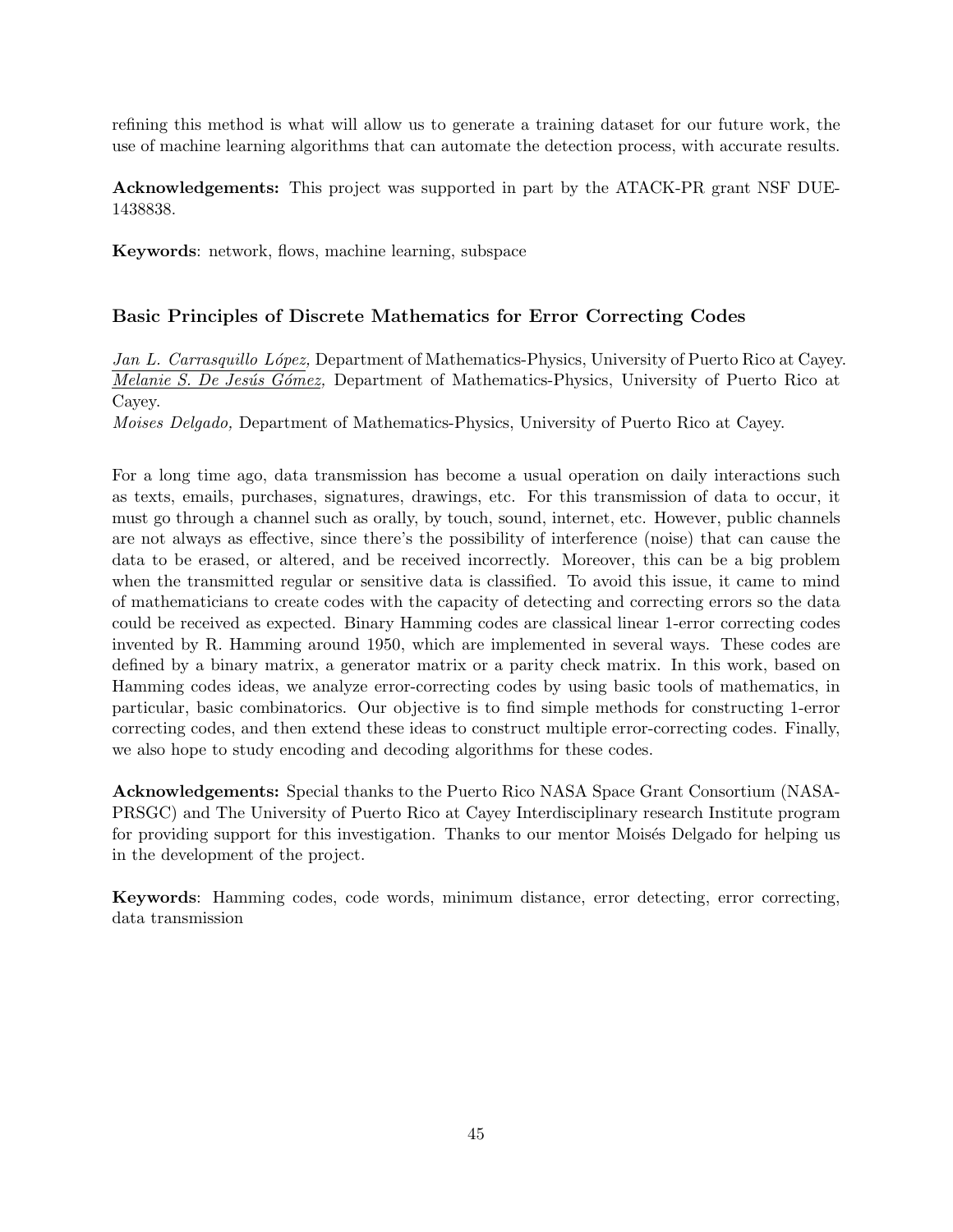### **Computer Vision approaches to enable multi-faceted data collection of honeybees behavior in the field**

*Jeffrey Chan, et. al., Department of Mathematics, University of Puerto Rico, Río Piedras.* 

Bees are critical for our sustainability, particularly as they play a crucial role in agriculture as natural pollinators. Meanwhile, recent studies have shown that phenomena such as colony collapse disorder are causing the diminution of colonies. The specific factors are not yet fully understood due to the interaction of multiple possible causes such as pesticides, contamination, and diseases. Therefore diversity of data is required for the analysis of bees in their environment in order to identify problems and preserve colony health.

In this poster, we present a collection of computer vision techniques that together provide powerful tools to enable the collection of multiple facets of honeybee behavior in their colony in the field using video cameras. Two main aspects are considered 1) foraging behavior as observed at the colony entrance, 2) content of the hive frames including brood and storage of resources such as honey and pollen. The foraging bees facet consist of a) bee detection and tracking based on the pose estimation in the entrance of the hive, b) identification based on the appearance and, c) event detection (carrying pollen, fanning). Convolutional Neural Networks (CNNs) have state of the art performance on tasks such as image classification, detection and segmentation, and are used in multiple parts of the analysis. We based our bee identification on CNNs and supervised learning to estimate the part keypoints and skeleton of the bees. In identification we used CNNs for feature extraction to encode the identity in a low dimensional space based on the extracted features. Due to the lack of label data for the identity we trained CNNs in an unsupervised manner to learn features to discriminate between different identity bees. For hive frame analysis, CNNs were used to classify images of the individual cells based on their content (brood, capped brood, pollen, etc). Transfer learning was used to speed up the training process for CNNs. Due to limitations on the network and high volume of data to be processed, the transmission of the videos to a server for analysis may not be practical when deployed in the field. For this reason, we will also present how processing can be performed on-site, using a low-power edge computing system with GPU acceleration and the challenges this brings to adapt to existing approaches. This system could collect data in multiple colonies in real-time to study the behavior of bees to identify behavior patterns, associated genes expression with behavior, population modeling and discover potential biomarkers of the environment.

**Acknowledgements:** This material is based upon work supported by the National Science Foundation under Grants No. 1707355 and 1633184. Jeffrey Chan, Manuel Alvarez acknowledges support from PR-LSAMP, a program from the National Science Foundation under Grants No. 1400868. This work was done in collaboration with Nathalia Alicea, Manuel Alvarez, Héctor Carrión, Ivan F. Rodriguez, Rémi Mégret, Jose L. Agosto-Rivera, from the UPR at Río Piedras, and Tugrul Giray from Brown University.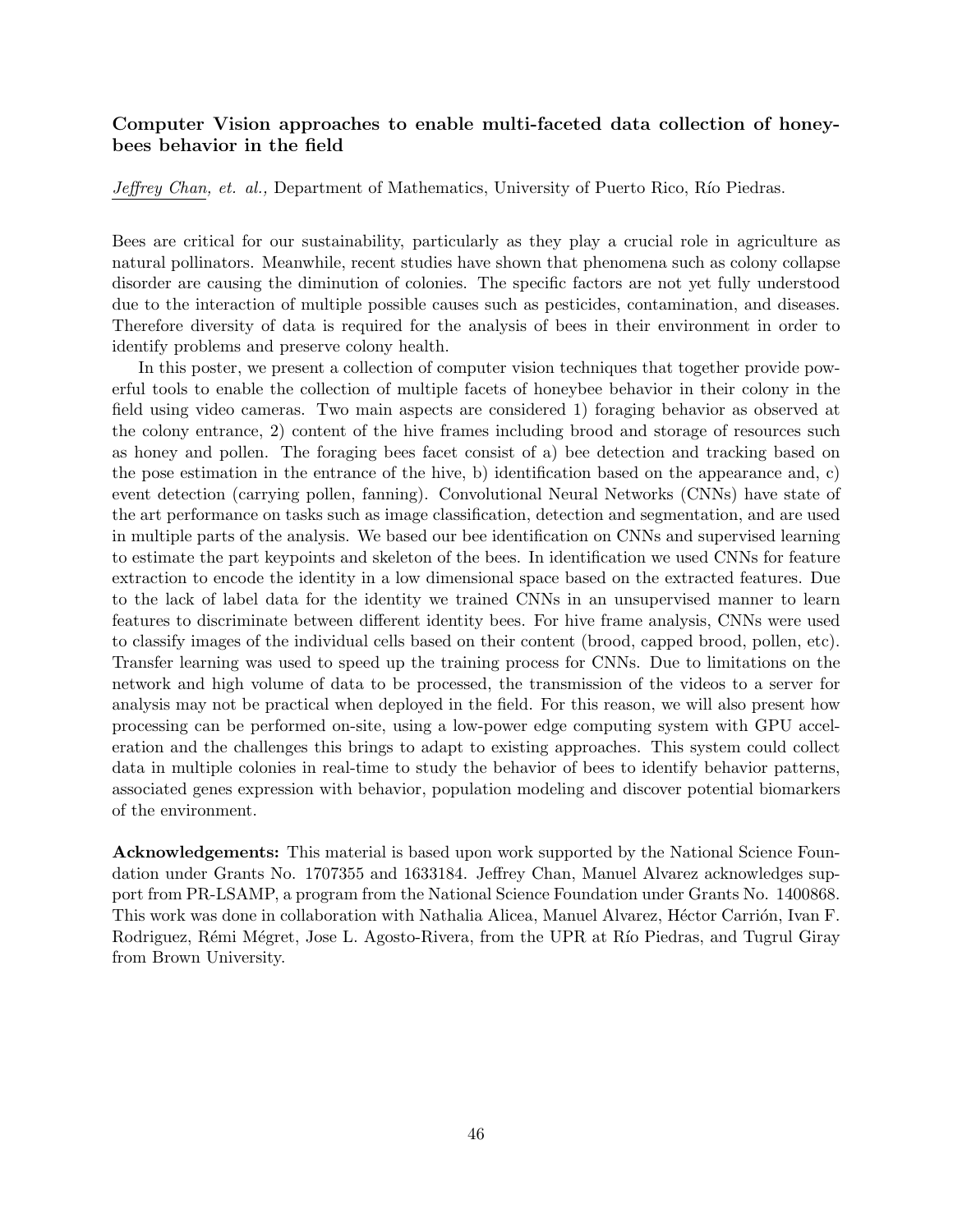### **Interventions on Chlamydia and Trichomoniasis epidemiological models based on a donovanosis eradication plan**

*Frances M. Aponte Caraballo,* Department of Biology, University of Puerto Rico at Cayey. *Aixamar Cosme Rom´an,* Natural Sciences Department, University of Puerto Rico at Cayey. *Mayte´e Cruz Aponte,* Department of Mathematics and Physics, University of Puerto Rico at Cayey.

Sexually transmitted diseases (STDs) are an epidemic driven by human behavior, such is the case of Chlamydia and Trichomoniasis within the Puerto Rican heterosexual population between 15-35 years old. We aimed to apply an isolation-type quarantine intervention to Chlamydia and Trichomoniasis to study the possibility of eradication or containment of these epidemics. The goal is to asses if the measurements that the Australian Government took to eradicate the Donovanosis epidemic and control HIV cases could be applied to these STDs. We will study the epidemic development by calculating the basic reproductive number ( R0) of the mathematical models of Chlamydia and Trichomoniasis with and without intervention. Then, assess if these interventions in fact can eradicate or only lessen the epidemic. Our preliminary results show that, in effect, the R0 of Chlamydia and Trichomoniasis decreases significantly, but quarantine was not enough to eradicate the diseases. The reason was partially due to the asymptomatic individuals that are not yet diagnosed and continue spreading the infections. For Chlamydia de R0 decreases 57.28% for women and 52.73% for men and for Trichomoniasis the R0 decreases a 14.04% if this intervention is implemented. However, we want to combine additional interventions to figure a plan to eradicate these STDs epidemics in Puerto Rico.

**Acknowledgements:** I-PERT (Enhancing Research Training through Empowerment, Resilience, and Civic Engagement),UPR-Cayey US NIH Grant Award 1 R25 GM121270-01, Institute of Interdisciplinary Research at UPR Cayey.

**Keywords**: mathematical model, ode, epidemiology, sexually transmitted diseases, Chlamydia, Trichomoniasis, Donovanosis

#### **Autoencoders vs LASSO: applications to breast cancer research**

*Roberto Lopez Rivera, Department of Computer Science, University of Puerto Rico at Río Piedras. Miguel Hernandez Betancourt, Department of Computer Science, University of Puerto Rico at Río* Piedras.

*Juan Hernandez-José,* Department of Computer Science, University of Puerto Rico at Río Piedras. *Humberto G. Ortiz-Zuazaga*, Department of Computer Science, University of Puerto Rico at Río Piedras.

Breast invasive cancer (BIC) is estimated to affect 276,000 people in the U.S. this year. The average 5-year survival rate for women with BIC is around 90In this work we use a cancer-related database from The Cancer Genome Atlas (TCGA). To analyze this data denoising autoencoders (DA) were used to identify patterns in the genomic data of the patients. Since the standard learning algorithms, which are used to analyze similar types of data, are either dependent on what is already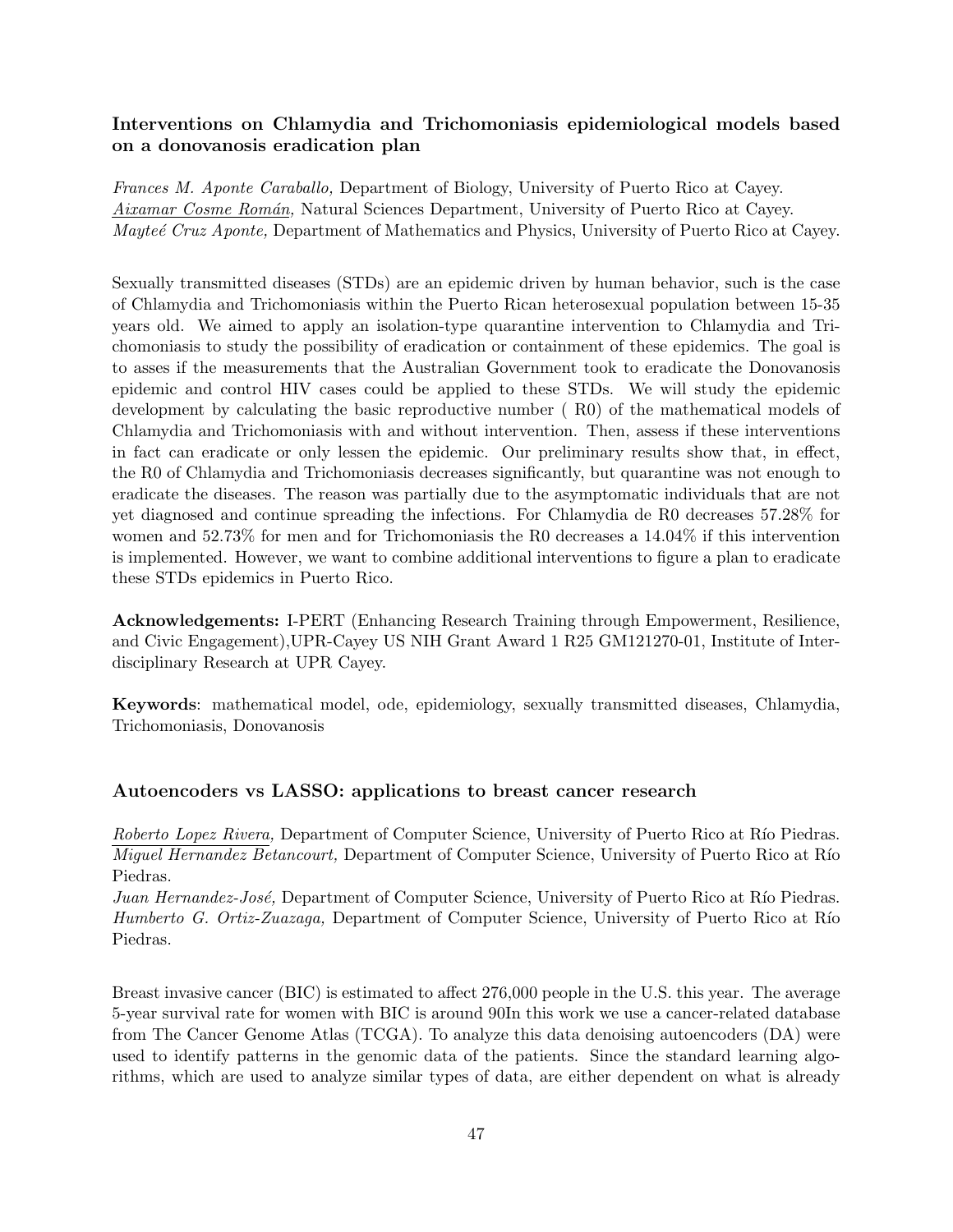known in the field of biology or unable to detect the most significant signals in the data. The DA method works by integrating "noise" into the training data, the autoencoder reconstructs it into the original uncorrupted data thus making it better at identifying and discerning those significant signals. The DA is able to discern the breast cancer tumors from normal samples and it also has a highly predictive feature of patient survival that is more predictive than the commonly used markers such as tumor grade and ER status. We will compare results from the denoising autoencoder with a regularized linear model (LASSO) trained to discern if there is a gene related to patients survival rate to the BIC treatments and see if the results surpass those of the Lasso model.

**Acknowledgements:** This work was supported in part by the award U54CA096297 from the National Cancer Institute of the National Institutes of Health. **Keywords**: machine learning, gene expression

### **Overview on the opinion of changing the standard p-value from 0.05 to 0.005 throughout the academic disciplines**

*Erick M. Ivanovich Méndez, Department of Mathematics, University of Puerto Rico at Río Piedras. Gabriela M. Lozano Pérez, Department of Mathematics, University of Puerto Rico at Río Piedras. Luis Raúl Pericchi Guerra*, Department of Mathematics, University of Puerto Rico at Río Piedras.

The p-value provides a threshold for defining statistical significance. Over the years, there has been a lack of reproducibility on studies that the statistician community believes have to do with the threshold being too high (i.e.,  $P_i$  0.05). We study the question of how people from different scientific research communities feel about this problem. We looked at the article "Redefine statistical significance by DJ Benjamin where they propose to change it from  $P_10.05$  to  $P_10.005$  in order to reduce the increasing rate of false positives in new discovery claims, and increase the Bayes factor of an alternative hypothesis, making evidence "substantial" or "strong" from the current 'weak', according to conventional Bayes factor. We utilized the articles that cited this paper in order to conduct our research. Utilizing keywords and Python programming language, we are able to categorize and organize the citations more efficiently. We plan to use this data in order to come to conclusions about why that is.

**Keywords**: significance testing, statistical significance, replicability, p-value

#### The study of  $\tau_{(n)}$ -atoms

*Eric J. Pabón Cancel,* Department of Physics, University of Puerto Rico at Mayagüez. *Reyes M. Ortiz-Albino*, Department of Mathematical Sciences, University of Puerto Rico at Mayagüez.

The theory of  $\tau_{(n)}$ -factorizations was first defined in 2006 by Anderson and Frazier; since 2007, Hamon, Ortiz, Juett, among others have developed this theory. Many results have been obtained in terms of algebraic structure classification, but very little about the types of elements that have arisen. For example, is the concept of  $\tau_{(n)}$ -prime elements. Unfortunately the only prop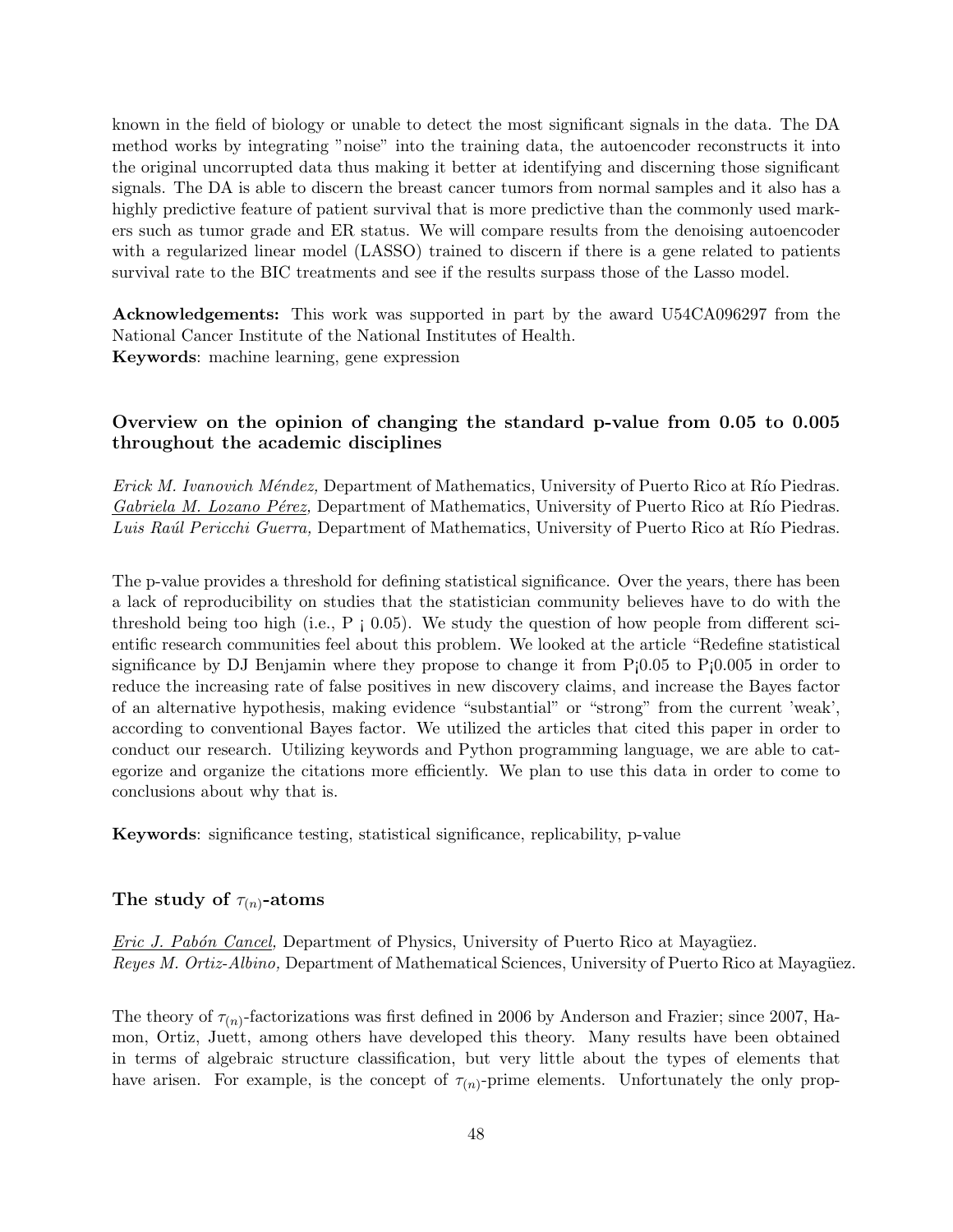erties we know is a characterization of their form (that is,  $p_0^{\epsilon_0} \cdot p_1^{\epsilon_1} \cdots p_k^{\epsilon_k}$  is a  $\tau_{(n)}$ -prime where  $n = n = p_1^{n_1} \cdot p_2^{n_2} \cdots p_k^{n_k}$ , each  $n_i$  is a non-negative integer,  $\epsilon_i \in \{0, 1\}$  and the  $p_i$ 's are non-associated primes); and the  $\tau_{(n)}$ -factorization into  $\tau_{(n)}$ -primes are unique, if they exist.

This project has the focus to try to characterize the properties and distribution of  $\tau_{(n)}$ -primes. Therefore, we have developed a list of the first 152, 819  $\tau_{(2)}$ -primes and 136, 419  $\tau_{(3)}$ -primes using an algorithm from the internet that gives us any quantity of prime numbers. We developed several conjectures. The first one is, there are only 3 consecutive numbers that are also  $\tau_{(2)}$ -primes (that is, there are no other triple of integers that are also  $\tau_{(2)}$ -primes), given by  $(5,6,7)$ . We also noticed that every integer is eventually a difference of  $\tau_{(2)}$ -primes. Furthermore, the  $\tau_{(2)}$ -primes are distributed among all equivalence classes modulo  $n$ , except possibly the equivalence class of  $n$ , where *n* is also a  $\tau_{(2)}$ -prime. This generalized the result from usual number theory, which says that the primes are distributed among all the equivalence classes that are invertible modulo *n*. We present examples and patterns that support our conjectures.

#### **Keywords**: prime distribution, primes

#### **Automatic piano fingering data extraction from videos**

*Carlos J. Perez Vinelli, Department of Computer Science, University of Puerto Rico at Río Piedras. Rafael Arce Nazario,* Department of Computer Science, University of Puerto Rico at Río Piedras.

Research on predictive models to recommend piano fingerings from written music is an area of ongoing development in Machine Learning (ML). However, these models generally depend on vast amounts of data sets in order to produce an accurate model. Most of the research teams have to produce their own data sets due to the scarcity of datasets for developing these models. We are designing a simple yet effective method for automatically creating datasets for training fingering prediction models. The input to our system is a video/audio file of a pianist's hand recording of a musical piece, such as can be downloaded from YouTube. After capturing the video we extract the sound by using the ffmpeg tool and then deduce a MIDI file using Magenta (an ML library for manipulating sound). Information from the MIDI file, which essentially contains a sequence of (note, time) pairs, is used for extracting the video frames corresponding to the keys being played. We perform contour detection on an initial piano image using OpenCV to determine the position of each piano key. Then, for each captured frame we use OpenPose hand models to deduce the finger over the played key. The results of the automated fingering extraction will be compared against manually annotated data sets.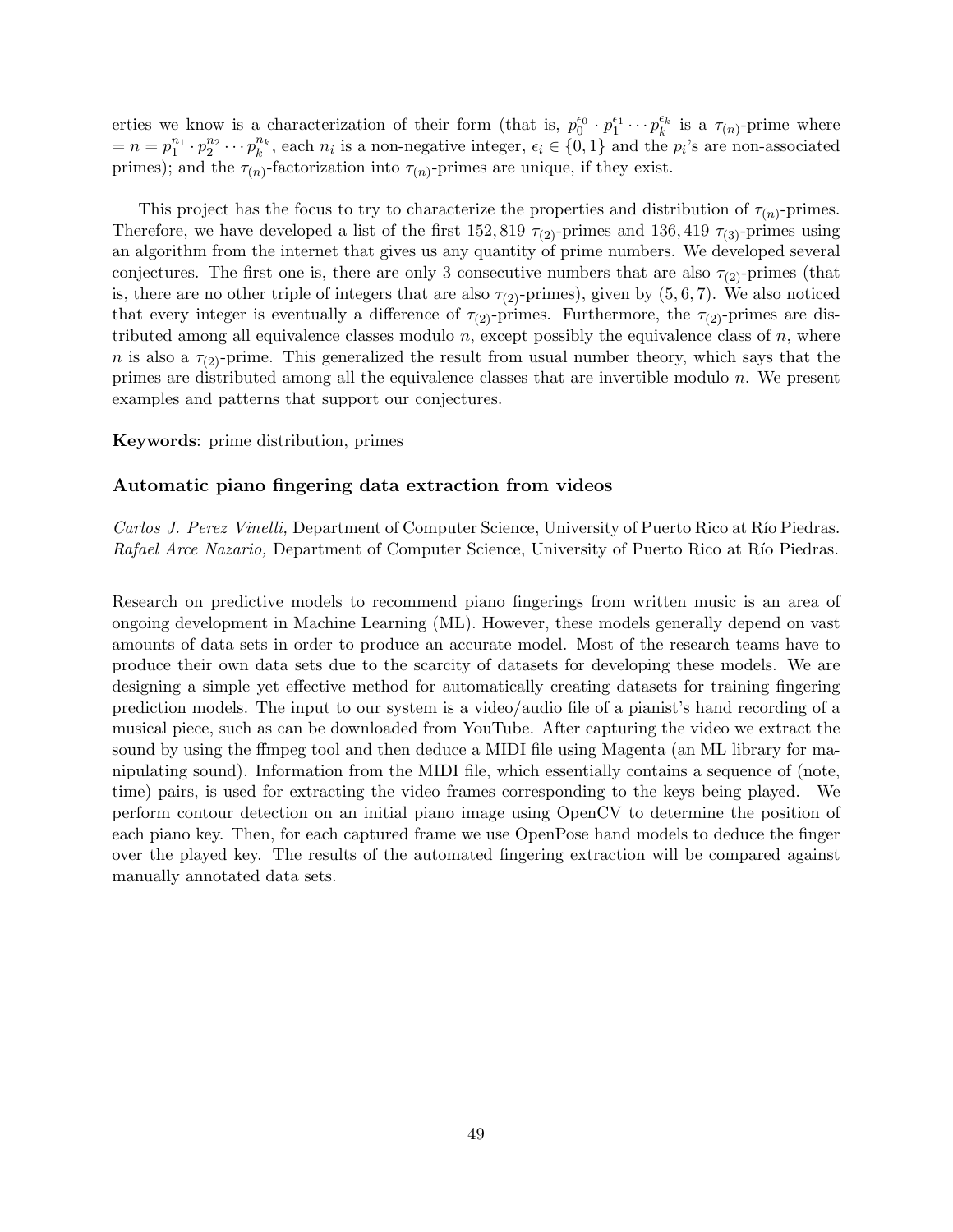### **Epidemiological models for Chlamydia trachomatis in Puerto Rico**

*Frances M. Aponte Caraballo,* Department of Biology, University of Puerto Rico at Cayey. *Genesis Rivera-Bachier,* Department of Biology, University of Puerto Rico at Cayey. *Mayte´e Cruz Aponte,* Department of Mathematics and Physics, University of Puerto Rico at Cayey.

Sexual transmission infections (STIs) as Chlamydia trachomatis (CT) has increased in the Puerto Rican population and is the STI with the biggest prevalence in Puerto Rico. In this research work, we developed a dynamical system of differential equations based on an SIR type mathematical model. We use a SEIAT, to analyze the behavior of the Chlamydia transmission in the heterosexual female and male population between 15 35 years old. Doing a mathematical analysis, we determined if, in effect, Chlamydia is an epidemic and methods to decrease its prevalence. The experimental parameters from the developed model directly interfere in the behavior of the CT infection. Based on the numerical simulations we determined that the parameters we must manipulate for decreasing the infection are the probability of infection from an infected person to a completely susceptible population, the individuals that interrupts the treatment, individuals that have sexual intercourse during the treatment, days in recovery, changes in sexual partners and the treatment rate of symptomatic individuals.

**Acknowledgements:** We would like to thank the University of Puerto Rico at Cayey, our Mentor Dr. Maytee Cruz Aponte and the Institute of Interdisciplinary Research for the research opportunity and the extraordinary guidance, also to UPR-IPERT Grant.

**Keywords**: STI, Chlamydia trachomatis, epidemiologic mathematical model, prevalence, SEIAT, differential equation, simulation, epidemiology

### **Codes from Cayley Graphs**

*Fernando Piñero Gonzalez,* Department of Mathematicas, University of Puerto Rico at Ponce. *Doel Rivera Laboy,* Department of Mathematics, Pontifical Catholic University of Puerto Rico at Ponce.

In communications, we send messages through channels in which noise may cause errors to enter our message. If these errors occur, then how can we know what message was originally sent? This is where we use codes that are capable of error correction. One such family of error-correcting codes are LDPC codes. Low Density Parity Check (LDPC) Codes are linear codes constructed from sparse binary matrices. Most binary matrices chosen at random offer good decoding performance. However, LDPC Codes constructed from richly structured mathematical objects offer better decoding performance. This occurs because of the underlying structure the code will inherit from the object.

Our aim is to construct LDPC codes from different Cayley graphs in order to improve upon the performance of current codes, like those used in the Advanced Television Systems Committee 3.0. In our work, we study LDPC codes from Cayley graphs and their line graphs. We take advantage of this construction to develop a path-based decoder. We compare our LDPC code performance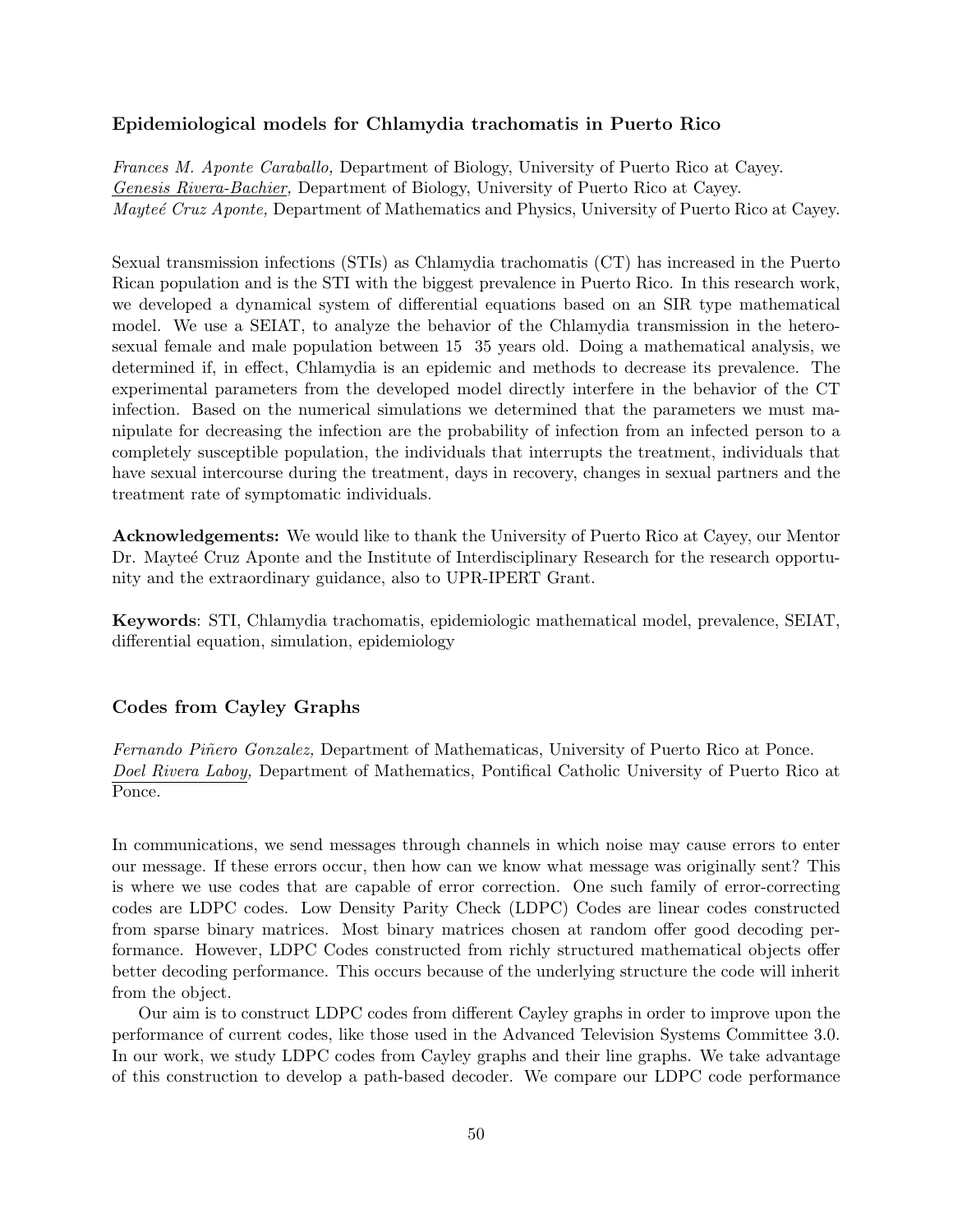with other codes in terms of error correction. We also impose further restrictions on the parity check equations to study other code rates and improve the minimum distance. We present some preliminary results.

**Acknowledgements:** We acknowledge the generous support of NSF which supports this work through the PR-LSAMP programs and the ETSU-UPR Ponce REU in Probabilistic Combinatorics and Algebraic Coding Theory.

#### **Friend Factorizations**

*Ambar C. Rodríquez-Alicea,* Department of Physics, University of Puerto Rico at Mayagüez. *Reyes M. Ortiz-Albino, Department of Mathematical Sciences, University of Puerto Rico at Mayagüez.* 

The theory of *τ* -factorizations, defined in 2006 by Anderson and Frazier, can be interpreted as a restriction on the multiplicative operation of an integral domain. That is, a product of two or more elements is a  $\tau$ -product, if the elements are pairwise related with respect to the relation  $\tau$ . In 2014, Ortiz and Rivera study the behavior of the  $\tau$ -factorization, using  $\tau$  as the friendship equivalence relation over the nonzero non-unit integers, defined by  $x \tau y$  if and only if  $\sqrt{xy}$  is an integer. The definition of this relation appeared at the XXIII Colombian Math Olympiads. For the friendship relation, *x* can be multiplied with *y* if the square roots of their product *xy* is a perfect square. Ortiz and Rivera already studied some *τ* -factorization properties, but never tried to build a *τ* -irreducible *τ* -divisor graph for such framework. We present examples, patterns and some of the *τ* -irreducible *τ* -divisor graph of a nonzero non-unit integer.

**Keywords**: factorization, graph theory

### **Modeling ultrafine particulate matter through motor vehicles emissions and its effects as a trigger of asthma**

*Michelle N. Rosado Pérez,* Bioengineering Graduate Program, University of Puerto Rico at Mayagüez *Karen R. Ríos Soto,* Department of Mathematical Sciences, University of Puerto Rico at Mayagüez.

The Global Burden of Diseases estimated asthma prevalence to be 339.4 million people worldwide in 2016 alone, being air pollutants one of its main causes. Ultrafine particulate matter (UFP) are air pollutants that affect the asthmatic population and as a consequence of its spread, exacerbate their asthma episodes. Ultrafine particles are particles with aerodynamic diameters of less than 0.1  $\mu$ m that originate primarily from motor vehicles combustion. UFPs have not been well studied even though they are considered as the most dangerous type of particulate matter. On the other hand, many countries, including the United States and Puerto Rico, have no regulations that control their emissions. In order to study this problem, a mathematical model of nonlinear partial differential equations of reaction diffusion-advection type is introduced to show how the UFPs growth and disperse in the environment as a result of motor vehicle emissions, and in turn, how it affect an asthmatic population. Traveling wave solutions are assumed as an approach to solve and analyse the model, including a minimal speed of pollutants propagation. Equilibrium points for the system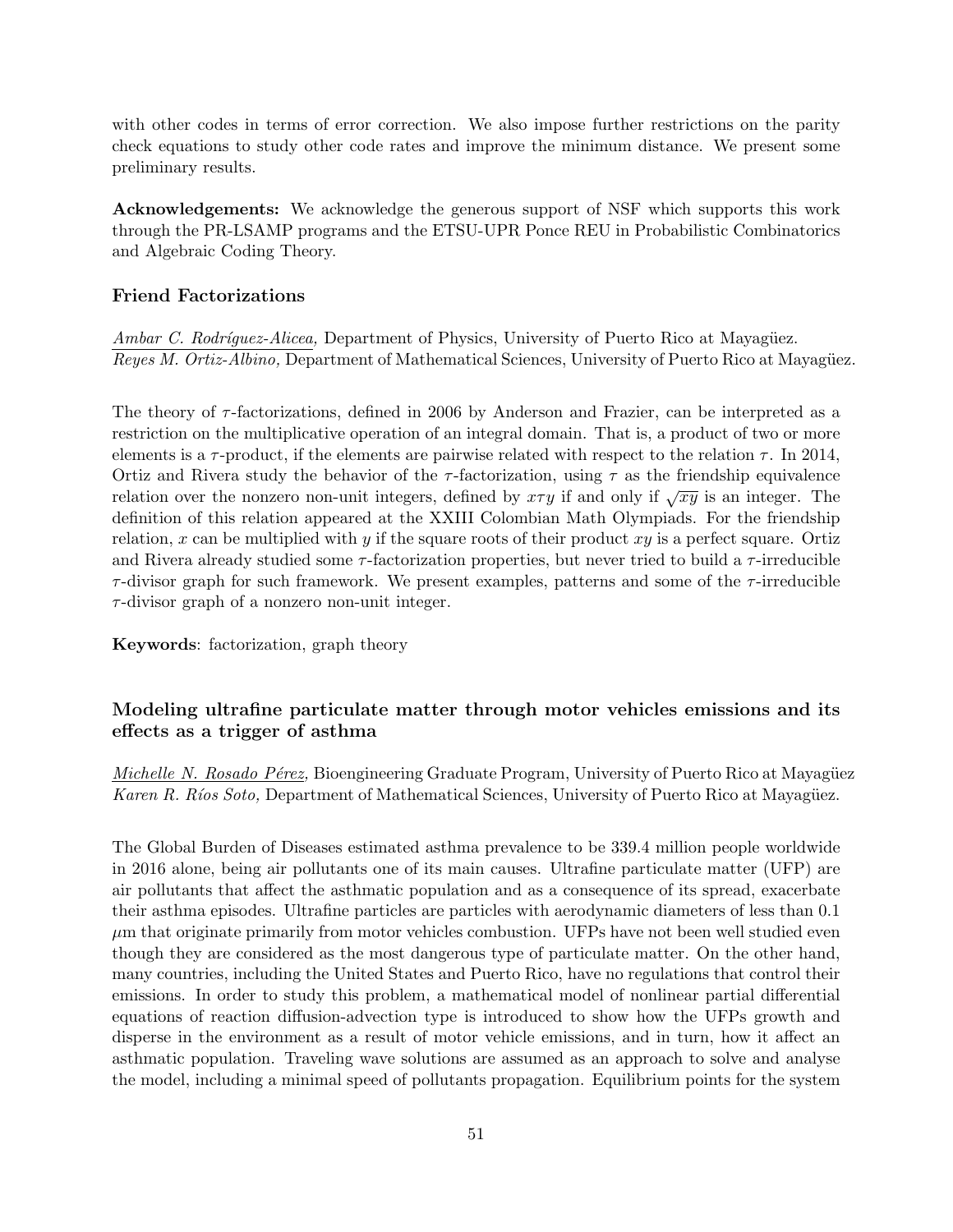are found, as well as the basic reproduction number  $R_p$ , that establish whether motor vehicles emissions will affect the asthmatic population. Numerical simulations were also performed, with parameter values obtained from the literature, which aid to identify which conditions are necessary to control the pollutants emissions and reduce the asthma episodes. This work confirms that the growth rate of pollutants emissions must be reduce in order to decrease the concentrations of UFPs in the environment. Similarly, the UFPs inhalation rate by humans should also be decreased to reduce the asthma prevalence. The use of filters on motor vehicles and face masks for the asthmatic population may be alternative methods of control to reduce UFPs emission and asthma episodes in the population, respectively.

**Acknowledgment:** Special thanks to the Transformational Initiative for Graduate Education and Research (TIGER), US Department of Education, Title V, Part B, Promoting Postbaccalaureate Opportunities for Hispanic Americans (PPOHA) Program (#P031M140035) for their funding and help and the UPRM Mathematical Biology Group for their support.

**Keywords:** particulate matter, ultrafine particles, motor vehicles, asthma, epidemiological models.

#### **Coarse-graining of Atomistic Models Using Neural Networks**

*Bernardo A. Roque-Carri´on,* Department of Mathematics, University of Puerto Rico at Humacao. *Lyxaira M. Glass-Rivera,* Department of Mathematics, University of Puerto Rico at Humacao. *José O. Sotero-Esteva,* Department of Mathematics, University of Puerto Rico at Humacao.

Classical Molecular Dynamics simulations contain the desired molecule as a solute in a solution. Simulating protein and solvent atoms requires many computational resources. One proposed method of reducing the computational expense of these simulations is a technique known as Coarse Graining, which reduces the total number of atoms to a smaller number of Coarse-Grained beads. In this project test a technique to derive the force fields in the Coarse-Grained Molecular Models from the all-atoms force field using Artificial Neural Networks. For the test, a small hairpin protein is used. Its corresponding coarse grain model atoms are the C atoms of the original molecule. A Neural Network is trained to compute the forces acting on the atoms of the Coarse Grain model. Energy measures of the all-atom and coarse grain models comparisons serve as measure of the accuracy of the coarse grained representation.

#### Unit Groups, Quotients, and new perspectives on  $\tau$ <sup>*I*</sup> **-factorizations**

*Daniel A. Santiago,* CROEM High School, Mayagüez Puerto Rico. *Reyes M. Ortiz-Albino*, Department of Mathematical Sciences, University of Puerto Rico at Mayagüez.

In 2011, Anderson and Frazier introduced the theory of generalized factorizations over integral domains, which is based on studying restrictions of the multiplicative operation in an integral domain. A special case of these constructions involves factorizations over the integers, where non-zero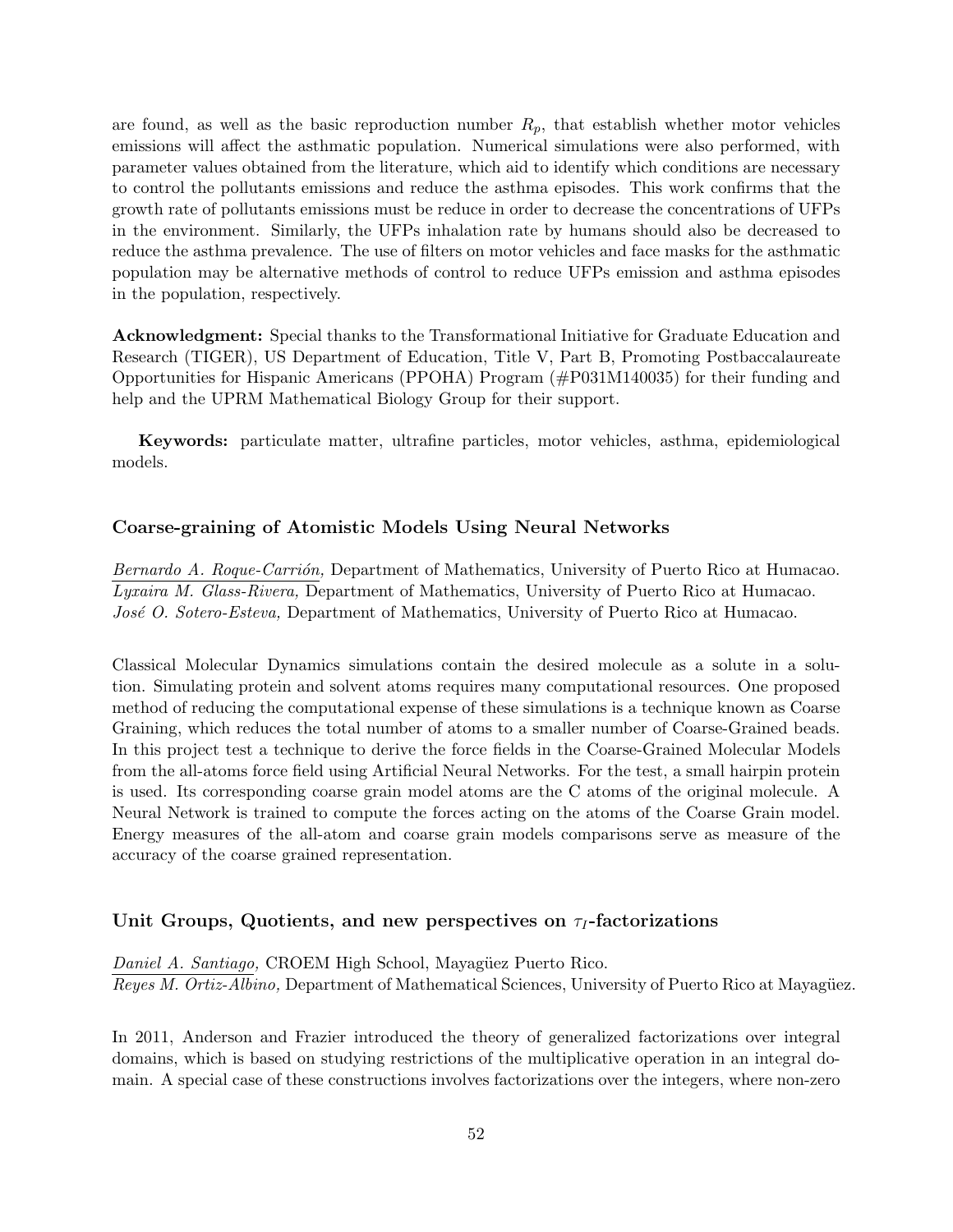non-unit integers are allowed to be multiplied if pairwise their difference is divisible by a given positive integer *n*. Using number theory and group theory, Hernández-Espiet (2019) characterized a structure of irreducible elements in such factorizations. This work comes as the latest in a sequence of different forms of approach to the problem, and is based on an algorithm using the structure of the group of units of the integers modulo the principle ideal generated by a positive integer *n*, denoted  $U(n)$ , and of a homomorphic image of  $U(n)$ , denoted  $U'(n)$ . In this work, we begin by generalizing the construction of the groups  $U(n)$ ,  $U'(n)$  for arbitrary ideals in integral domains, and study the structure of the groups  $U(n)$ ,  $U'(n)$  in the context of classical constructions in algebra such as Character Theory and Galois theory. Our results highlight the connections between the groups *U*(*n*)*, U′* (*n*), Cyclotomic Fields, and the proof of Quadratic Reciprocity.

**Keywords**: unit groups, galois groups, character groups

### **Non-parametric clustering diagnostic for k-means clustering solutions**

*Eliezer Santos-Le´on,* Department of Biostatistics and Epidemiology, University of Puerto Rico, Medical Sciences Campus.

*Israel Almod´ovar-Rivera,* Department of Biostatistics and Epidemiology, University of Puerto Rico, Medical Sciences Campus.

Clustering in the presence of scatter can be challenging. Scatter (or outliers) observations in clustering are referred as observations that do not belong to any particular cluster. In this work, we proposed a distribution-free approach to assess clustering diagnostic. Our approach combines the speed and efficiency of k-means to find possible outliers in spherical structure groups. Our method uses the smooth estimation of the distribution function of the normed residuals from a given kmeans solution and computes the nonparametric overlap between each pair of clusters. We proposed an estimation of the smoothing parameter, that combines the estimated overlap matrix and the number of groups. Then studied the proposed methodology in several simulation experiments with the presence of outliers. Our method is in general a top performer in finding spherical groups. The approach is also used to determine activated regions in a functional Magnetic Resonance Imaging study.

**Keywords**: k-means, clustering, outliers, nonparametric estimation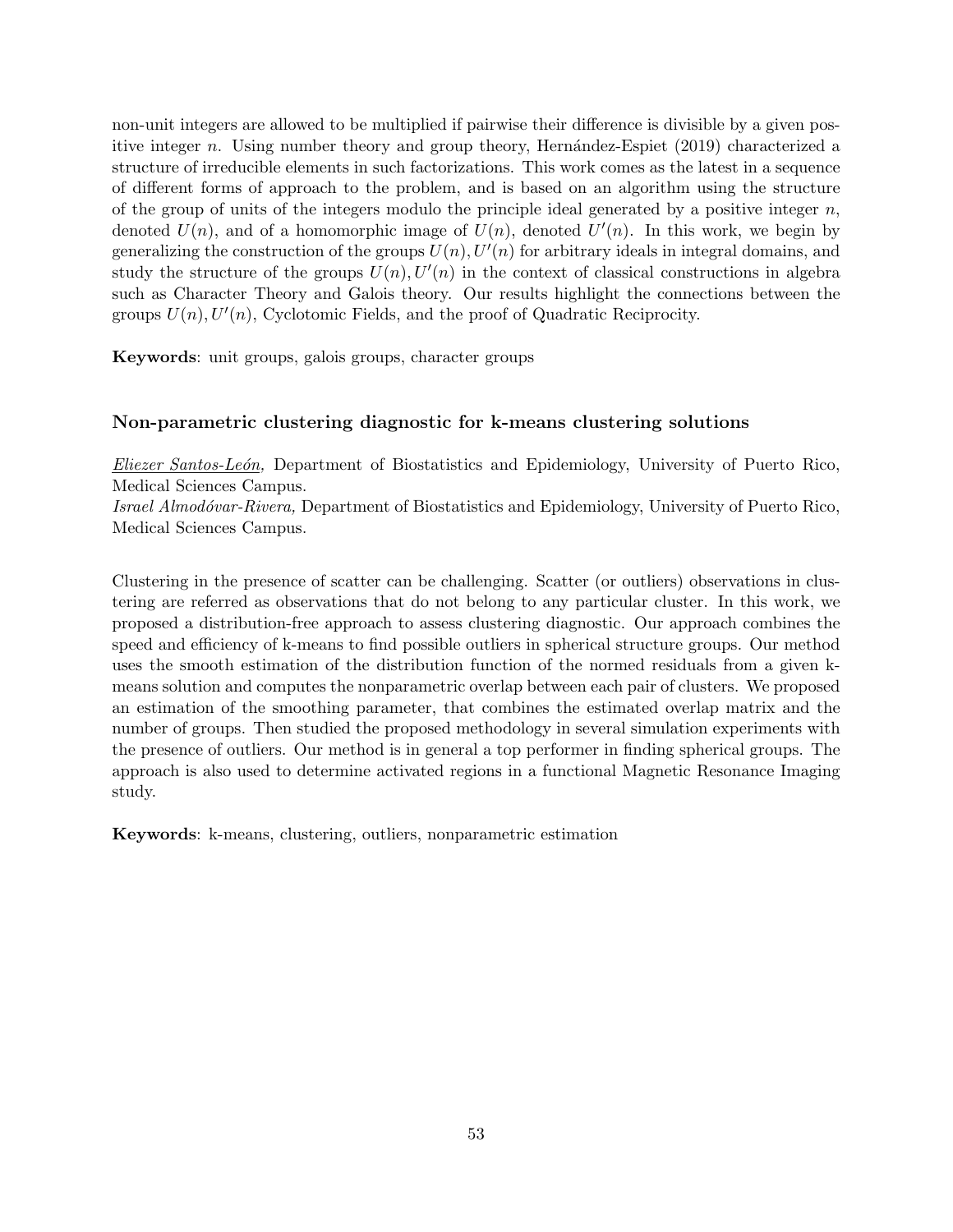## **Mathematical Modeling of Vector-Borne Disease Dynamics with Environmental Factors**

*Yaria Sierra-Pérez*, Department of Mechanical Engineering, Inter American University of Puerto Rico at Bayamón.

*Carmen Caiseda,* Natural Sciences and Mathematics Department, Inter American University of Puerto Rico at Bayamón.

The island or Puerto Rico has a mild tropical climate that promotes the positive growth of life and vector-borne diseases. Chikungunya and the Zika virus are examples of diseases that have affected our population. In this poster presentation a deterministic model that incorporates environmental factors is introduced. The model considers the human-vector interaction that spreads the disease. Model parameters are optimized to match real data of the 2015-2016 epidemics using a parameter estimation algorithm.

**Keywords**: deterministic model, disease dynamics, vector-borne diseases

### On the Study of *f*-factorizations Over Unique Factorization Domains with  $f(x) =$ *x r*

*Geraldo E. Soto-Rosa*, Department of Mathematical Sciences, University of Puerto Rico at Mayagüez. *Reyes M. Ortiz-Albino,* Department of Mathematical Sciences, University of Puerto Rico at Mayagüez.

An *f*-factorization is motivated by the notion of a *τ* -factorization, defined by D.D. Anderson and Andrea M. Frazier in 2011. We defined  $a \cdot b$  to be an *f*-product if and only if  $a, b$  are non-zero non-unit elements such that  $f(a) = b$  where f is a function; instead a symmetric relations as in the definition of Anderson and Frazier. This new concept does not coincide with the original one, except for the case of the identity function. Factorizations with respect to the identity function is very well understood, however, it is not the case for an arbitrary function *f*. We have been studied *f*-factorizations using an arbitrary polynomial function and the existence of nontrivial *f*-products in general. However, monomials of the form  $f(x) = x^r$  provide an interesting behavior when considering an Unique Factorization Domain. Using properties of *UF D*'s, we show the characterizations of what we define as *f*-atoms, *f*-primes and provide some examples.

**Keywords**: factorizations, unique factorization domain, monomials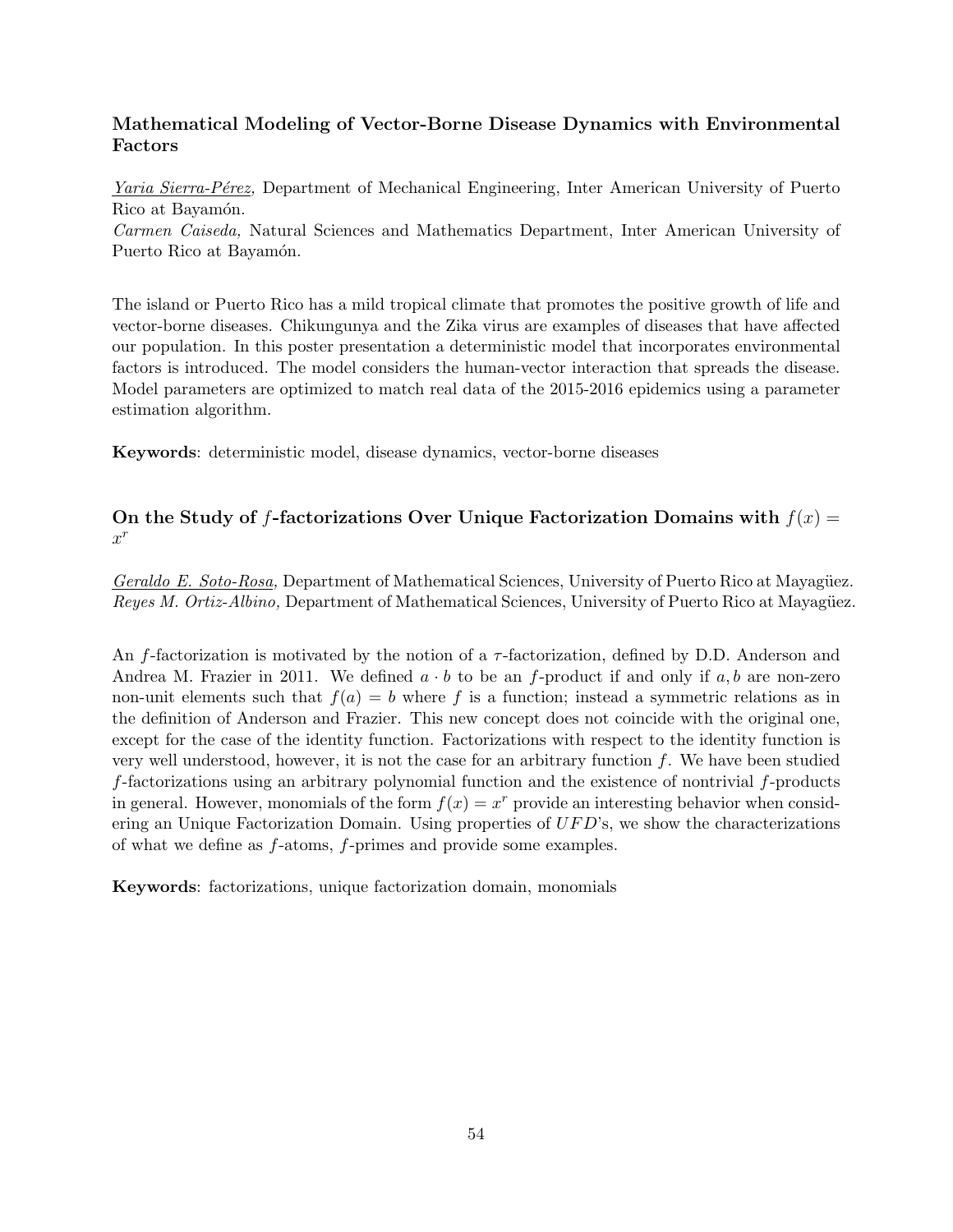# **Index**

Acuña-Fernández, Edgar, 33 Agrinsoni Santiago, Carlos A. , 24 Allen, David, 36 Almodóvar-Rivera, Israel, 53 Alvarez, Jose R. , 21 Aniel Nieves-González, 30 Aparicio, Rafael, 25 Aponte Caraballo, Frances M., 47, 50 Arce Nazario, Rafael, 39, 49 Arino, Julien, 17 Arocho-Berrios, Nycole M., 43

Báez Rodríguez, Briknie, 44 Betancourt Velez, Fernando, 25 Borji, Vahid, 28, 29 Boureanu, Maria-Magdalena, 41 Brehsner Sepúlveda, Leonid, 39 Bru, Rafael, 37

Caiseda, Carmen, 54 Camacho Torres, Heriberto, 44 Carrasquillo López, Jan L., 45 Centres, P.M., 21 Chan, Jeffrey, 46 Cosme Román, Aixamar, 47 Cruz Aponte, Mayteé, 47, 50 Cruz, Dylan, 26, 35

De Jesús Gómez, Melanie S., 45 De la Cruz Felix, N., 21 Dejter, Italo. J , 40 Delgado, Moises, 24, 26, 32, 45 Diaz, Tomas, 26 Disdier, Orville M., 19

Fernández, Denny S., 34

Gassó, María, 37 Giménez, Isabel, 37 Glass-Rivera, Lyxaira M., 52 González, Gloriana, 42 Gonzalez-Camus, Jorge, 27

Hardwick, Jonathan, 36 Hernández Rodríguez, Omar, 42 Hernandez Betancourt, Miguel, 47 Hernandez-José, Juan, 47 Ivanovich Méndez, Erick M., 48 Janwa, Heeralal, 24, 41 Jellinek, Julius, 20 Karen R. Ríos Soto, 51 Keyantuo, Valentin, 25, 38 La Luz, José, 36 Lizama, Carlos , 27 Lopez Rivera, Roberto, 47 Lozano Pérez, Gabriela M., 48 Luna Alvear, Alibeth E., 28 Márquez, Adriana, 34 Mahabal, Ashish, 17 Martínez-Planell, Rafael, 28, 29 Masuda, Ariane, 36 Matos Berrios, Ramón Luis, 30 Mattei, Hernando, 19, 22 Medina, Luis A., 39 Memoli, Facundo, 17 Miana, Pedro, 27 Mieses Gómez, Luis F., 44 Moreno, Elias, 24 Negrón–Marrero, Pablo V., 30 Netherton, Roger, 31 Oleson, Jacob, 31 Ortiz-Albino, Reyes M., 48, 51, 52, 54 Ortiz-Ubarri, José, 31, 39 Ortiz-Zuazaga, Humberto G., 44, 47 Pérez, María E., 23

Pabón Cancel, Eric J., 48 Pabon-Rodriguez, Felix, 31 Peña Cotto, Edgardo L., 32 Perez Vinelli, Carlos J., 49 Pericchi Guerra, Luis Raúl, 18, 22–24, 48 Phillips, Aaron, 40 Piñero Gonzalez, Fernando, 32, 35, 50